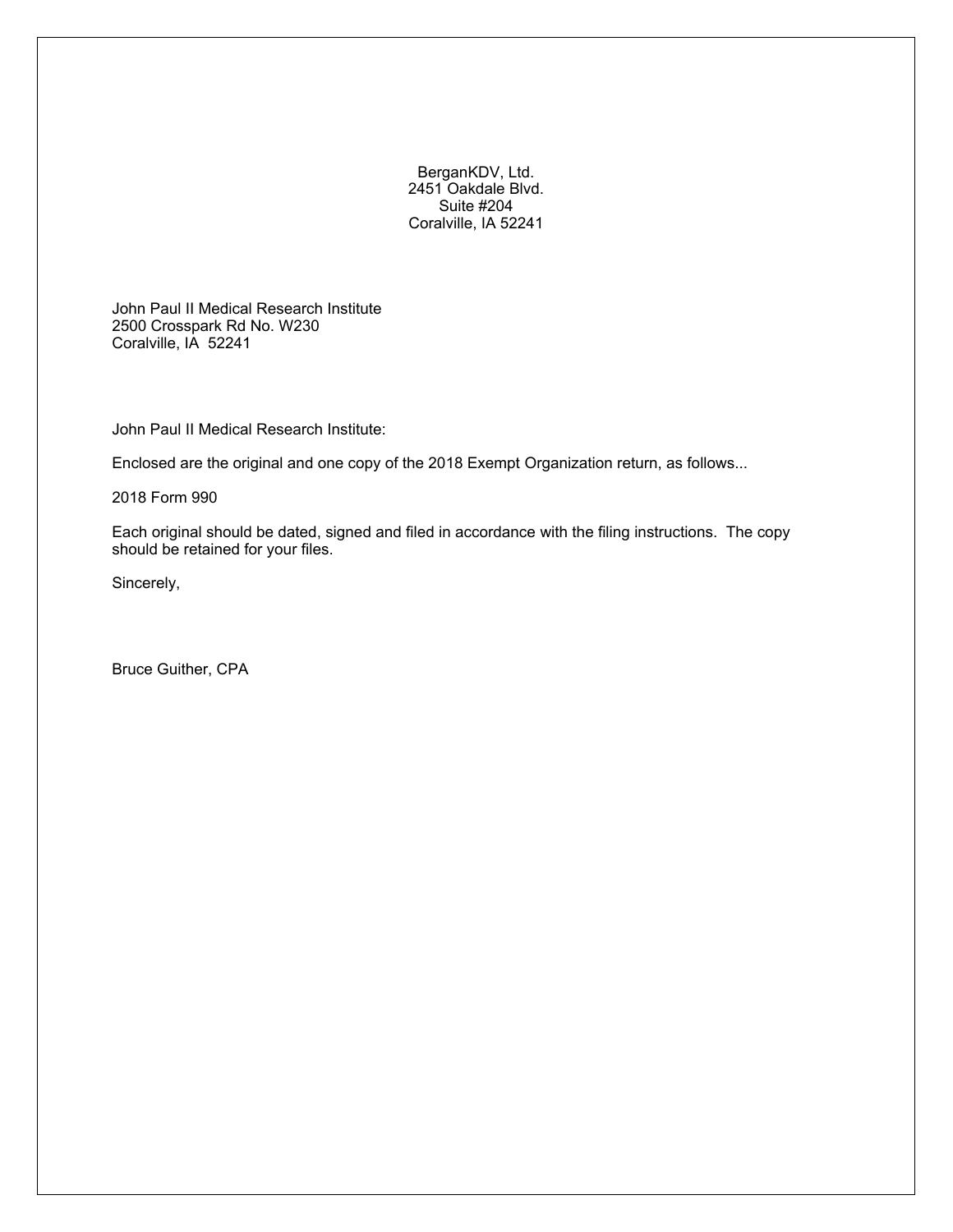# **TAX RETURN FILING INSTRUCTIONS**

FORM 990

## **FOR THE YEAR ENDING**

December 31, 2018

## **Prepared For:**

John Paul II Medical Research Institute 2500 Crosspark Rd No. W230 Coralville, IA 52241

## **Prepared By:**

BerganKDV, Ltd. 2451 Oakdale Blvd - Ste 204 Coralville, IA 52241

## **Amount Due or Refund:**

Not applicable

#### **Make Check Payable To:**

Not applicable

## **Mail Tax Return and Check (if applicable) To:**

Not applicable

## **Return Must be Mailed On or Before:**

Not applicable

## **Special Instructions:**

This copy of the return is provided for state filing purposes.

This return has been prepared for electronic filing. If you wish to have it transmitted electronically to the IRS, please sign, date, and return Form 8879-EO to our office. We will then submit the electronic return to the IRS. Do not mail a paper copy of the return to the IRS. Return Form 8879-EO to us by November 15, 2019.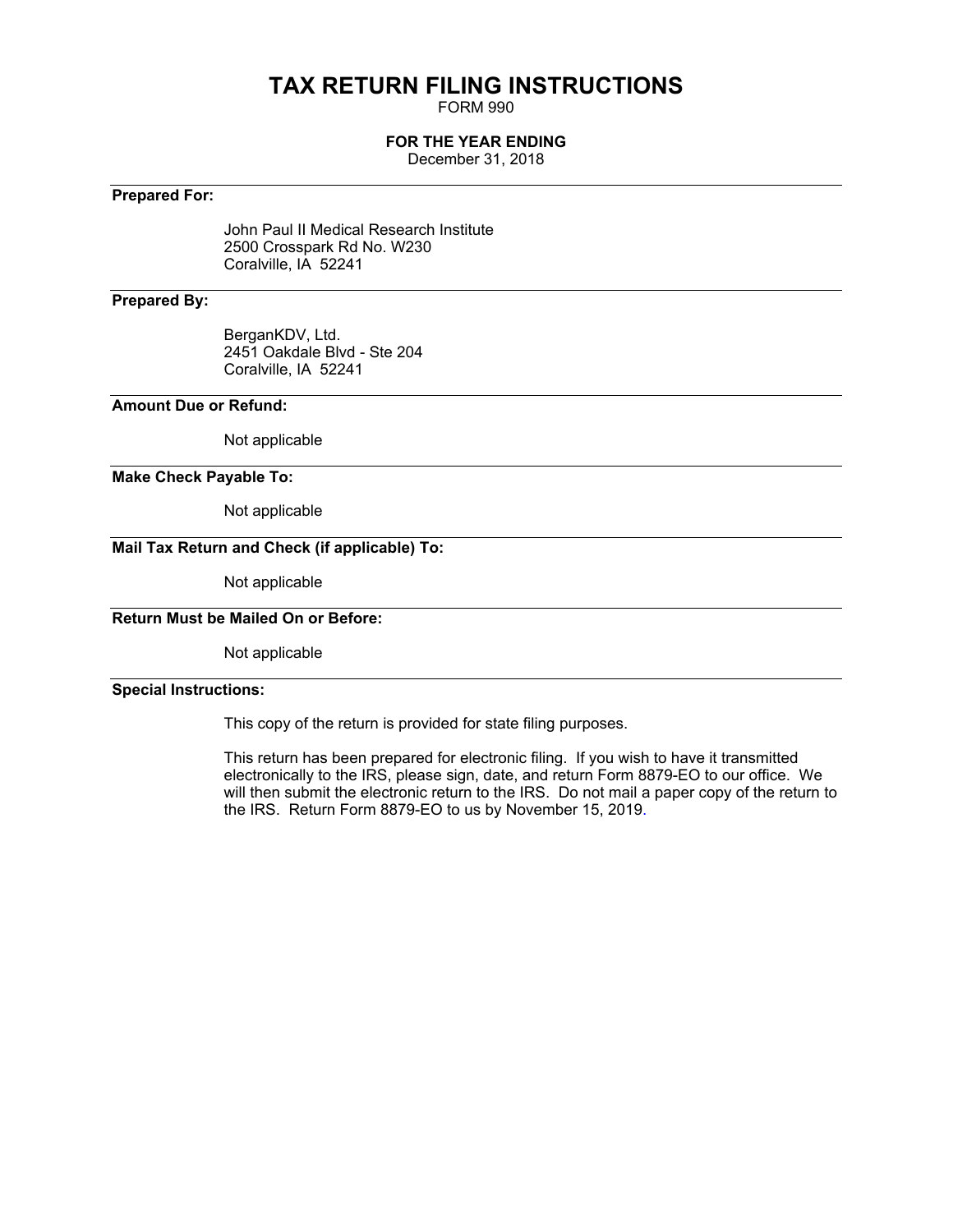| Form | 8879-EO |  |  |
|------|---------|--|--|
|      |         |  |  |

## **IRS e-file Signature Authorization for an Exempt Organization**

**| Go to www.irs.gov/Form8879EO for the latest information.**

For calendar year 2018, or fiscal year beginning and the state of the state of 2018, and ending calendary pear of 20

**2018**

Department of the Treasury Internal Revenue Service

**| Do not send to the IRS. Keep for your records.**

**Employer identification number**

## JOHN PAUL II MEDICAL RESEARCH INSTITUTE  $\vert$  20-5239366

Name and title of officer JAY KAMATH

Name of exempt organization

# PRESIDENT

**Part I** | Type of Return and Return Information (Whole Dollars Only)

on line **1a, 2a, 3a, 4a,** or **5a,** below, and the amount on that line for the return being filed with this form was blank, then leave line **1b, 2b, 3b, 4b,** or **5b,** whichever is applicable, blank (do not enter -0-). But, if you entered -0- on the return, then enter -0- on the applicable line below. **Do not** complete more Check the box for the return for which you are using this Form 8879-EO and enter the applicable amount, if any, from the return. If you check the box than one line in Part I.

| <b>1a</b> Form 990 check here $\blacktriangleright \boxed{X}$                                          | 1b        | 132,424. |
|--------------------------------------------------------------------------------------------------------|-----------|----------|
| 2a Form 990-EZ check here                                                                              | <b>2b</b> |          |
| 3a Form 1120-POL check here                                                                            | Зb        |          |
| 4a Form 990-PF check here<br><b>b</b> Tax based on investment income (Form 990-PF, Part VI, line 5) 4b |           |          |
| 5a Form 8868 check here $\blacktriangleright$<br><b>b</b> Balance Due (Form 8868, line 3c)             | .5b       |          |
|                                                                                                        |           |          |

#### **Part II Declaration and Signature Authorization of Officer**

**(a)** an acknowledgement of receipt or reason for rejection of the transmission, (b) the reason for any delay in processing the return or refund, and (c) Under penalties of perjury, I declare that I am an officer of the above organization and that I have examined a copy of the organization's 2018 electronic return and accompanying schedules and statements and to the best of my knowledge and belief, they are true, correct, and complete. I further declare that the amount in Part I above is the amount shown on the copy of the organization's electronic return. I consent to allow my intermediate service provider, transmitter, or electronic return originator (ERO) to send the organization's return to the IRS and to receive from the IRS the date of any refund. If applicable, I authorize the U.S. Treasury and its designated Financial Agent to initiate an electronic funds withdrawal (direct debit) entry to the financial institution account indicated in the tax preparation software for payment of the organization's federal taxes owed on this return, and the financial institution to debit the entry to this account. To revoke a payment, I must contact the U.S. Treasury Financial Agent at 1-888-353-4537 no later than 2 business days prior to the payment (settlement) date. I also authorize the financial institutions involved in the processing of the electronic payment of taxes to receive confidential information necessary to answer inquiries and resolve issues related to the payment. I have selected a personal identification number (PIN) as my signature for the organization's electronic return and, if applicable, the organization's consent to electronic funds withdrawal.

#### **Officer's PIN: check one box only**

| lauthorize BERGANKDV, LTD.<br>X.                                                                                                                                                                                                                                                                                                                                                 | to enter my PIN | 52245                                             |
|----------------------------------------------------------------------------------------------------------------------------------------------------------------------------------------------------------------------------------------------------------------------------------------------------------------------------------------------------------------------------------|-----------------|---------------------------------------------------|
| <b>ERO</b> firm name                                                                                                                                                                                                                                                                                                                                                             |                 | Enter five numbers, but<br>do not enter all zeros |
| as my signature on the organization's tax year 2018 electronically filed return. If I have indicated within this return that a copy of the return<br>is being filed with a state agency(ies) regulating charities as part of the IRS Fed/State program, I also authorize the aforementioned ERO to<br>enter my PIN on the return's disclosure consent screen.                    |                 |                                                   |
| As an officer of the organization, I will enter my PIN as my signature on the organization's tax year 2018 electronically filed return. If I have<br>indicated within this return that a copy of the return is being filed with a state agency(ies) regulating charities as part of the IRS Fed/State<br>program, I will enter my PIN on the return's disclosure consent screen. |                 |                                                   |
| Officer's signature $\blacktriangleright$<br>Date $\blacktriangleright$                                                                                                                                                                                                                                                                                                          |                 |                                                   |
| <b>Certification and Authentication</b><br>Part III                                                                                                                                                                                                                                                                                                                              |                 |                                                   |
| <b>ERO's EFIN/PIN.</b> Enter your six-digit electronic filing identification<br>42465552245<br>number (EFIN) followed by your five-digit self-selected PIN.<br>Do not enter all zeros                                                                                                                                                                                            |                 |                                                   |
| I certify that the above numeric entry is my PIN, which is my signature on the 2018 electronically filed return for the organization indicated above. I<br>confirm that I am submitting this return in accordance with the requirements of Pub. 4163, Modernized e-File (MeF) Information for Authorized IRS<br>e-file Providers for Business Returns.                           |                 |                                                   |
| Date $\triangleright$ 09/17/19<br>ERO's signature $\blacktriangleright$ BERGANKDV, LTD.                                                                                                                                                                                                                                                                                          |                 |                                                   |
| <b>ERO Must Retain This Form - See Instructions</b><br>Do Not Submit This Form to the IRS Unless Requested To Do So                                                                                                                                                                                                                                                              |                 |                                                   |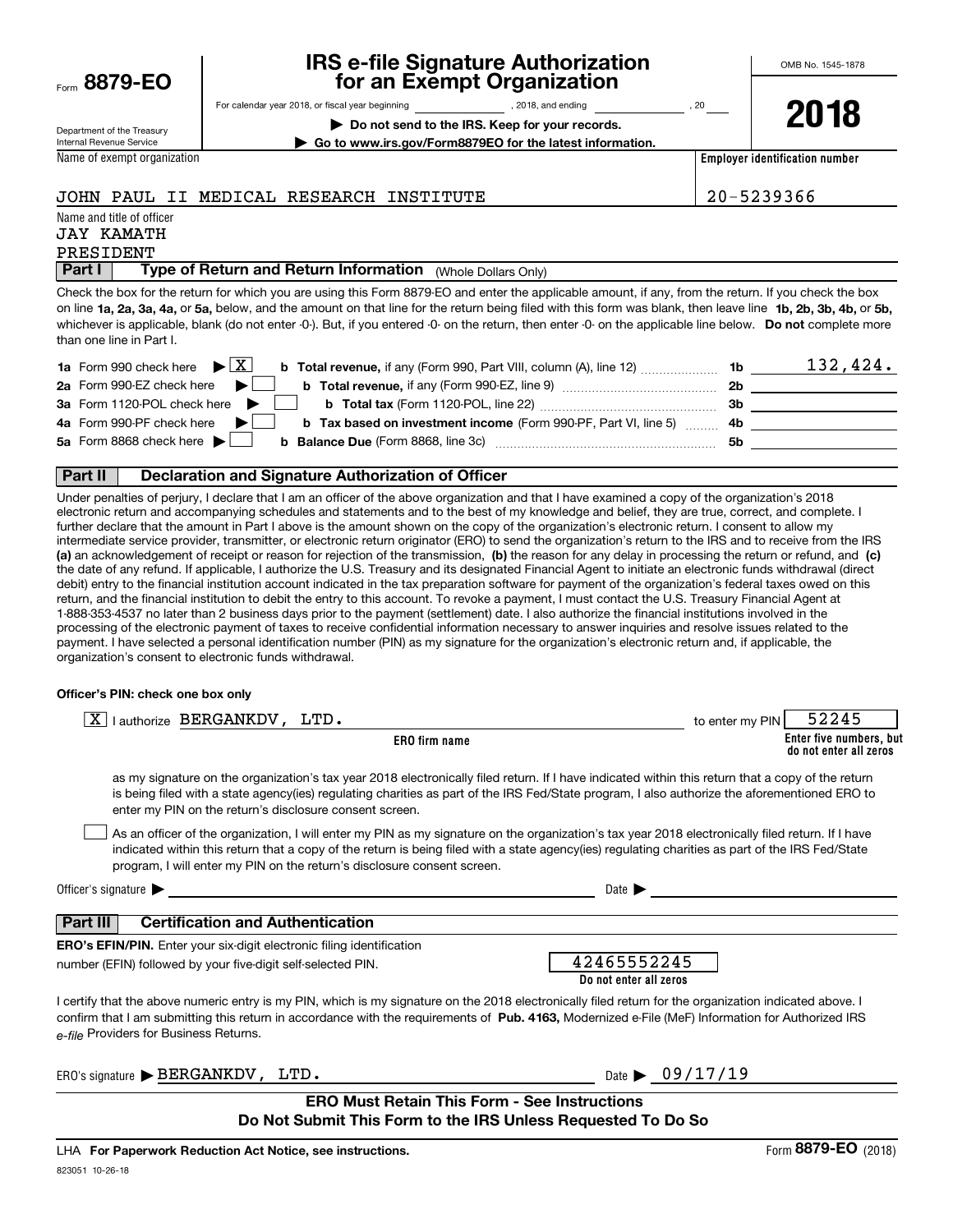| Form |  |
|------|--|

Department of the Treasury Internal Revenue Service

## **Return of Organization Exempt From Income Tax** EXTENDED TO NOVEMBER 15, 2019

**Under section 501(c), 527, or 4947(a)(1) of the Internal Revenue Code (except private foundations) 2018**

**| Do not enter social security numbers on this form as it may be made public.**

**| Go to www.irs.gov/Form990 for instructions and the latest information. Inspection**

OMB No. 1545-0047 **Open to Public** 

|                                |                         | A For the 2018 calendar year, or tax year beginning                                                                                                 | and ending |                                                     |                                                             |
|--------------------------------|-------------------------|-----------------------------------------------------------------------------------------------------------------------------------------------------|------------|-----------------------------------------------------|-------------------------------------------------------------|
| в.                             | Check if<br>applicable: | C Name of organization                                                                                                                              |            | D Employer identification number                    |                                                             |
|                                | Address<br>change       | JOHN PAUL II MEDICAL RESEARCH INSTITUTE                                                                                                             |            |                                                     |                                                             |
|                                | Name<br>change          | Doing business as                                                                                                                                   |            |                                                     | 20-5239366                                                  |
|                                | Initial<br>return       | Number and street (or P.O. box if mail is not delivered to street address)                                                                          | Room/suite | E Telephone number                                  |                                                             |
|                                | Final<br>return/        | 2500 CROSSPARK RD                                                                                                                                   | W230       |                                                     | $319 - 688 - 7367$                                          |
|                                | termin-<br>ated         | City or town, state or province, country, and ZIP or foreign postal code                                                                            |            | G Gross receipts \$                                 | 133,460.                                                    |
|                                | Amended<br>return       | CORALVILLE, IA 52241                                                                                                                                |            | H(a) Is this a group return                         |                                                             |
|                                | Applica-<br>tion        | F Name and address of principal officer: JAY KAMATH                                                                                                 |            |                                                     | for subordinates? $\Box$ Yes $\boxed{X}$ No                 |
|                                | pending                 | 52246<br>619 WOODSIDE DR., IOWA CITY, IA                                                                                                            |            | $H(b)$ Are all subordinates included? $\Box$ Yes    | ∣No                                                         |
|                                |                         | Tax-exempt status: $\boxed{\mathbf{X}}$ 501(c)(3) $\boxed{\phantom{1}}$<br>$501(c)$ (<br>$\sqrt{ }$ (insert no.)<br>$4947(a)(1)$ or                 | 527        |                                                     | If "No," attach a list. (see instructions)                  |
|                                |                         | J Website: WWW.JP2MRI.ORG                                                                                                                           |            | $H(c)$ Group exemption number $\blacktriangleright$ |                                                             |
|                                |                         | K Form of organization: X Corporation<br>Trust<br>Association<br>Other $\blacktriangleright$                                                        |            |                                                     | L Year of formation: $2006$ M State of legal domicile: $TA$ |
|                                |                         | Part I Summary                                                                                                                                      |            |                                                     |                                                             |
|                                | 1.                      | Briefly describe the organization's mission or most significant activities: TO DEVELOP PRECLINICAL RESEARCH                                         |            |                                                     |                                                             |
|                                |                         | TECHNOLOGIES EXCLUSIVELY USING ADULT STEM CELLS AND IPS CELLS THAT                                                                                  |            |                                                     |                                                             |
|                                | 2                       | Check this box $\blacktriangleright$ $\blacksquare$ if the organization discontinued its operations or disposed of more than 25% of its net assets. |            |                                                     |                                                             |
|                                | 3                       | Number of voting members of the governing body (Part VI, line 1a)                                                                                   |            | 3                                                   | 8                                                           |
|                                | 4                       |                                                                                                                                                     |            | $\overline{4}$                                      | $\overline{6}$                                              |
|                                | 5                       |                                                                                                                                                     |            | $\overline{5}$                                      | $\overline{4}$                                              |
|                                |                         |                                                                                                                                                     |            | 6                                                   | $\overline{0}$                                              |
| Activities & Governance        |                         |                                                                                                                                                     |            | <b>7a</b>                                           | 0.                                                          |
|                                |                         |                                                                                                                                                     |            | 7b                                                  | 0.                                                          |
|                                |                         |                                                                                                                                                     |            | <b>Prior Year</b>                                   | <b>Current Year</b>                                         |
|                                | 8                       |                                                                                                                                                     |            | 161,224.                                            | 128,957.                                                    |
| Revenue                        | 9                       | Program service revenue (Part VIII, line 2g)                                                                                                        |            | 0.                                                  | 3,398.                                                      |
|                                | 10                      |                                                                                                                                                     |            | $\overline{53}$ .                                   | 69.                                                         |
|                                | 11                      | Other revenue (Part VIII, column (A), lines 5, 6d, 8c, 9c, 10c, and 11e)                                                                            |            | 0.                                                  | 0.                                                          |
|                                | 12                      | Total revenue - add lines 8 through 11 (must equal Part VIII, column (A), line 12)                                                                  |            | 161, 277.                                           | 132,424.                                                    |
|                                | 13                      | Grants and similar amounts paid (Part IX, column (A), lines 1-3) <i></i>                                                                            |            | 0.                                                  | 0.                                                          |
|                                | 14                      | Benefits paid to or for members (Part IX, column (A), line 4)                                                                                       |            | $\overline{0}$ .                                    | 0.                                                          |
|                                | 15                      | Salaries, other compensation, employee benefits (Part IX, column (A), lines 5-10)                                                                   |            | 67,330.                                             | 62,442.                                                     |
|                                |                         |                                                                                                                                                     |            | 2,804.                                              | 4,818.                                                      |
| Expenses                       |                         |                                                                                                                                                     |            |                                                     |                                                             |
|                                |                         |                                                                                                                                                     |            | 171,767.                                            | 103,046.                                                    |
|                                |                         | 18 Total expenses. Add lines 13-17 (must equal Part IX, column (A), line 25)                                                                        |            | $\overline{241,901}$ .                              | 170, 306.                                                   |
|                                | 19                      | Revenue less expenses. Subtract line 18 from line 12                                                                                                |            | $-80,624.$                                          | $-37,882.$                                                  |
|                                |                         |                                                                                                                                                     |            | <b>Beginning of Current Year</b>                    | <b>End of Year</b>                                          |
|                                | 20                      | Total assets (Part X, line 16)                                                                                                                      |            | 96,041.                                             | 33,960.                                                     |
|                                | 21                      | Total liabilities (Part X, line 26)                                                                                                                 |            | 132,587.                                            | 108,388.                                                    |
| Net Assets or<br>Eund Balances | 22                      |                                                                                                                                                     |            | $-36,546.$                                          | $-74,428.$                                                  |
|                                | Part II                 | <b>Signature Block</b>                                                                                                                              |            |                                                     |                                                             |

true, correct, and complete. Declaration of preparer (other than officer) is based on all information of which preparer has any knowledge.

| Sign     | Signature of officer                                                                                         |                       | Date                                           |  |  |  |  |  |
|----------|--------------------------------------------------------------------------------------------------------------|-----------------------|------------------------------------------------|--|--|--|--|--|
| Here     | JAY KAMATH, PRESIDENT                                                                                        |                       |                                                |  |  |  |  |  |
|          | Type or print name and title                                                                                 |                       |                                                |  |  |  |  |  |
|          | Print/Type preparer's name                                                                                   | Preparer's signature  | Date<br><b>PTIN</b><br>Check                   |  |  |  |  |  |
| Paid     | BRUCE GUITHER, CPA                                                                                           | BRUCE GUITHER,<br>CPA | P00069444<br> 09/17/19 <br>self-emploved       |  |  |  |  |  |
| Preparer | Firm's name BERGANKDV,<br>LTD.                                                                               |                       | 41-1431613<br>$Firm's EIN \blacktriangleright$ |  |  |  |  |  |
| Use Only | Firm's address > 2451 OAKDALE BLVD - STE 204                                                                 |                       |                                                |  |  |  |  |  |
|          | CORALVILLE, IA 52241                                                                                         |                       | Phone no. $319 - 354 - 3000$                   |  |  |  |  |  |
|          | X.<br>No<br>Yes<br>May the IRS discuss this return with the preparer shown above? (see instructions)         |                       |                                                |  |  |  |  |  |
|          | Form 990 (2018)<br>LHA For Paperwork Reduction Act Notice, see the separate instructions.<br>832001 12-31-18 |                       |                                                |  |  |  |  |  |

SEE SCHEDULE O FOR ORGANIZATION MISSION STATEMENT CONTINUATION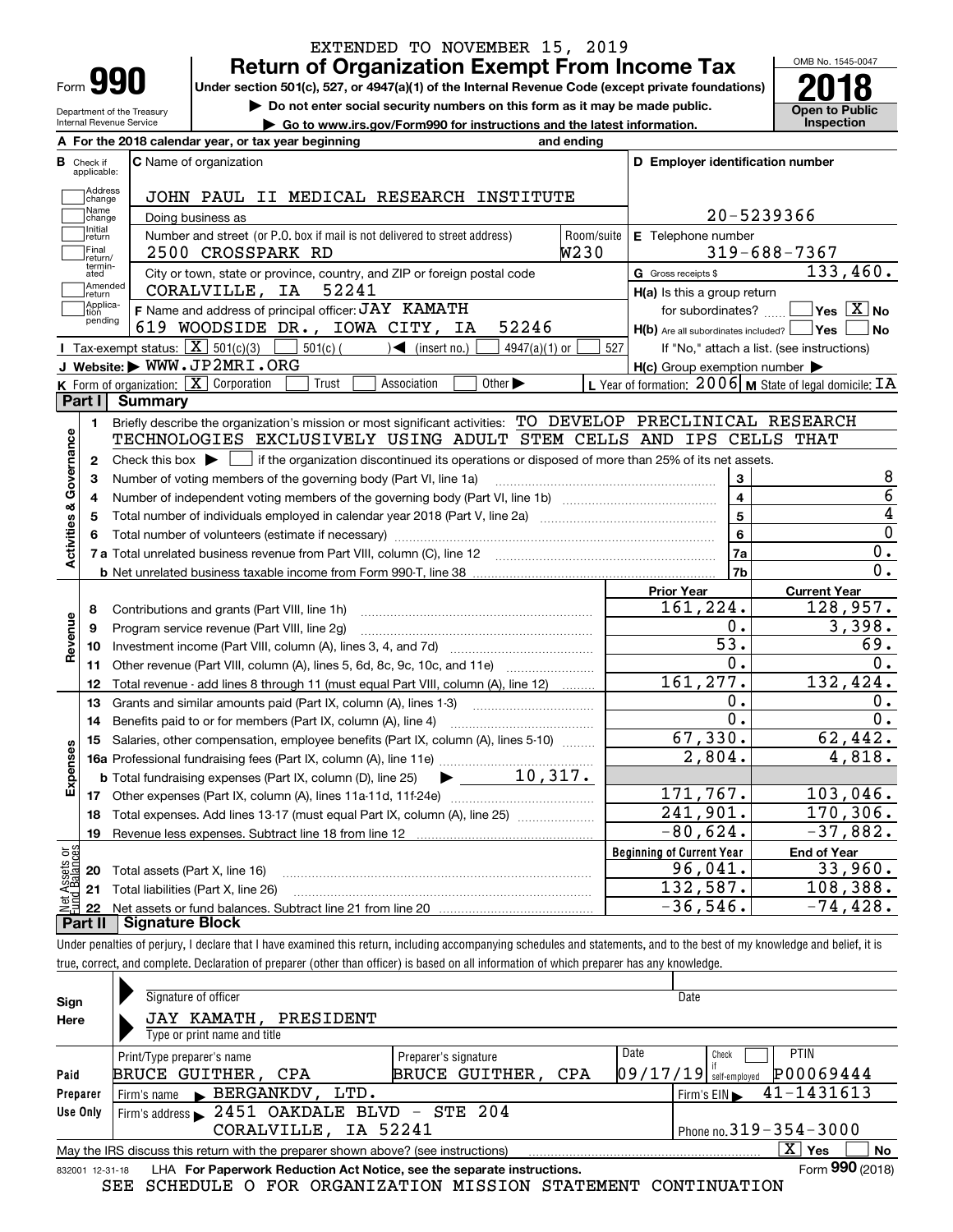|              | 20-5239366<br>JOHN PAUL II MEDICAL RESEARCH INSTITUTE<br>Form 990 (2018)                                                                     | Page 2                                  |
|--------------|----------------------------------------------------------------------------------------------------------------------------------------------|-----------------------------------------|
|              | <b>Statement of Program Service Accomplishments</b><br>Part III I                                                                            |                                         |
|              |                                                                                                                                              | $\overline{\mathbf{x}}$                 |
| 1            | Briefly describe the organization's mission:                                                                                                 |                                         |
|              | TO DEVELOP PRECLINICAL RESEARCH TECHNOLOGIES EXCLUSIVELY USING ADULT                                                                         |                                         |
|              | STEM CELLS AND IPS CELLS THAT WILL ADVANCE DRUG DISCOVERY AND                                                                                |                                         |
|              | REGENERATIVE MEDICINE.<br>AND TO EDUCATE SCIENTISTS AND THE NEXT                                                                             |                                         |
|              | GENERATION OF SCIENTISTS IN PRO-LIFE BIOETHICS.                                                                                              |                                         |
|              |                                                                                                                                              |                                         |
| $\mathbf{2}$ | Did the organization undertake any significant program services during the year which were not listed on the                                 |                                         |
|              |                                                                                                                                              | $\Box$ Yes $[\overline{\mathrm{X}}]$ No |
|              | If "Yes," describe these new services on Schedule O.                                                                                         |                                         |
| 3            | Did the organization cease conducting, or make significant changes in how it conducts, any program services?                                 | $\Box$ Yes $\Box$ No                    |
|              | If "Yes," describe these changes on Schedule O.                                                                                              |                                         |
| 4            | Describe the organization's program service accomplishments for each of its three largest program services, as measured by expenses.         |                                         |
|              | Section 501(c)(3) and 501(c)(4) organizations are required to report the amount of grants and allocations to others, the total expenses, and |                                         |
|              | revenue, if any, for each program service reported.                                                                                          |                                         |
| 4a           | 88,938. including grants of \$<br>$(Ex)$ (Expenses \$<br>) (Revenue \$<br>(Code:                                                             | 3,436.                                  |
|              | TO DEVELOP A COLLABORATIVE BASIC AND CLINICAL RESEARCH PROGRAM IN OUR                                                                        |                                         |
|              | FOUR CORE RESEARCH AREAS: CANCER, NEURODEGENERATIVE DISEASES, RARE                                                                           |                                         |
|              | DISEASES, AND ADULT STEM CELL THERAPIES.                                                                                                     |                                         |
|              |                                                                                                                                              |                                         |
|              |                                                                                                                                              |                                         |
|              |                                                                                                                                              |                                         |
|              |                                                                                                                                              |                                         |
|              |                                                                                                                                              |                                         |
|              |                                                                                                                                              |                                         |
|              |                                                                                                                                              |                                         |
|              |                                                                                                                                              |                                         |
|              |                                                                                                                                              |                                         |
|              |                                                                                                                                              |                                         |
| 4b           |                                                                                                                                              |                                         |
|              |                                                                                                                                              |                                         |
|              |                                                                                                                                              |                                         |
|              |                                                                                                                                              |                                         |
|              |                                                                                                                                              |                                         |
|              |                                                                                                                                              |                                         |
|              |                                                                                                                                              |                                         |
|              |                                                                                                                                              |                                         |
|              |                                                                                                                                              |                                         |
|              |                                                                                                                                              |                                         |
|              |                                                                                                                                              |                                         |
|              |                                                                                                                                              |                                         |
|              |                                                                                                                                              |                                         |
|              |                                                                                                                                              |                                         |
|              |                                                                                                                                              |                                         |
| 4с           |                                                                                                                                              |                                         |
|              |                                                                                                                                              |                                         |
|              |                                                                                                                                              |                                         |
|              |                                                                                                                                              |                                         |
|              |                                                                                                                                              |                                         |
|              |                                                                                                                                              |                                         |
|              |                                                                                                                                              |                                         |
|              |                                                                                                                                              |                                         |
|              |                                                                                                                                              |                                         |
|              |                                                                                                                                              |                                         |
|              |                                                                                                                                              |                                         |
|              |                                                                                                                                              |                                         |
|              |                                                                                                                                              |                                         |
|              |                                                                                                                                              |                                         |
|              | 4d Other program services (Describe in Schedule O.)                                                                                          |                                         |
|              | (Expenses \$<br>) (Revenue \$<br>including grants of \$                                                                                      |                                         |
|              | 88,938.<br>4e Total program service expenses $\blacktriangleright$                                                                           |                                         |
|              |                                                                                                                                              | $F_{\text{Orm}}$ 990 (2018)             |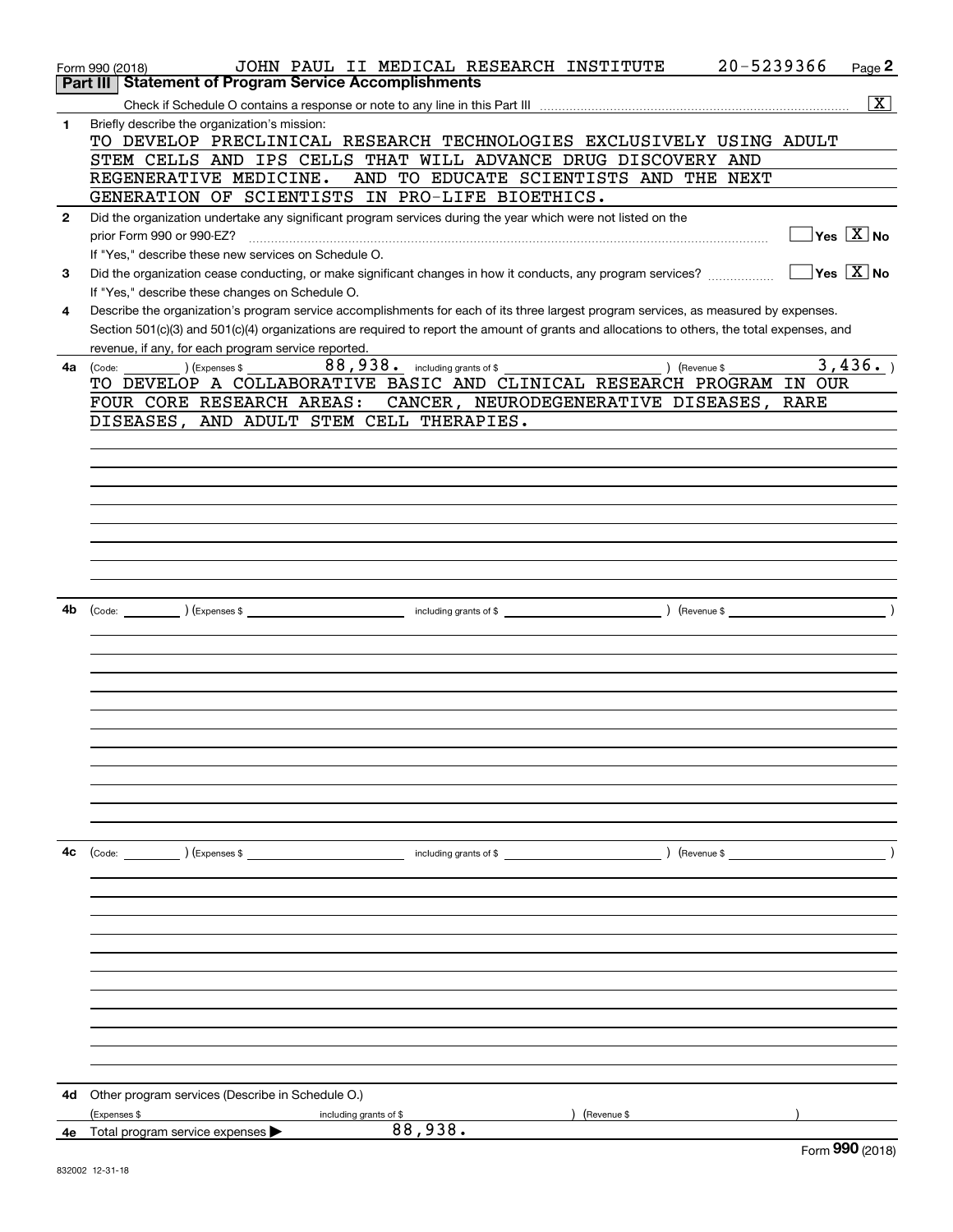|  | Form 990 (2018) |  |
|--|-----------------|--|

|          |                                                                                                                                                    |                 | Yes | No |
|----------|----------------------------------------------------------------------------------------------------------------------------------------------------|-----------------|-----|----|
| 1        | Is the organization described in section $501(c)(3)$ or $4947(a)(1)$ (other than a private foundation)?                                            |                 |     |    |
|          | If "Yes," complete Schedule A measured and the complete schedule A measured and the Schedule A measured and the                                    | 1               | х   |    |
| 2        |                                                                                                                                                    | $\overline{2}$  | X   |    |
| 3        | Did the organization engage in direct or indirect political campaign activities on behalf of or in opposition to candidates for                    |                 |     |    |
|          |                                                                                                                                                    | 3               |     | x  |
| 4        | Section 501(c)(3) organizations. Did the organization engage in lobbying activities, or have a section 501(h) election in effect                   |                 |     |    |
|          |                                                                                                                                                    | 4               |     | x  |
| 5        | Is the organization a section 501(c)(4), 501(c)(5), or 501(c)(6) organization that receives membership dues, assessments, or                       |                 |     |    |
|          |                                                                                                                                                    | 5               |     | x  |
| 6        | Did the organization maintain any donor advised funds or any similar funds or accounts for which donors have the right to                          |                 |     |    |
|          | provide advice on the distribution or investment of amounts in such funds or accounts? If "Yes," complete Schedule D, Part I                       | 6               |     | х  |
| 7        | Did the organization receive or hold a conservation easement, including easements to preserve open space,                                          |                 |     |    |
|          |                                                                                                                                                    | $\overline{7}$  |     | х  |
| 8        | Did the organization maintain collections of works of art, historical treasures, or other similar assets? If "Yes," complete                       |                 |     |    |
|          |                                                                                                                                                    | 8               |     | х  |
| 9        | Did the organization report an amount in Part X, line 21, for escrow or custodial account liability, serve as a custodian for                      |                 |     |    |
|          | amounts not listed in Part X; or provide credit counseling, debt management, credit repair, or debt negotiation services?                          |                 |     |    |
|          | If "Yes." complete Schedule D. Part IV                                                                                                             | 9               |     | х  |
| 10       | Did the organization, directly or through a related organization, hold assets in temporarily restricted endowments, permanent                      |                 |     |    |
|          |                                                                                                                                                    | 10              |     | х  |
| 11       | If the organization's answer to any of the following questions is "Yes," then complete Schedule D, Parts VI, VII, VIII, IX, or X                   |                 |     |    |
|          | as applicable.                                                                                                                                     |                 |     |    |
|          | a Did the organization report an amount for land, buildings, and equipment in Part X, line 10? If "Yes," complete Schedule D.                      |                 |     |    |
|          |                                                                                                                                                    | 11a             | Х   |    |
|          | Did the organization report an amount for investments - other securities in Part X, line 12 that is 5% or more of its total                        |                 |     |    |
|          |                                                                                                                                                    | 11 <sub>b</sub> |     | x  |
|          | c Did the organization report an amount for investments - program related in Part X, line 13 that is 5% or more of its total                       |                 |     |    |
|          |                                                                                                                                                    | 11c             |     | x  |
|          | d Did the organization report an amount for other assets in Part X, line 15 that is 5% or more of its total assets reported in                     |                 |     |    |
|          |                                                                                                                                                    | 11d             | X   | х  |
|          |                                                                                                                                                    | <b>11e</b>      |     |    |
| f        | Did the organization's separate or consolidated financial statements for the tax year include a footnote that addresses                            |                 |     | x  |
|          | the organization's liability for uncertain tax positions under FIN 48 (ASC 740)? If "Yes," complete Schedule D, Part X                             | 11f             |     |    |
|          | 12a Did the organization obtain separate, independent audited financial statements for the tax year? If "Yes," complete                            |                 |     | x  |
|          | Schedule D, Parts XI and XII<br><b>b</b> Was the organization included in consolidated, independent audited financial statements for the tax year? | 12a             |     |    |
|          |                                                                                                                                                    | 12 <sub>b</sub> |     | X  |
| 13       | If "Yes," and if the organization answered "No" to line 12a, then completing Schedule D, Parts XI and XII is optional                              | 13              |     | X  |
|          | Did the organization maintain an office, employees, or agents outside of the United States?                                                        | 14a             |     | X  |
| 14a<br>b | Did the organization have aggregate revenues or expenses of more than \$10,000 from grantmaking, fundraising, business,                            |                 |     |    |
|          | investment, and program service activities outside the United States, or aggregate foreign investments valued at \$100,000                         |                 |     |    |
|          |                                                                                                                                                    | 14b             |     | x  |
| 15       | Did the organization report on Part IX, column (A), line 3, more than \$5,000 of grants or other assistance to or for any                          |                 |     |    |
|          |                                                                                                                                                    | 15              |     | x  |
| 16       | Did the organization report on Part IX, column (A), line 3, more than \$5,000 of aggregate grants or other assistance to                           |                 |     |    |
|          |                                                                                                                                                    | 16              |     | x  |
| 17       | Did the organization report a total of more than \$15,000 of expenses for professional fundraising services on Part IX,                            |                 |     |    |
|          |                                                                                                                                                    | 17              |     | x  |
| 18       | Did the organization report more than \$15,000 total of fundraising event gross income and contributions on Part VIII, lines                       |                 |     |    |
|          |                                                                                                                                                    | 18              |     | x  |
| 19       | Did the organization report more than \$15,000 of gross income from gaming activities on Part VIII, line 9a? If "Yes."                             |                 |     |    |
|          |                                                                                                                                                    | 19              |     | х  |
| 20a      |                                                                                                                                                    | <b>20a</b>      |     | X  |
|          |                                                                                                                                                    | 20 <sub>b</sub> |     |    |
| 21       | Did the organization report more than \$5,000 of grants or other assistance to any domestic organization or                                        |                 |     |    |
|          |                                                                                                                                                    | 21              |     | х  |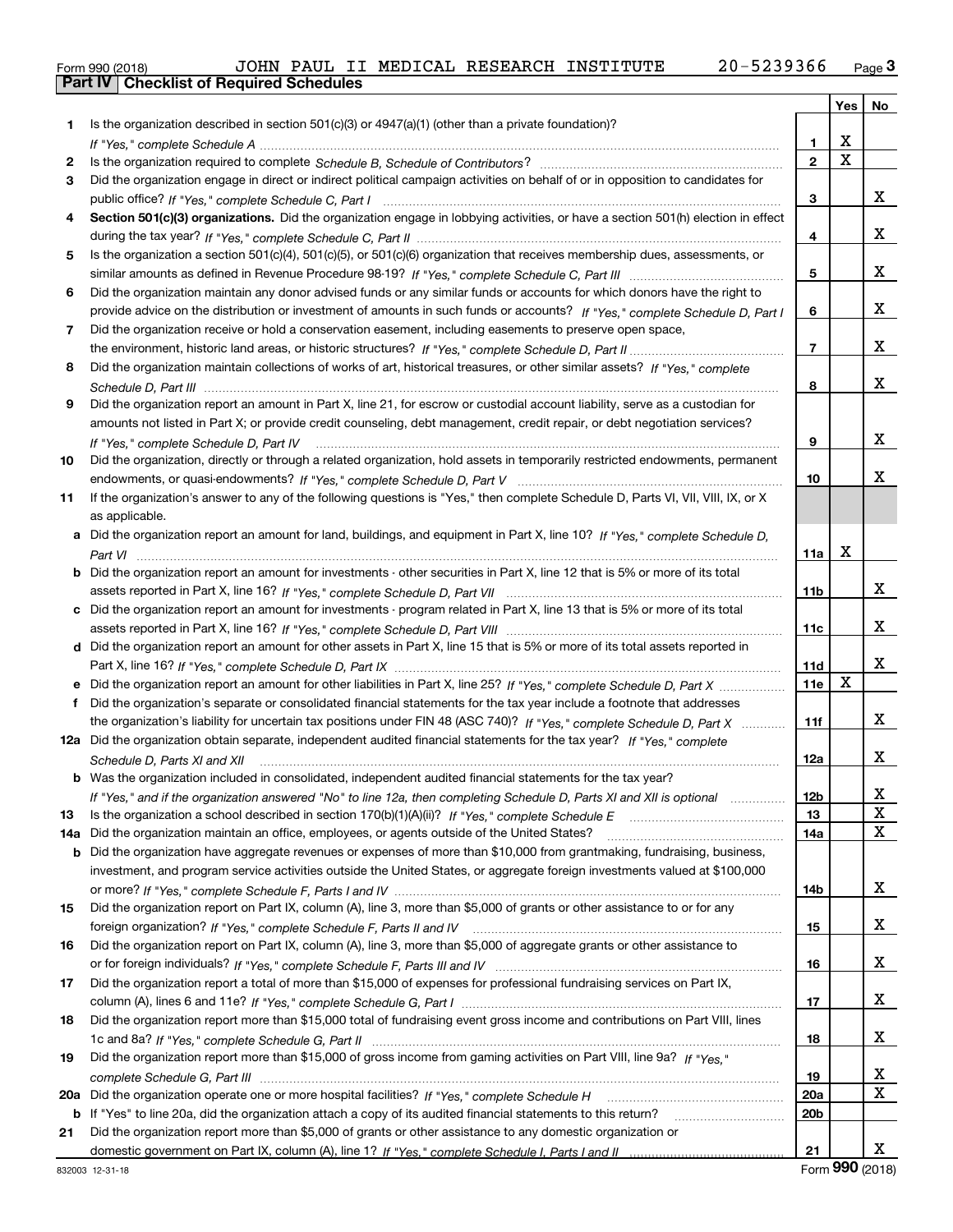|  | Form 990 (2018) |
|--|-----------------|
|  |                 |

*(continued)*

|               |                                                                                                                                   |                 | Yes | No |
|---------------|-----------------------------------------------------------------------------------------------------------------------------------|-----------------|-----|----|
| 22            | Did the organization report more than \$5,000 of grants or other assistance to or for domestic individuals on                     |                 |     |    |
|               |                                                                                                                                   | 22              |     | X  |
| 23            | Did the organization answer "Yes" to Part VII, Section A, line 3, 4, or 5 about compensation of the organization's current        |                 |     |    |
|               | and former officers, directors, trustees, key employees, and highest compensated employees? If "Yes." complete                    |                 |     |    |
|               |                                                                                                                                   | 23              |     | x  |
|               | 24a Did the organization have a tax-exempt bond issue with an outstanding principal amount of more than \$100,000 as of the       |                 |     |    |
|               | last day of the year, that was issued after December 31, 2002? If "Yes," answer lines 24b through 24d and complete                |                 |     |    |
|               |                                                                                                                                   | 24a             |     | x  |
|               |                                                                                                                                   | 24b             |     |    |
|               | c Did the organization maintain an escrow account other than a refunding escrow at any time during the year to defease            |                 |     |    |
|               |                                                                                                                                   | 24c             |     |    |
|               | d Did the organization act as an "on behalf of" issuer for bonds outstanding at any time during the year?                         | 24d             |     |    |
|               | 25a Section 501(c)(3), 501(c)(4), and 501(c)(29) organizations. Did the organization engage in an excess benefit                  |                 |     |    |
|               |                                                                                                                                   | 25a             |     | x  |
|               | b Is the organization aware that it engaged in an excess benefit transaction with a disqualified person in a prior year, and      |                 |     |    |
|               | that the transaction has not been reported on any of the organization's prior Forms 990 or 990-EZ? If "Yes." complete             |                 |     |    |
|               | Schedule L, Part I                                                                                                                | 25b             |     | X  |
| 26            | Did the organization report any amount on Part X, line 5, 6, or 22 for receivables from or payables to any current or             |                 |     |    |
|               | former officers, directors, trustees, key employees, highest compensated employees, or disqualified persons? If "Yes."            |                 |     |    |
|               |                                                                                                                                   | 26              |     | X  |
| 27            | Did the organization provide a grant or other assistance to an officer, director, trustee, key employee, substantial              |                 |     |    |
|               | contributor or employee thereof, a grant selection committee member, or to a 35% controlled entity or family member               |                 |     |    |
|               |                                                                                                                                   | 27              |     | x  |
| 28            | Was the organization a party to a business transaction with one of the following parties (see Schedule L, Part IV                 |                 |     |    |
|               | instructions for applicable filing thresholds, conditions, and exceptions):                                                       |                 |     |    |
| a             |                                                                                                                                   | 28a             |     | х  |
| b             | A family member of a current or former officer, director, trustee, or key employee? If "Yes," complete Schedule L, Part IV        | 28 <sub>b</sub> |     | x  |
|               | c An entity of which a current or former officer, director, trustee, or key employee (or a family member thereof) was an officer, |                 |     |    |
|               |                                                                                                                                   | 28c             |     | х  |
| 29            |                                                                                                                                   | 29              |     | X  |
| 30            | Did the organization receive contributions of art, historical treasures, or other similar assets, or qualified conservation       |                 |     |    |
|               |                                                                                                                                   | 30              |     | x  |
| 31            | Did the organization liquidate, terminate, or dissolve and cease operations?                                                      |                 |     |    |
|               |                                                                                                                                   | 31              |     | x  |
| 32            | Did the organization sell, exchange, dispose of, or transfer more than 25% of its net assets? If "Yes." complete                  |                 |     |    |
|               |                                                                                                                                   | 32              |     | x  |
| 33            | Did the organization own 100% of an entity disregarded as separate from the organization under Regulations                        |                 |     |    |
|               |                                                                                                                                   | 33              |     | x  |
| 34            | Was the organization related to any tax-exempt or taxable entity? If "Yes," complete Schedule R, Part II, III, or IV, and         |                 |     |    |
|               |                                                                                                                                   | 34              |     | х  |
|               | 35a Did the organization have a controlled entity within the meaning of section 512(b)(13)?                                       | 35a             |     | х  |
|               | b If "Yes" to line 35a, did the organization receive any payment from or engage in any transaction with a controlled entity       |                 |     |    |
|               |                                                                                                                                   | 35b             |     |    |
| 36            | Section 501(c)(3) organizations. Did the organization make any transfers to an exempt non-charitable related organization?        |                 |     |    |
|               |                                                                                                                                   | 36              |     | x  |
| 37            | Did the organization conduct more than 5% of its activities through an entity that is not a related organization                  |                 |     |    |
|               |                                                                                                                                   | 37              |     | х  |
| 38            | Did the organization complete Schedule O and provide explanations in Schedule O for Part VI, lines 11b and 19?                    | 38              | х   |    |
| <b>Part V</b> |                                                                                                                                   |                 |     |    |
|               | Check if Schedule O contains a response or note to any line in this Part V                                                        |                 |     |    |
|               |                                                                                                                                   |                 | Yes | No |
|               | 0<br>1a                                                                                                                           |                 |     |    |
| b             | 0<br>Enter the number of Forms W-2G included in line 1a. Enter -0- if not applicable<br>1b                                        |                 |     |    |
|               | Did the organization comply with backup withholding rules for reportable payments to vendors and reportable gaming                |                 |     |    |
|               | (gambling) winnings to prize winners?                                                                                             | 1c              |     |    |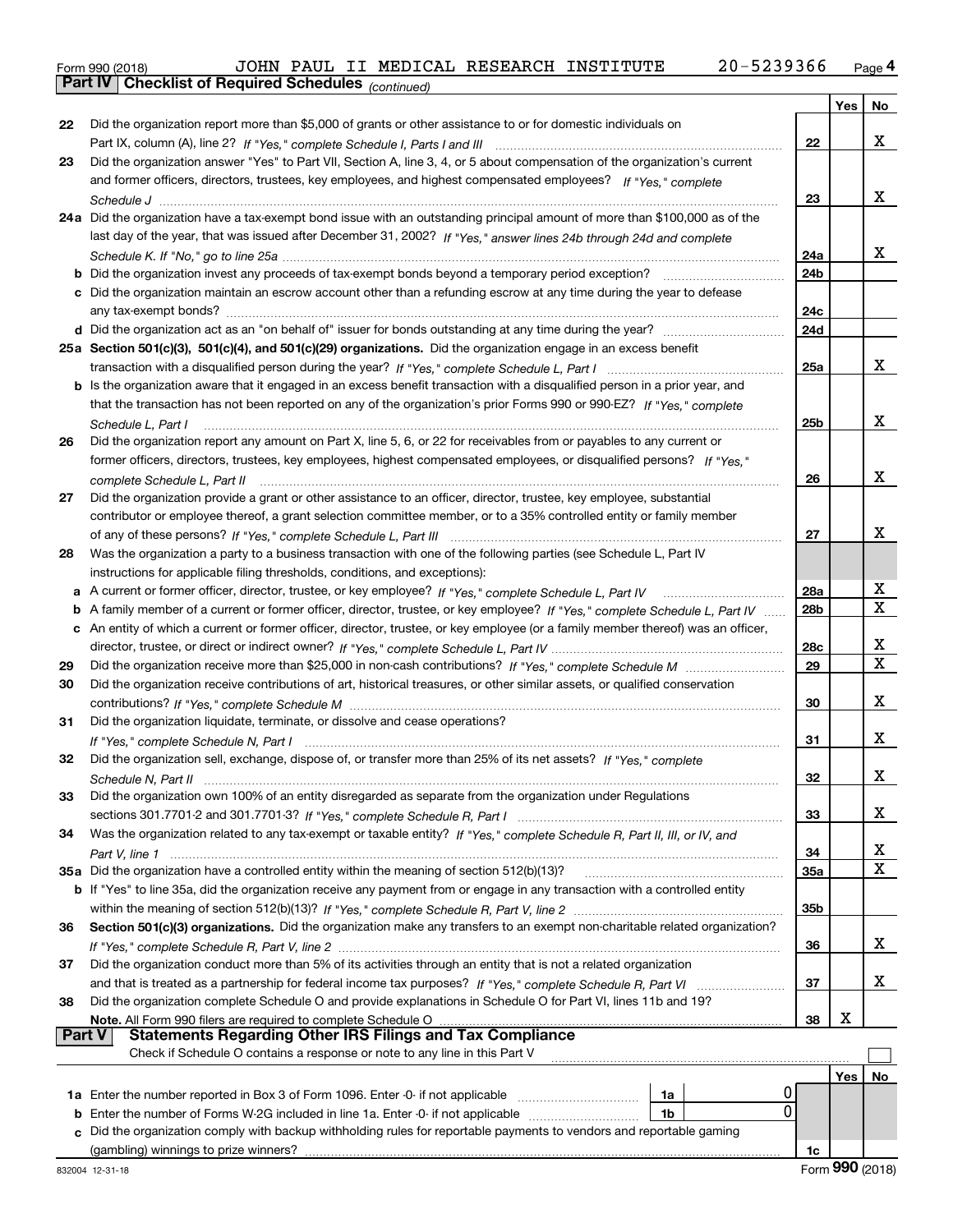|               | JOHN PAUL II MEDICAL RESEARCH INSTITUTE<br>Form 990 (2018)                                                                                                                                                                           | 20-5239366 |                |     | $_{\text{Page}}$ 5 |
|---------------|--------------------------------------------------------------------------------------------------------------------------------------------------------------------------------------------------------------------------------------|------------|----------------|-----|--------------------|
| <b>Part V</b> | Statements Regarding Other IRS Filings and Tax Compliance (continued)                                                                                                                                                                |            |                |     |                    |
|               |                                                                                                                                                                                                                                      |            |                | Yes | No                 |
|               | 2a Enter the number of employees reported on Form W-3, Transmittal of Wage and Tax Statements,                                                                                                                                       |            |                |     |                    |
|               | filed for the calendar year ending with or within the year covered by this return<br>2a                                                                                                                                              | 4          |                |     |                    |
|               |                                                                                                                                                                                                                                      |            | 2 <sub>b</sub> |     | х                  |
|               |                                                                                                                                                                                                                                      |            |                |     |                    |
| За            | Did the organization have unrelated business gross income of \$1,000 or more during the year?                                                                                                                                        |            | 3a             |     | x                  |
|               |                                                                                                                                                                                                                                      |            | 3 <sub>b</sub> |     |                    |
|               | 4a At any time during the calendar year, did the organization have an interest in, or a signature or other authority over, a                                                                                                         |            |                |     |                    |
|               |                                                                                                                                                                                                                                      |            | 4a             |     | x                  |
|               | <b>b</b> If "Yes," enter the name of the foreign country: $\blacktriangleright$                                                                                                                                                      |            |                |     |                    |
|               | See instructions for filing requirements for FinCEN Form 114, Report of Foreign Bank and Financial Accounts (FBAR).                                                                                                                  |            |                |     |                    |
| 5a            | Was the organization a party to a prohibited tax shelter transaction at any time during the tax year?                                                                                                                                |            | 5a             |     | x                  |
| b             |                                                                                                                                                                                                                                      |            | 5 <sub>b</sub> |     | х                  |
| с             |                                                                                                                                                                                                                                      |            | 5c             |     |                    |
|               | 6a Does the organization have annual gross receipts that are normally greater than \$100,000, and did the organization solicit                                                                                                       |            |                |     |                    |
|               | any contributions that were not tax deductible as charitable contributions?                                                                                                                                                          |            | 6a             |     | x                  |
|               | <b>b</b> If "Yes," did the organization include with every solicitation an express statement that such contributions or gifts                                                                                                        |            |                |     |                    |
|               |                                                                                                                                                                                                                                      |            | 6b             |     |                    |
| 7             | Organizations that may receive deductible contributions under section 170(c).                                                                                                                                                        |            |                |     |                    |
| а             | Did the organization receive a payment in excess of \$75 made partly as a contribution and partly for goods and services provided to the payor?                                                                                      |            | 7a             |     | x                  |
| b             | If "Yes," did the organization notify the donor of the value of the goods or services provided?                                                                                                                                      |            | 7b             |     |                    |
| с             | Did the organization sell, exchange, or otherwise dispose of tangible personal property for which it was required                                                                                                                    |            |                |     |                    |
|               |                                                                                                                                                                                                                                      |            | 7c             |     | x                  |
|               | 7d<br>d If "Yes," indicate the number of Forms 8282 filed during the year [11] [11] The System manuscription of Forms 8282 filed during the year [11] [11] The System manuscription of the Wales of the Wales of the Wales of the Wa |            |                |     |                    |
| е             |                                                                                                                                                                                                                                      |            | 7e             |     |                    |
| f             | Did the organization, during the year, pay premiums, directly or indirectly, on a personal benefit contract?                                                                                                                         |            | 7f             |     |                    |
| g             | If the organization received a contribution of qualified intellectual property, did the organization file Form 8899 as required?                                                                                                     |            | 7g             |     |                    |
| h             | If the organization received a contribution of cars, boats, airplanes, or other vehicles, did the organization file a Form 1098-C?                                                                                                   |            | 7h             |     |                    |
| 8             | Sponsoring organizations maintaining donor advised funds. Did a donor advised fund maintained by the                                                                                                                                 |            |                |     |                    |
|               | sponsoring organization have excess business holdings at any time during the year?                                                                                                                                                   |            | 8              |     |                    |
| 9             | Sponsoring organizations maintaining donor advised funds.                                                                                                                                                                            |            |                |     |                    |
| а             | Did the sponsoring organization make any taxable distributions under section 4966?                                                                                                                                                   |            | 9а             |     |                    |
| b             | Did the sponsoring organization make a distribution to a donor, donor advisor, or related person?                                                                                                                                    |            | 9b             |     |                    |
| 10            | Section 501(c)(7) organizations. Enter:                                                                                                                                                                                              |            |                |     |                    |
| а             | 10a<br>Initiation fees and capital contributions included on Part VIII, line 12 [111] [11] [11] [12] [11] [11] [12] [                                                                                                                |            |                |     |                    |
|               | 10b <br>Gross receipts, included on Form 990, Part VIII, line 12, for public use of club facilities                                                                                                                                  |            |                |     |                    |
| 11            | Section 501(c)(12) organizations. Enter:                                                                                                                                                                                             |            |                |     |                    |
| a             | 11a<br>Gross income from members or shareholders                                                                                                                                                                                     |            |                |     |                    |
| b             | Gross income from other sources (Do not net amounts due or paid to other sources against                                                                                                                                             |            |                |     |                    |
|               | 11 <sub>b</sub>                                                                                                                                                                                                                      |            |                |     |                    |
|               | 12a Section 4947(a)(1) non-exempt charitable trusts. Is the organization filing Form 990 in lieu of Form 1041?                                                                                                                       |            | 12a            |     |                    |
|               | 12b<br><b>b</b> If "Yes," enter the amount of tax-exempt interest received or accrued during the year <i>manument</i>                                                                                                                |            |                |     |                    |
| 13            | Section 501(c)(29) qualified nonprofit health insurance issuers.                                                                                                                                                                     |            |                |     |                    |
|               | a Is the organization licensed to issue qualified health plans in more than one state?                                                                                                                                               |            | 13a            |     |                    |
|               | Note. See the instructions for additional information the organization must report on Schedule O.                                                                                                                                    |            |                |     |                    |
|               | <b>b</b> Enter the amount of reserves the organization is required to maintain by the states in which the                                                                                                                            |            |                |     |                    |
|               | 13 <sub>b</sub>                                                                                                                                                                                                                      |            |                |     |                    |
| с             | 13 <sub>c</sub>                                                                                                                                                                                                                      |            |                |     |                    |
| 14a           | Did the organization receive any payments for indoor tanning services during the tax year?                                                                                                                                           |            | 14a            |     | x                  |
|               |                                                                                                                                                                                                                                      |            | 14b            |     |                    |
| 15            | Is the organization subject to the section 4960 tax on payment(s) of more than \$1,000,000 in remuneration or                                                                                                                        |            |                |     |                    |
|               |                                                                                                                                                                                                                                      |            | 15             |     | x                  |
|               | If "Yes," see instructions and file Form 4720, Schedule N.                                                                                                                                                                           |            |                |     |                    |
| 16            | Is the organization an educational institution subject to the section 4968 excise tax on net investment income?                                                                                                                      |            | 16             |     | х                  |
|               | If "Yes," complete Form 4720, Schedule O.                                                                                                                                                                                            |            |                |     |                    |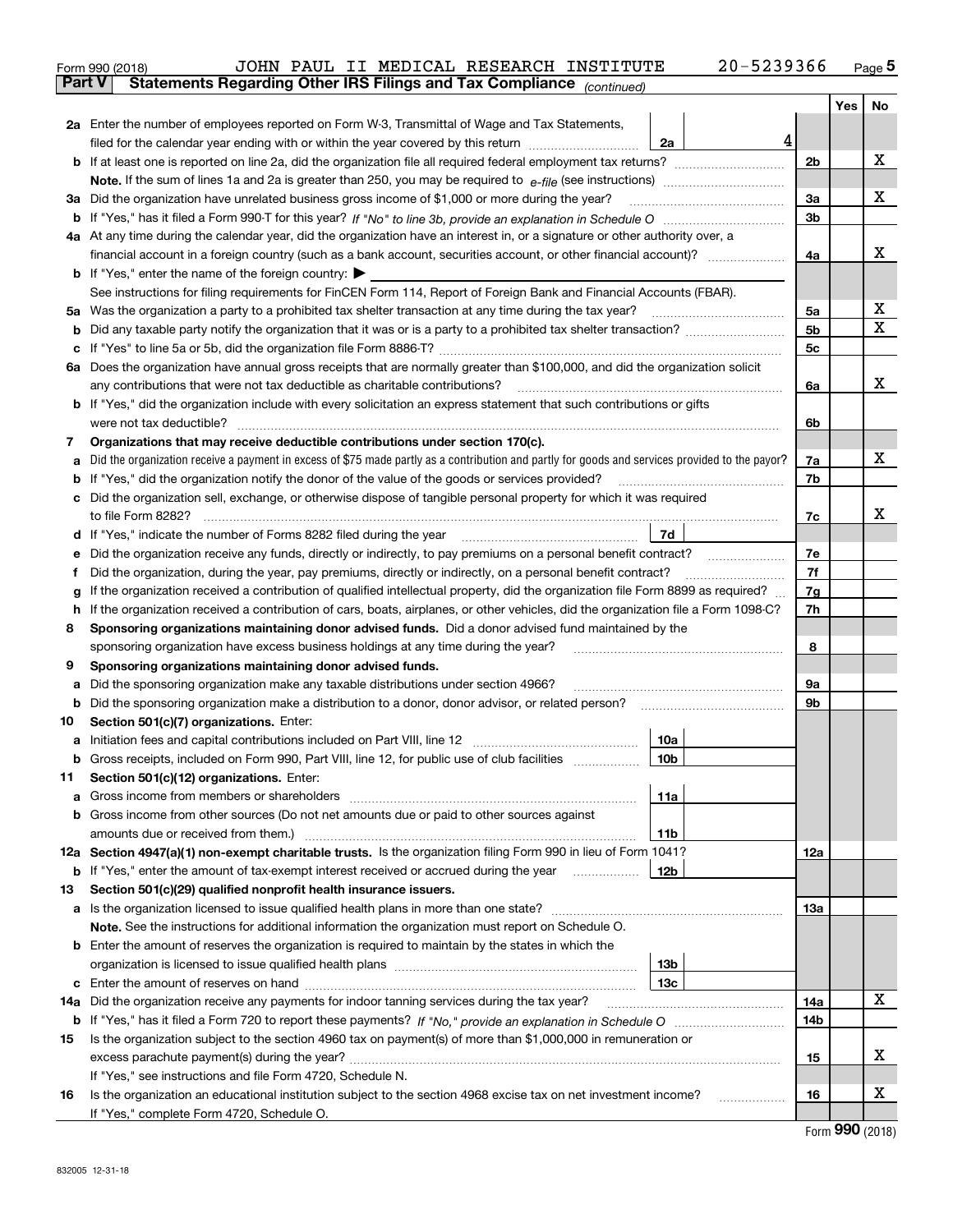|  | Form 990 (2018) |
|--|-----------------|
|  |                 |

JOHN PAUL II MEDICAL RESEARCH INSTITUTE 20-5239366

*For each "Yes" response to lines 2 through 7b below, and for a "No" response to line 8a, 8b, or 10b below, describe the circumstances, processes, or changes in Schedule O. See instructions.* Form 990 (2018) JOHN PAUL II MEDICAL RESEARCH INSTITUTE 20-5239366 <sub>Page</sub> 6<br>**Part VI Governance, Management, and Disclosure** *For each "Yes" response to lines 2 through 7b below, and fo* 

|    | Check if Schedule O contains a response or note to any line in this Part VI                                                                                           |    |   |                 |     | $\overline{\mathbf{X}}$ $\overline{\mathbf{X}}$ |
|----|-----------------------------------------------------------------------------------------------------------------------------------------------------------------------|----|---|-----------------|-----|-------------------------------------------------|
|    | Section A. Governing Body and Management                                                                                                                              |    |   |                 |     |                                                 |
|    |                                                                                                                                                                       |    |   |                 | Yes | No                                              |
|    | 1a Enter the number of voting members of the governing body at the end of the tax year                                                                                | 1a | 8 |                 |     |                                                 |
|    | If there are material differences in voting rights among members of the governing body, or if the governing                                                           |    |   |                 |     |                                                 |
|    | body delegated broad authority to an executive committee or similar committee, explain in Schedule O.                                                                 |    |   |                 |     |                                                 |
| b  | Enter the number of voting members included in line 1a, above, who are independent                                                                                    | 1b | 6 |                 |     |                                                 |
| 2  | Did any officer, director, trustee, or key employee have a family relationship or a business relationship with any other                                              |    |   |                 |     |                                                 |
|    | officer, director, trustee, or key employee?                                                                                                                          | .  |   | 2               |     | х                                               |
| 3  | Did the organization delegate control over management duties customarily performed by or under the direct supervision                                                 |    |   |                 |     |                                                 |
|    |                                                                                                                                                                       |    |   | 3               |     | х                                               |
| 4  | Did the organization make any significant changes to its governing documents since the prior Form 990 was filed?                                                      |    |   | 4               |     | $\mathbf X$                                     |
| 5  |                                                                                                                                                                       |    |   | 5               |     | X                                               |
| 6  | Did the organization have members or stockholders?                                                                                                                    |    |   | 6               |     | $\mathbf X$                                     |
| 7a | Did the organization have members, stockholders, or other persons who had the power to elect or appoint one or                                                        |    |   |                 |     |                                                 |
|    | more members of the governing body?                                                                                                                                   |    |   | 7a              |     | х                                               |
|    | <b>b</b> Are any governance decisions of the organization reserved to (or subject to approval by) members, stockholders, or                                           |    |   |                 |     |                                                 |
|    | persons other than the governing body?                                                                                                                                |    |   | 7b              |     | х                                               |
| 8  | Did the organization contemporaneously document the meetings held or written actions undertaken during the year by the following:                                     |    |   |                 |     |                                                 |
| a  |                                                                                                                                                                       |    |   | 8a              | Х   |                                                 |
| b  |                                                                                                                                                                       |    |   | 8b              | X   |                                                 |
| 9  | Is there any officer, director, trustee, or key employee listed in Part VII, Section A, who cannot be reached at the                                                  |    |   |                 |     |                                                 |
|    |                                                                                                                                                                       |    |   | 9               |     | x                                               |
|    | <b>Section B. Policies</b> (This Section B requests information about policies not required by the Internal Revenue Code.)                                            |    |   |                 |     |                                                 |
|    |                                                                                                                                                                       |    |   |                 | Yes | No                                              |
|    |                                                                                                                                                                       |    |   | 10a             |     | x                                               |
|    | <b>b</b> If "Yes," did the organization have written policies and procedures governing the activities of such chapters, affiliates,                                   |    |   |                 |     |                                                 |
|    | and branches to ensure their operations are consistent with the organization's exempt purposes?                                                                       |    |   | 10 <sub>b</sub> |     |                                                 |
|    | 11a Has the organization provided a complete copy of this Form 990 to all members of its governing body before filing the form?                                       |    |   | 11a             | X   |                                                 |
| b  | Describe in Schedule O the process, if any, used by the organization to review this Form 990.                                                                         |    |   |                 |     |                                                 |
|    | 12a Did the organization have a written conflict of interest policy? If "No," go to line 13                                                                           |    |   | 12a             | х   |                                                 |
| b  |                                                                                                                                                                       |    |   | 12 <sub>b</sub> | X   |                                                 |
| c  | Did the organization regularly and consistently monitor and enforce compliance with the policy? If "Yes." describe                                                    |    |   |                 |     |                                                 |
|    | in Schedule O how this was done measured and contain an account of the state of the state of the state of the                                                         |    |   | 12c             | х   |                                                 |
| 13 | Did the organization have a written whistleblower policy?                                                                                                             |    |   | 13              | X   |                                                 |
| 14 | Did the organization have a written document retention and destruction policy?                                                                                        |    |   | 14              |     | X                                               |
| 15 | Did the process for determining compensation of the following persons include a review and approval by independent                                                    |    |   |                 |     |                                                 |
|    | persons, comparability data, and contemporaneous substantiation of the deliberation and decision?                                                                     |    |   |                 |     |                                                 |
| a  | The organization's CEO, Executive Director, or top management official manufactured content of the organization's CEO, Executive Director, or top management official |    |   | 15a             |     | х                                               |
|    | <b>b</b> Other officers or key employees of the organization                                                                                                          |    |   | 15b             |     | Χ                                               |
|    | If "Yes" to line 15a or 15b, describe the process in Schedule O (see instructions).                                                                                   |    |   |                 |     |                                                 |
|    | 16a Did the organization invest in, contribute assets to, or participate in a joint venture or similar arrangement with a                                             |    |   |                 |     |                                                 |
|    | taxable entity during the year?                                                                                                                                       |    |   | 16a             |     | х                                               |
|    | b If "Yes," did the organization follow a written policy or procedure requiring the organization to evaluate its participation                                        |    |   |                 |     |                                                 |
|    | in joint venture arrangements under applicable federal tax law, and take steps to safequard the organization's                                                        |    |   |                 |     |                                                 |
|    | exempt status with respect to such arrangements?                                                                                                                      |    |   | 16b             |     |                                                 |
|    | <b>Section C. Disclosure</b>                                                                                                                                          |    |   |                 |     |                                                 |
| 17 | NONE<br>List the states with which a copy of this Form 990 is required to be filed $\blacktriangleright$                                                              |    |   |                 |     |                                                 |
| 18 | Section 6104 requires an organization to make its Forms 1023 (1024 or 1024-A if applicable), 990, and 990-T (Section 501(c)(3)s only) available                       |    |   |                 |     |                                                 |
|    | for public inspection. Indicate how you made these available. Check all that apply.                                                                                   |    |   |                 |     |                                                 |
|    | $X$ Own website<br>Another's website<br>Upon request<br>Other (explain in Schedule O)                                                                                 |    |   |                 |     |                                                 |
| 19 | Describe in Schedule O whether (and if so, how) the organization made its governing documents, conflict of interest policy, and financial                             |    |   |                 |     |                                                 |
|    | statements available to the public during the tax year.                                                                                                               |    |   |                 |     |                                                 |
| 20 | State the name, address, and telephone number of the person who possesses the organization's books and records                                                        |    |   |                 |     |                                                 |
|    | BRIAN DEANE - 319-688-7367                                                                                                                                            |    |   |                 |     |                                                 |
|    | 52241<br>2500 CROSSPARK RD, NO. W230, IOWA CITY,<br>IA                                                                                                                |    |   |                 |     |                                                 |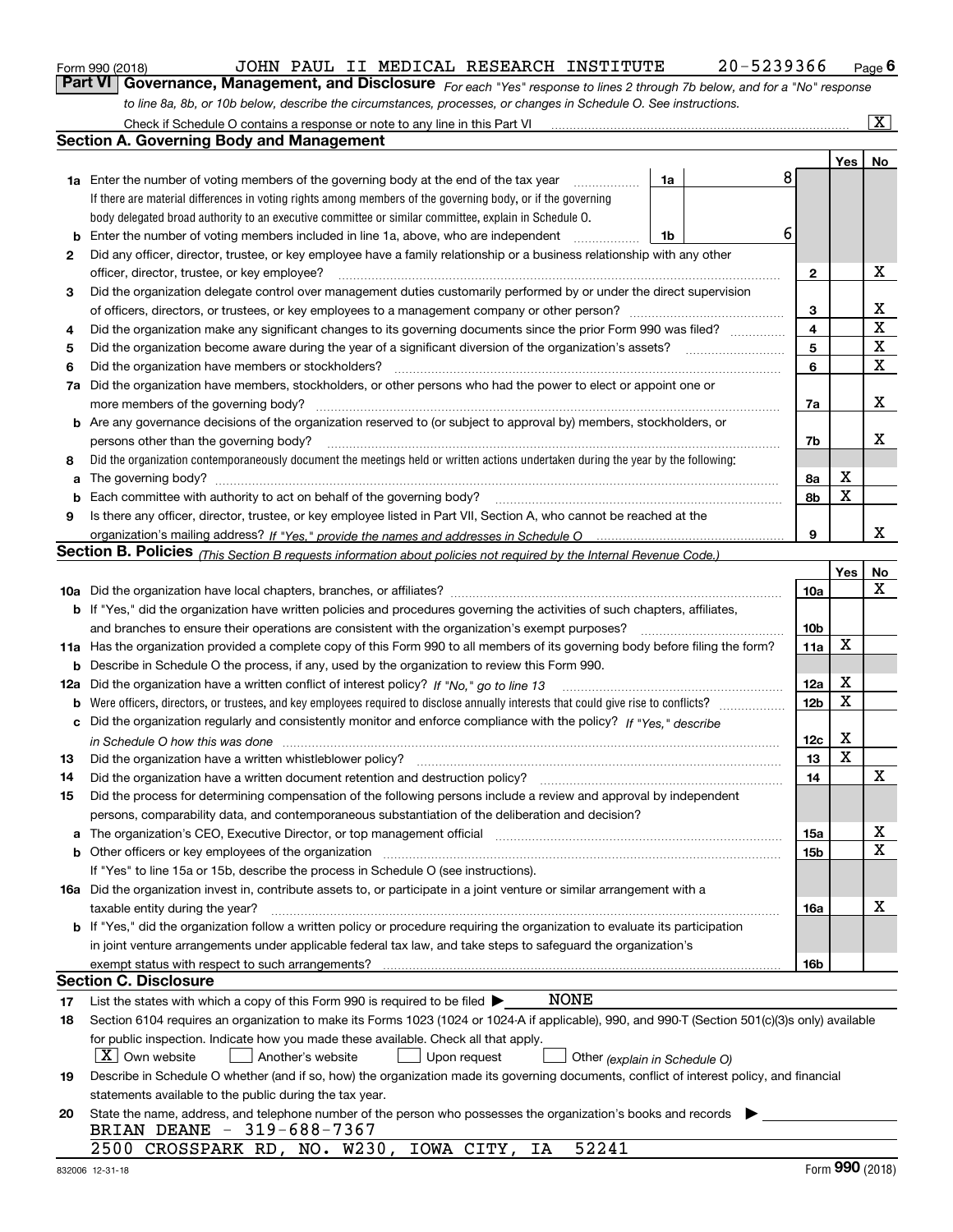| Form 990 (2018)                               |                                                                                            |  |  |                                                                              |  | JOHN PAUL II MEDICAL RESEARCH INSTITUTE | 20-5239366 | Page / |
|-----------------------------------------------|--------------------------------------------------------------------------------------------|--|--|------------------------------------------------------------------------------|--|-----------------------------------------|------------|--------|
|                                               | Part VII Compensation of Officers, Directors, Trustees, Key Employees, Highest Compensated |  |  |                                                                              |  |                                         |            |        |
| <b>Employees, and Independent Contractors</b> |                                                                                            |  |  |                                                                              |  |                                         |            |        |
|                                               |                                                                                            |  |  | Check if Schedule O contains a response or note to any line in this Part VII |  |                                         |            |        |

Check if Schedule O contains a response or note to any line in this Part VII

**Section A. Officers, Directors, Trustees, Key Employees, and Highest Compensated Employees**

**1a**  Complete this table for all persons required to be listed. Report compensation for the calendar year ending with or within the organization's tax year.

**•** List all of the organization's current officers, directors, trustees (whether individuals or organizations), regardless of amount of compensation. Enter -0- in columns  $(D)$ ,  $(E)$ , and  $(F)$  if no compensation was paid.

● List all of the organization's **current** key employees, if any. See instructions for definition of "key employee."

**•** List the organization's five current highest compensated employees (other than an officer, director, trustee, or key employee) who received reportable compensation (Box 5 of Form W-2 and/or Box 7 of Form 1099-MISC) of more than \$100,000 from the organization and any related organizations.

 $\bullet$  List all of the organization's **former** officers, key employees, and highest compensated employees who received more than \$100,000 of reportable compensation from the organization and any related organizations.

**•** List all of the organization's former directors or trustees that received, in the capacity as a former director or trustee of the organization, more than \$10,000 of reportable compensation from the organization and any related organizations.

List persons in the following order: individual trustees or directors; institutional trustees; officers; key employees; highest compensated employees; and former such persons.

Check this box if neither the organization nor any related organization compensated any current officer, director, or trustee.  $\mathcal{L}^{\text{max}}$ 

| (A)                          | (B)               |                                |                                                                          |                         | (C)          |                                           |           | (D)                  | (E)                          | (F)                |
|------------------------------|-------------------|--------------------------------|--------------------------------------------------------------------------|-------------------------|--------------|-------------------------------------------|-----------|----------------------|------------------------------|--------------------|
| Name and Title               | Average           |                                | Position<br>(do not check more than one<br>box, unless person is both an |                         | Reportable   | Reportable                                | Estimated |                      |                              |                    |
|                              | hours per<br>week |                                | officer and a director/trustee)                                          |                         |              |                                           |           | compensation<br>from | compensation<br>from related | amount of<br>other |
|                              | (list any         |                                |                                                                          |                         |              |                                           |           | the                  | organizations                | compensation       |
|                              | hours for         |                                |                                                                          |                         |              |                                           |           | organization         | (W-2/1099-MISC)              | from the           |
|                              | related           |                                |                                                                          |                         |              |                                           |           | (W-2/1099-MISC)      |                              | organization       |
|                              | organizations     |                                |                                                                          |                         |              |                                           |           |                      |                              | and related        |
|                              | below             | Individual trustee or director | nstitutional trustee                                                     |                         | Key employee |                                           |           |                      |                              | organizations      |
|                              | line)             |                                |                                                                          | Officer                 |              | Highest compensated<br>employee<br>Former |           |                      |                              |                    |
| (1)<br><b>JEANNE MOY</b>     | 0.25              |                                |                                                                          |                         |              |                                           |           |                      |                              |                    |
| <b>DIRECTOR</b>              |                   | $\rm X$                        |                                                                          |                         |              |                                           |           | 0.                   | 0.                           | $0_{.}$            |
| ISAAC DOUCETTE<br>(2)        | 0.25              |                                |                                                                          |                         |              |                                           |           |                      |                              |                    |
| <b>DIRECTOR</b>              |                   | $\mathbf X$                    |                                                                          |                         |              |                                           |           | 0.                   | 0.                           | $\mathbf 0$ .      |
| (3)<br>RAYMOND FLYNN         | 0.25              |                                |                                                                          |                         |              |                                           |           |                      |                              |                    |
| <b>DIRECTOR</b>              |                   | $\mathbf X$                    |                                                                          |                         |              |                                           |           | 0.                   | 0.                           | $\mathbf 0$ .      |
| ANDY MILAM<br>(4)            | 0.25              |                                |                                                                          |                         |              |                                           |           |                      |                              |                    |
| <b>DIRECTOR</b>              |                   | $\mathbf X$                    |                                                                          |                         |              |                                           |           | 0.                   | 0.                           | $0_{.}$            |
| (5)<br>DR. JAMES BECKER      | 0.25              |                                |                                                                          |                         |              |                                           |           |                      |                              |                    |
| <b>DIRECTOR</b>              |                   | $\mathbf x$                    |                                                                          |                         |              |                                           |           | 0.                   | 0.                           | $0_{.}$            |
| (6)<br>BISHOP THOMAS ZINKULA | 0.25              |                                |                                                                          |                         |              |                                           |           |                      |                              |                    |
| <b>DIRECTOR</b>              |                   | $\rm X$                        |                                                                          |                         |              |                                           |           | 0.                   | 0.                           | $0_{.}$            |
| (7)<br><b>JAY KAMATH</b>     | 5.00              |                                |                                                                          |                         |              |                                           |           |                      |                              |                    |
| PRESIDENT                    |                   |                                |                                                                          | X                       |              |                                           |           | 44,492.              | 0.                           | $\mathbf 0$ .      |
| ALAN MOY<br>(8)              | 5.00              |                                |                                                                          |                         |              |                                           |           |                      |                              |                    |
| VICE PRESIDENT               |                   |                                |                                                                          | X                       |              |                                           |           | 4,000.               | 0.                           | $0_{.}$            |
| (9)<br><b>JANINE IDZIAK</b>  | 0.25              |                                |                                                                          |                         |              |                                           |           |                      |                              |                    |
| <b>SECRETARY</b>             |                   |                                |                                                                          | $\overline{\textbf{X}}$ |              |                                           |           | 0.                   | 0.                           | 0.                 |
| (10) BRIAN DEANE             | 0.25              |                                |                                                                          |                         |              |                                           |           |                      |                              |                    |
| <b>TREASURER</b>             |                   |                                |                                                                          | X                       |              |                                           |           | $0$ .                | 0.                           | 0.                 |
|                              |                   |                                |                                                                          |                         |              |                                           |           |                      |                              |                    |
|                              |                   |                                |                                                                          |                         |              |                                           |           |                      |                              |                    |
|                              |                   |                                |                                                                          |                         |              |                                           |           |                      |                              |                    |
|                              |                   |                                |                                                                          |                         |              |                                           |           |                      |                              |                    |
|                              |                   |                                |                                                                          |                         |              |                                           |           |                      |                              |                    |
|                              |                   |                                |                                                                          |                         |              |                                           |           |                      |                              |                    |
|                              |                   |                                |                                                                          |                         |              |                                           |           |                      |                              |                    |
|                              |                   |                                |                                                                          |                         |              |                                           |           |                      |                              |                    |
|                              |                   |                                |                                                                          |                         |              |                                           |           |                      |                              |                    |
|                              |                   |                                |                                                                          |                         |              |                                           |           |                      |                              |                    |
|                              |                   |                                |                                                                          |                         |              |                                           |           |                      |                              |                    |
|                              |                   |                                |                                                                          |                         |              |                                           |           |                      |                              |                    |
|                              |                   |                                |                                                                          |                         |              |                                           |           |                      |                              |                    |
|                              |                   |                                |                                                                          |                         |              |                                           |           |                      |                              |                    |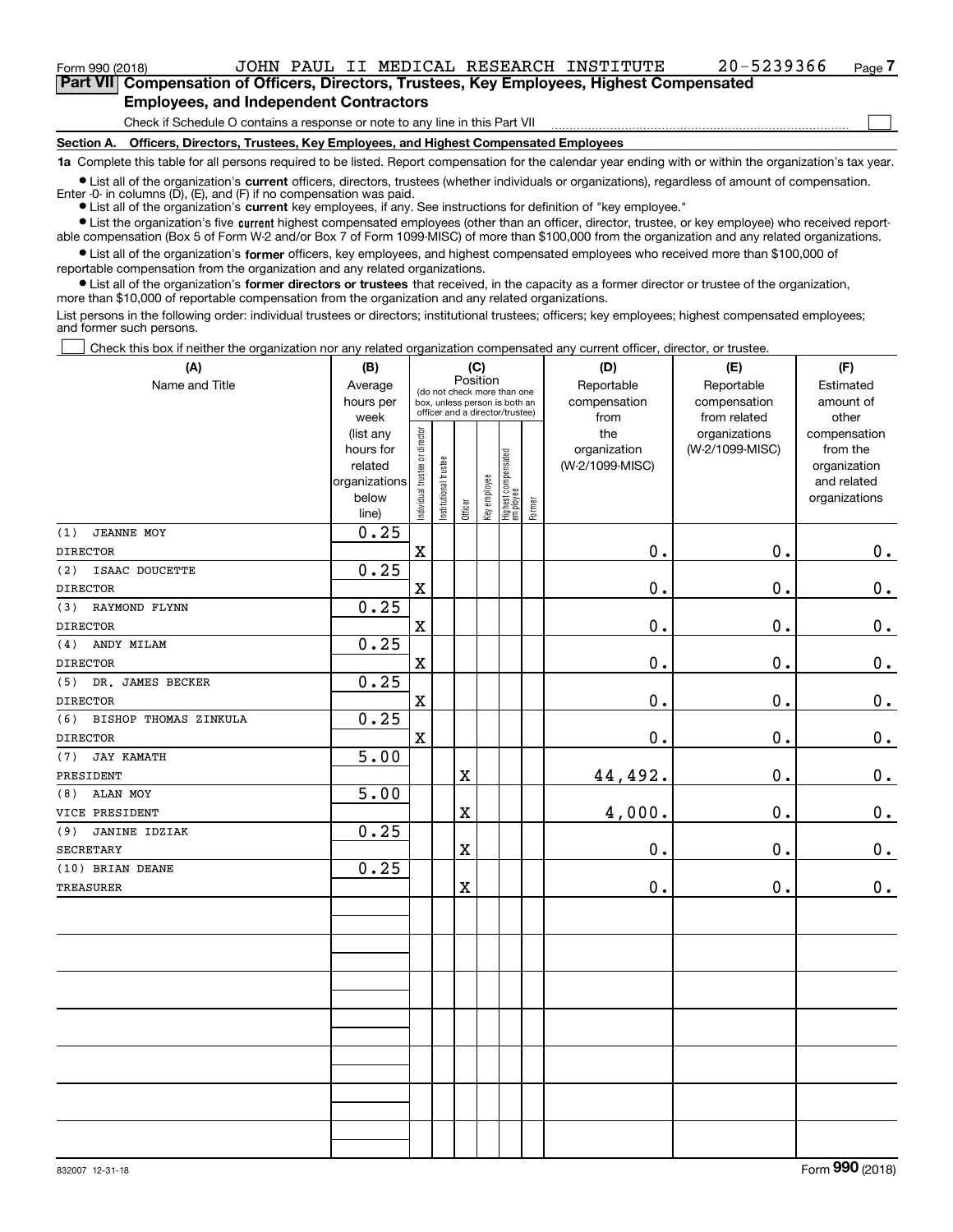|              | Form 990 (2018)                                                                                                                                                                                                                                                             |                                                                      |                                                                                                                    |                       |         |              |                                   |                                           | JOHN PAUL II MEDICAL RESEARCH INSTITUTE           | 20-5239366                       |                                        |     |                                                                          | Page 8      |
|--------------|-----------------------------------------------------------------------------------------------------------------------------------------------------------------------------------------------------------------------------------------------------------------------------|----------------------------------------------------------------------|--------------------------------------------------------------------------------------------------------------------|-----------------------|---------|--------------|-----------------------------------|-------------------------------------------|---------------------------------------------------|----------------------------------|----------------------------------------|-----|--------------------------------------------------------------------------|-------------|
|              | <b>Part VII</b><br>Section A. Officers, Directors, Trustees, Key Employees, and Highest Compensated Employees (continued)                                                                                                                                                   |                                                                      |                                                                                                                    |                       |         |              |                                   |                                           |                                                   |                                  |                                        |     |                                                                          |             |
|              | (A)<br>Name and title                                                                                                                                                                                                                                                       | (B)<br>Average<br>hours per<br>week                                  | (C)<br>Position<br>(do not check more than one<br>box, unless person is both an<br>officer and a director/trustee) |                       |         |              |                                   | (D)<br>Reportable<br>compensation<br>from | (E)<br>Reportable<br>compensation<br>from related |                                  | (F)<br>Estimated<br>amount of<br>other |     |                                                                          |             |
|              |                                                                                                                                                                                                                                                                             | (list any<br>hours for<br>related<br>organizations<br>below<br>line) | Individual trustee or director                                                                                     | Institutional trustee | Officer | Key employee | Highest compensated<br>  employee | Former                                    | the<br>organization<br>(W-2/1099-MISC)            | organizations<br>(W-2/1099-MISC) |                                        |     | compensation<br>from the<br>organization<br>and related<br>organizations |             |
|              |                                                                                                                                                                                                                                                                             |                                                                      |                                                                                                                    |                       |         |              |                                   |                                           |                                                   |                                  |                                        |     |                                                                          |             |
|              |                                                                                                                                                                                                                                                                             |                                                                      |                                                                                                                    |                       |         |              |                                   |                                           |                                                   |                                  |                                        |     |                                                                          |             |
|              |                                                                                                                                                                                                                                                                             |                                                                      |                                                                                                                    |                       |         |              |                                   |                                           |                                                   |                                  |                                        |     |                                                                          |             |
|              |                                                                                                                                                                                                                                                                             |                                                                      |                                                                                                                    |                       |         |              |                                   |                                           |                                                   |                                  |                                        |     |                                                                          |             |
|              |                                                                                                                                                                                                                                                                             |                                                                      |                                                                                                                    |                       |         |              |                                   |                                           |                                                   |                                  |                                        |     |                                                                          |             |
|              |                                                                                                                                                                                                                                                                             |                                                                      |                                                                                                                    |                       |         |              |                                   |                                           |                                                   |                                  |                                        |     |                                                                          |             |
|              |                                                                                                                                                                                                                                                                             |                                                                      |                                                                                                                    |                       |         |              |                                   |                                           |                                                   |                                  |                                        |     |                                                                          |             |
|              |                                                                                                                                                                                                                                                                             |                                                                      |                                                                                                                    |                       |         |              |                                   |                                           |                                                   |                                  |                                        |     |                                                                          |             |
|              |                                                                                                                                                                                                                                                                             |                                                                      |                                                                                                                    |                       |         |              |                                   |                                           |                                                   |                                  |                                        |     |                                                                          |             |
|              |                                                                                                                                                                                                                                                                             |                                                                      |                                                                                                                    |                       |         |              |                                   |                                           | 48,492.                                           |                                  | 0.                                     |     |                                                                          | 0.          |
|              | c Total from continuation sheets to Part VII, Section A manufactured by                                                                                                                                                                                                     |                                                                      |                                                                                                                    |                       |         |              |                                   |                                           | 0.<br>48,492.                                     |                                  | $\overline{0}$ .<br>0.                 |     |                                                                          | 0.<br>$0$ . |
| $\mathbf{2}$ | Total number of individuals (including but not limited to those listed above) who received more than \$100,000 of reportable                                                                                                                                                |                                                                      |                                                                                                                    |                       |         |              |                                   |                                           |                                                   |                                  |                                        |     |                                                                          | 0           |
|              | compensation from the organization $\blacktriangleright$                                                                                                                                                                                                                    |                                                                      |                                                                                                                    |                       |         |              |                                   |                                           |                                                   |                                  |                                        |     | Yes                                                                      | No          |
| 3            | Did the organization list any former officer, director, or trustee, key employee, or highest compensated employee on                                                                                                                                                        |                                                                      |                                                                                                                    |                       |         |              |                                   |                                           |                                                   |                                  |                                        | 3   |                                                                          | х           |
|              | line 1a? If "Yes," complete Schedule J for such individual manufactured contained and the 1a? If "Yes," complete Schedule J for such individual<br>For any individual listed on line 1a, is the sum of reportable compensation and other compensation from the organization |                                                                      |                                                                                                                    |                       |         |              |                                   |                                           |                                                   |                                  |                                        | 4   |                                                                          | x           |
| 5            | Did any person listed on line 1a receive or accrue compensation from any unrelated organization or individual for services                                                                                                                                                  |                                                                      |                                                                                                                    |                       |         |              |                                   |                                           |                                                   |                                  |                                        |     |                                                                          | х           |
|              | <b>Section B. Independent Contractors</b>                                                                                                                                                                                                                                   |                                                                      |                                                                                                                    |                       |         |              |                                   |                                           |                                                   |                                  |                                        | 5   |                                                                          |             |
| 1            | Complete this table for your five highest compensated independent contractors that received more than \$100,000 of compensation from                                                                                                                                        |                                                                      |                                                                                                                    |                       |         |              |                                   |                                           |                                                   |                                  |                                        |     |                                                                          |             |
|              | the organization. Report compensation for the calendar year ending with or within the organization's tax year.<br>(A)<br>Name and business address                                                                                                                          |                                                                      |                                                                                                                    | <b>NONE</b>           |         |              |                                   |                                           | (B)<br>Description of services                    |                                  |                                        | (C) | Compensation                                                             |             |
|              |                                                                                                                                                                                                                                                                             |                                                                      |                                                                                                                    |                       |         |              |                                   |                                           |                                                   |                                  |                                        |     |                                                                          |             |
|              |                                                                                                                                                                                                                                                                             |                                                                      |                                                                                                                    |                       |         |              |                                   |                                           |                                                   |                                  |                                        |     |                                                                          |             |
|              |                                                                                                                                                                                                                                                                             |                                                                      |                                                                                                                    |                       |         |              |                                   |                                           |                                                   |                                  |                                        |     |                                                                          |             |
|              |                                                                                                                                                                                                                                                                             |                                                                      |                                                                                                                    |                       |         |              |                                   |                                           |                                                   |                                  |                                        |     |                                                                          |             |
|              |                                                                                                                                                                                                                                                                             |                                                                      |                                                                                                                    |                       |         |              |                                   |                                           |                                                   |                                  |                                        |     |                                                                          |             |
| 2            | Total number of independent contractors (including but not limited to those listed above) who received more than<br>\$100,000 of compensation from the organization                                                                                                         |                                                                      |                                                                                                                    |                       |         | 0            |                                   |                                           |                                                   |                                  |                                        |     |                                                                          |             |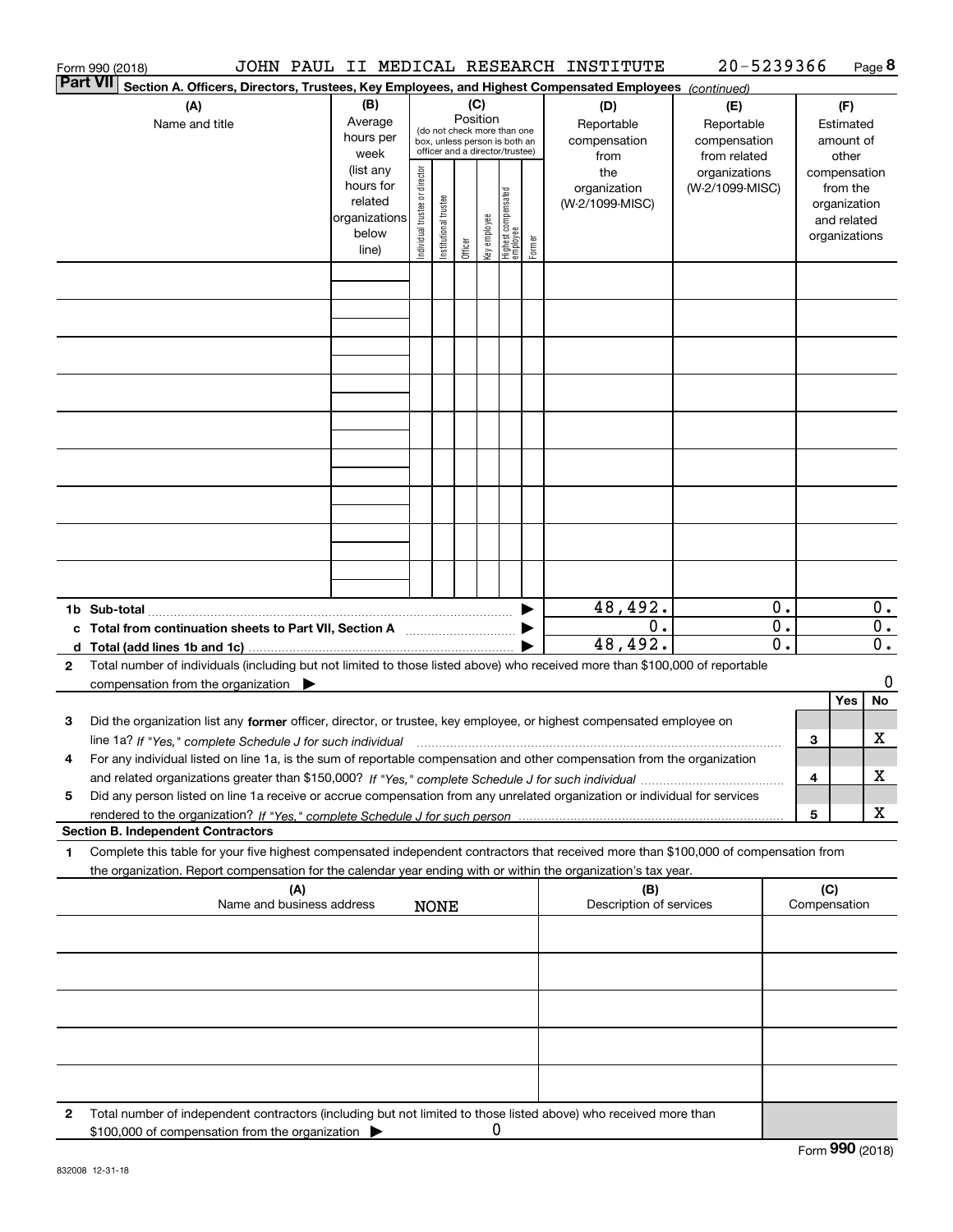|                                                           | Form 990 (2018)  |                                                                                                                                                                                                                                                                                                                                                                  |                                               |                                | JOHN PAUL II MEDICAL RESEARCH INSTITUTE |                                                 | 20-5239366                                           | Page 9                                                             |
|-----------------------------------------------------------|------------------|------------------------------------------------------------------------------------------------------------------------------------------------------------------------------------------------------------------------------------------------------------------------------------------------------------------------------------------------------------------|-----------------------------------------------|--------------------------------|-----------------------------------------|-------------------------------------------------|------------------------------------------------------|--------------------------------------------------------------------|
|                                                           | <b>Part VIII</b> | <b>Statement of Revenue</b>                                                                                                                                                                                                                                                                                                                                      |                                               |                                |                                         |                                                 |                                                      |                                                                    |
|                                                           |                  | Check if Schedule O contains a response or note to any line in this Part VIII                                                                                                                                                                                                                                                                                    |                                               |                                | (A)<br>Total revenue                    | (B)<br>Related or<br>exempt function<br>revenue | $\overline{(C)}$<br>Unrelated<br>business<br>revenue | (D)<br>Revenue excluded<br>from tax under<br>sections<br>512 - 514 |
| Contributions, Gifts, Grants<br>and Other Similar Amounts | g                | 1 a Federated campaigns<br>c Fundraising events<br>d Related organizations<br>e Government grants (contributions)<br>f All other contributions, gifts, grants, and<br>similar amounts not included above<br>Noncash contributions included in lines 1a-1f: \$                                                                                                    | 1a<br>1 <sub>b</sub><br>1c<br>1d<br>1e<br> 1f | 128,957.                       | 128,957.                                |                                                 |                                                      |                                                                    |
| Program Service<br>Revenue                                | b<br>c<br>d<br>е | 2 a OTHER INCOME<br><u> 1989 - Johann Barn, mars eta bainar eta baina eta baina eta baina eta baina eta baina eta baina eta baina e</u><br><u> 1989 - Johann John Stein, fransk politik (d. 1989)</u><br><u> 1989 - Johann John Stein, fransk politik (f. 1989)</u><br>the control of the control of the control of the control of the control of the control of |                                               | <b>Business Code</b><br>900099 | 3,398.                                  | 3,398.                                          |                                                      |                                                                    |
|                                                           | a<br>З           | f All other program service revenue<br>Investment income (including dividends, interest, and                                                                                                                                                                                                                                                                     |                                               |                                | 3,398.<br>31.                           |                                                 |                                                      | 31.                                                                |
|                                                           | 4<br>5           | Income from investment of tax-exempt bond proceeds                                                                                                                                                                                                                                                                                                               | (i) Real                                      | (ii) Personal                  |                                         |                                                 |                                                      |                                                                    |
|                                                           | b<br>c           | <b>6 a</b> Gross rents<br>Less: rental expenses<br>Rental income or (loss)                                                                                                                                                                                                                                                                                       |                                               |                                |                                         |                                                 |                                                      |                                                                    |
|                                                           |                  | 7 a Gross amount from sales of<br>assets other than inventory<br><b>b</b> Less: cost or other basis                                                                                                                                                                                                                                                              | (i) Securities<br>1,074.                      | (ii) Other                     |                                         |                                                 |                                                      |                                                                    |
|                                                           |                  | and sales expenses<br>c Gain or (loss)                                                                                                                                                                                                                                                                                                                           | 1,036.<br>38.                                 |                                | 38.                                     | 38.                                             |                                                      |                                                                    |
| <b>Other Revenue</b>                                      |                  | 8 a Gross income from fundraising events (not<br>contributions reported on line 1c). See                                                                                                                                                                                                                                                                         |                                               |                                |                                         |                                                 |                                                      |                                                                    |
|                                                           |                  | c Net income or (loss) from fundraising events<br><b>9 a</b> Gross income from gaming activities. See                                                                                                                                                                                                                                                            | $\mathbf b$<br>$\mathbf b$                    | .                              |                                         |                                                 |                                                      |                                                                    |
|                                                           |                  | 10 a Gross sales of inventory, less returns                                                                                                                                                                                                                                                                                                                      | $\mathbf b$                                   |                                |                                         |                                                 |                                                      |                                                                    |
|                                                           |                  | <b>c</b> Net income or (loss) from sales of inventory<br>Miscellaneous Revenue                                                                                                                                                                                                                                                                                   |                                               | ▶<br><b>Business Code</b>      |                                         |                                                 |                                                      |                                                                    |
|                                                           | 11 a<br>b<br>с   | <u> 1989 - Johann Barn, fransk politik (d. 1989)</u><br><u> 1980 - Johann Barn, mars ann an Catharin ann an t-Aonaichte ann an t-Aonaichte ann an t-Aonaichte ann an t-Ao</u><br><u> 1989 - Johann Stein, fransk politik (d. 1989)</u>                                                                                                                           |                                               |                                |                                         |                                                 |                                                      |                                                                    |
|                                                           | 12               |                                                                                                                                                                                                                                                                                                                                                                  |                                               |                                | 132,424.                                | 3,436.                                          | $0$ .                                                | 31.                                                                |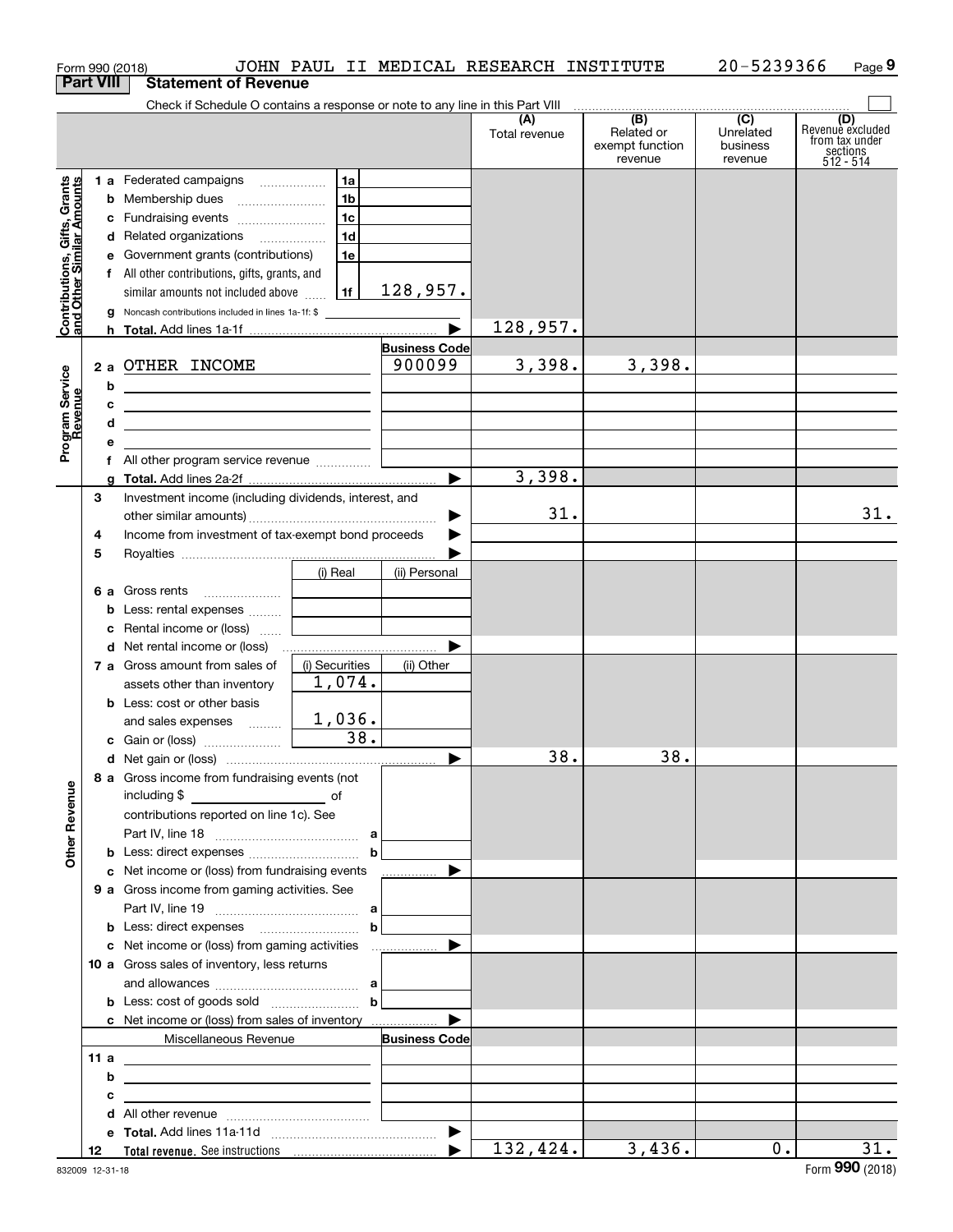#### **(A)**<br>Total expenses **(C)** (C) (C)<br>
penses Program service Management and Fundrai<br>
expenses general expenses expen **123** Grants and other assistance to foreign **4567891011abcdefg12131415161718192021222324a**RENT - LAB SPACE **b**Grants and other assistance to domestic organizations and domestic governments. See Part IV, line 21 Compensation not included above, to disqualified persons (as defined under section 4958(f)(1)) and persons described in section 4958(c)(3)(B)  $\quad \ldots \ldots \ldots$ Pension plan accruals and contributions (include section 401(k) and 403(b) employer contributions) Professional fundraising services. See Part IV, line 17 Other. (If line 11g amount exceeds 10% of line 25, column (A) amount, list line 11g expenses on Sch O.) Other expenses. Itemize expenses not covered above. (List miscellaneous expenses in line 24e. If line 24e amount exceeds 10% of line 25, column (A) amount, list line 24e expenses on Schedule O.) Program service expensesexpensesGrants and other assistance to domestic individuals. See Part IV, line 22 ~~~~~~~ organizations, foreign governments, and foreign individuals. See Part IV, lines 15 and 16  $\ldots$ Benefits paid to or for members .................... Compensation of current officers, directors, trustees, and key employees  $\ldots$   $\ldots$   $\ldots$   $\ldots$   $\ldots$   $\ldots$ Other salaries and wages ~~~~~~~~~~ Other employee benefits ~~~~~~~~~~ Payroll taxes ~~~~~~~~~~~~~~~~ Fees for services (non-employees): Management ~~~~~~~~~~~~~~~~ Legal ~~~~~~~~~~~~~~~~~~~~Accounting ~~~~~~~~~~~~~~~~~ Lobbying ~~~~~~~~~~~~~~~~~~lnvestment management fees ....................... Advertising and promotion www.communication Office expenses ~~~~~~~~~~~~~~~Information technology ~~~~~~~~~~~ Royalties ~~~~~~~~~~~~~~~~~~ Occupancy ~~~~~~~~~~~~~~~~~ Travel ……………………………………………… Payments of travel or entertainment expenses for any federal, state, or local public officials ... Conferences, conventions, and meetings InterestPayments to affiliates ~~~~~~~~~~~~ Depreciation, depletion, and amortization  $\,\,\ldots\,\,$ Insurance*7b, 8b, 9b, and 10b of Part VIII.* 48,492. 2,114. 7,785. 4,051. 2,985. 4,818. 316. 6,322. 702. 480. 2,889.  $21,651.$ 1,996. 39,760. 18,830. 4,000. 44,492. 191. 1,923. 7,785.  $320.$  3,577. 154. 2,985. 4,818. 316. 110. 3,106. 3,106. 702. 480. 2,889. 21,651. 1,996. 39,760. 18,830. RESEARCH & DEVELOPMENT

**Total functional expenses.**  Add lines 1 through 24e **Joint costs.** Complete this line only if the organization **c**MISCELLANEOUS **d** SERVICE CHARGE **e** All other expenses **2526**reported in column (B) joint costs from a combined educational campaign and fundraising solicitation. 3,432. 1,918. 1,765. 170,306. 196. 1,569. 88,938. 71,051. 10,317.

Check here  $\begin{array}{|c|c|c|c|c|}\hline \text{ } & \text{ if following SOP 98-2 (ASC 958-720)} \hline \end{array}$ 

3,432. 1,918. Fundraising

 $\mathcal{L}^{\text{max}}$ 

#### Form 990 (2018) JOHN PAUL II MEDICAL RESEARCH INSTITUTE 20-5239366 <sub>Page</sub> 20-5239366 <sub>Page</sub> 10 **Part IX Statement of Functional Expenses**

*Section 501(c)(3) and 501(c)(4) organizations must complete all columns. All other organizations must complete column (A).* Check if Schedule O contains a response or note to any line in this Part IX (C) (C) (C) (C) (C) (C)

*Do not include amounts reported on lines 6b,*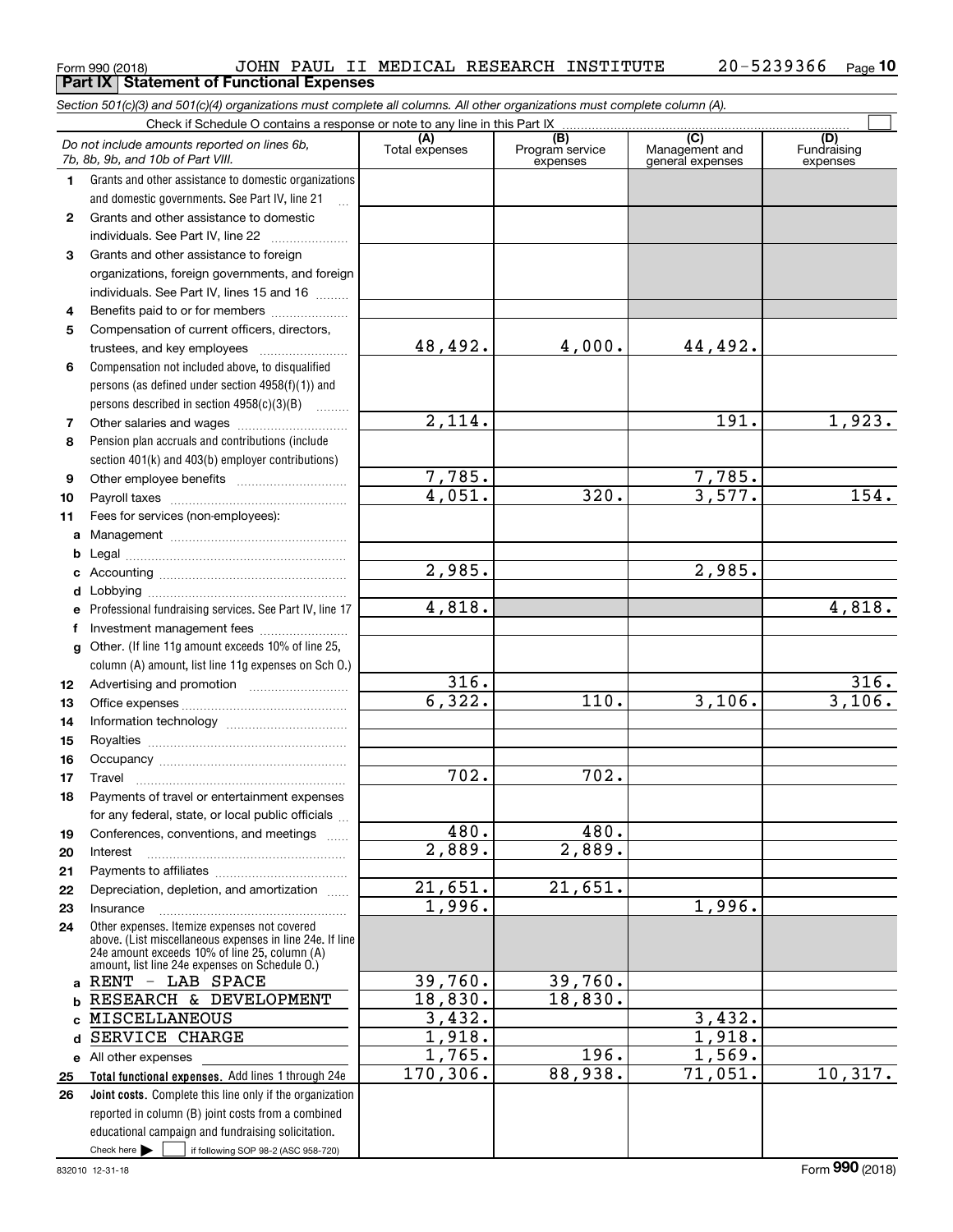| <b>t X</b>   Balance Sheet              |
|-----------------------------------------|
| Check if Schedule O contains a response |
|                                         |

| Balance Sheet                                                              |                          |                    |
|----------------------------------------------------------------------------|--------------------------|--------------------|
| Check if Schedule O contains a response or note to any line in this Part X |                          |                    |
|                                                                            | <b>Beginning of year</b> | <b>End of vear</b> |

 $\overline{\Box}$ 

|                             |    | Crieck if Scriedule O contains a response or note to any line in this Part $\lambda$                                                                                                                                           |          |                          |                 |                    |
|-----------------------------|----|--------------------------------------------------------------------------------------------------------------------------------------------------------------------------------------------------------------------------------|----------|--------------------------|-----------------|--------------------|
|                             |    |                                                                                                                                                                                                                                |          | (A)<br>Beginning of year |                 | (B)<br>End of year |
|                             | 1  | Cash - non-interest-bearing                                                                                                                                                                                                    |          | 39,397.                  | $\mathbf{1}$    | 4.                 |
|                             | 2  |                                                                                                                                                                                                                                |          | 1,037.                   | $\mathbf{2}$    | О.                 |
|                             | з  |                                                                                                                                                                                                                                |          |                          | 3               |                    |
|                             | 4  |                                                                                                                                                                                                                                |          |                          | 4               |                    |
|                             | 5  | Loans and other receivables from current and former officers, directors,                                                                                                                                                       |          |                          |                 |                    |
|                             |    | trustees, key employees, and highest compensated employees. Complete                                                                                                                                                           |          |                          |                 |                    |
|                             |    | Part II of Schedule L                                                                                                                                                                                                          |          |                          | 5               |                    |
|                             | 6  | Loans and other receivables from other disqualified persons (as defined under                                                                                                                                                  |          |                          |                 |                    |
|                             |    | section $4958(f)(1)$ , persons described in section $4958(c)(3)(B)$ , and contributing                                                                                                                                         |          |                          |                 |                    |
|                             |    | employers and sponsoring organizations of section 501(c)(9) voluntary                                                                                                                                                          |          |                          |                 |                    |
|                             |    | employees' beneficiary organizations (see instr). Complete Part II of Sch L                                                                                                                                                    |          |                          | 6               |                    |
| Assets                      | 7  |                                                                                                                                                                                                                                |          | 14,895.                  | $\overline{7}$  | 14,895.            |
|                             | 8  |                                                                                                                                                                                                                                |          |                          | 8               |                    |
|                             | 9  |                                                                                                                                                                                                                                |          |                          | 9               |                    |
|                             |    | 10a Land, buildings, and equipment: cost or other                                                                                                                                                                              |          |                          |                 |                    |
|                             |    | basis. Complete Part VI of Schedule D  10a                                                                                                                                                                                     | 138,566. |                          |                 |                    |
|                             |    |                                                                                                                                                                                                                                | 119,505. | 40,712.                  | 10 <sub>c</sub> | 19,061.            |
|                             | 11 |                                                                                                                                                                                                                                |          |                          | 11              |                    |
|                             | 12 |                                                                                                                                                                                                                                |          |                          | 12              |                    |
|                             | 13 |                                                                                                                                                                                                                                |          |                          | 13              |                    |
|                             | 14 |                                                                                                                                                                                                                                |          |                          | 14              |                    |
|                             | 15 |                                                                                                                                                                                                                                |          |                          | 15              |                    |
|                             | 16 |                                                                                                                                                                                                                                |          | 96,041.                  | 16              | 33,960.            |
|                             | 17 |                                                                                                                                                                                                                                |          |                          | 17              |                    |
|                             | 18 |                                                                                                                                                                                                                                |          |                          | 18              |                    |
|                             | 19 |                                                                                                                                                                                                                                |          |                          | 19              |                    |
|                             | 20 | Deferred revenue material contracts and a contract of the contract of the contract of the contract of the contract of the contract of the contract of the contract of the contract of the contract of the contract of the cont |          |                          | 20              |                    |
|                             | 21 | Escrow or custodial account liability. Complete Part IV of Schedule D                                                                                                                                                          |          |                          | 21              |                    |
|                             | 22 | Loans and other payables to current and former officers, directors, trustees,                                                                                                                                                  | .        |                          |                 |                    |
| Liabilities                 |    | key employees, highest compensated employees, and disqualified persons.                                                                                                                                                        |          |                          |                 |                    |
|                             |    | Complete Part II of Schedule L                                                                                                                                                                                                 |          |                          | 22              |                    |
|                             | 23 |                                                                                                                                                                                                                                |          | 100,696.                 | 23              | 75, 271.           |
|                             | 24 |                                                                                                                                                                                                                                |          |                          | 24              |                    |
|                             | 25 | Other liabilities (including federal income tax, payables to related third                                                                                                                                                     |          |                          |                 |                    |
|                             |    | parties, and other liabilities not included on lines 17-24). Complete Part X of                                                                                                                                                |          |                          |                 |                    |
|                             |    | Schedule D                                                                                                                                                                                                                     |          | 31,891.                  | 25              | 33, 117.           |
|                             | 26 |                                                                                                                                                                                                                                |          | 132, 587.                | 26              | 108,388.           |
|                             |    | Organizations that follow SFAS 117 (ASC 958), check here $\blacktriangleright$                                                                                                                                                 | and      |                          |                 |                    |
|                             |    | complete lines 27 through 29, and lines 33 and 34.                                                                                                                                                                             |          |                          |                 |                    |
|                             | 27 |                                                                                                                                                                                                                                |          |                          | 27              |                    |
|                             | 28 |                                                                                                                                                                                                                                |          |                          | 28              |                    |
|                             | 29 | Permanently restricted net assets                                                                                                                                                                                              |          |                          | 29              |                    |
|                             |    | Organizations that do not follow SFAS 117 (ASC 958), check here $\triangleright \lfloor X \rfloor$                                                                                                                             |          |                          |                 |                    |
|                             |    | and complete lines 30 through 34.                                                                                                                                                                                              |          |                          |                 |                    |
|                             | 30 |                                                                                                                                                                                                                                |          | 0.                       | 30              | 0.                 |
|                             | 31 | Paid-in or capital surplus, or land, building, or equipment fund                                                                                                                                                               |          | $0$ .                    | 31              | $0$ .              |
| Net Assets or Fund Balances | 32 | Retained earnings, endowment, accumulated income, or other funds                                                                                                                                                               |          | $-36,546.$               | 32              | $-74, 428.$        |
|                             | 33 |                                                                                                                                                                                                                                |          | $-36,546.$               | 33              | $-74, 428.$        |
|                             | 34 |                                                                                                                                                                                                                                |          | 96,041.                  | 34              | 33,960.            |
|                             |    |                                                                                                                                                                                                                                |          |                          |                 |                    |

Form (2018) **990**

**Part**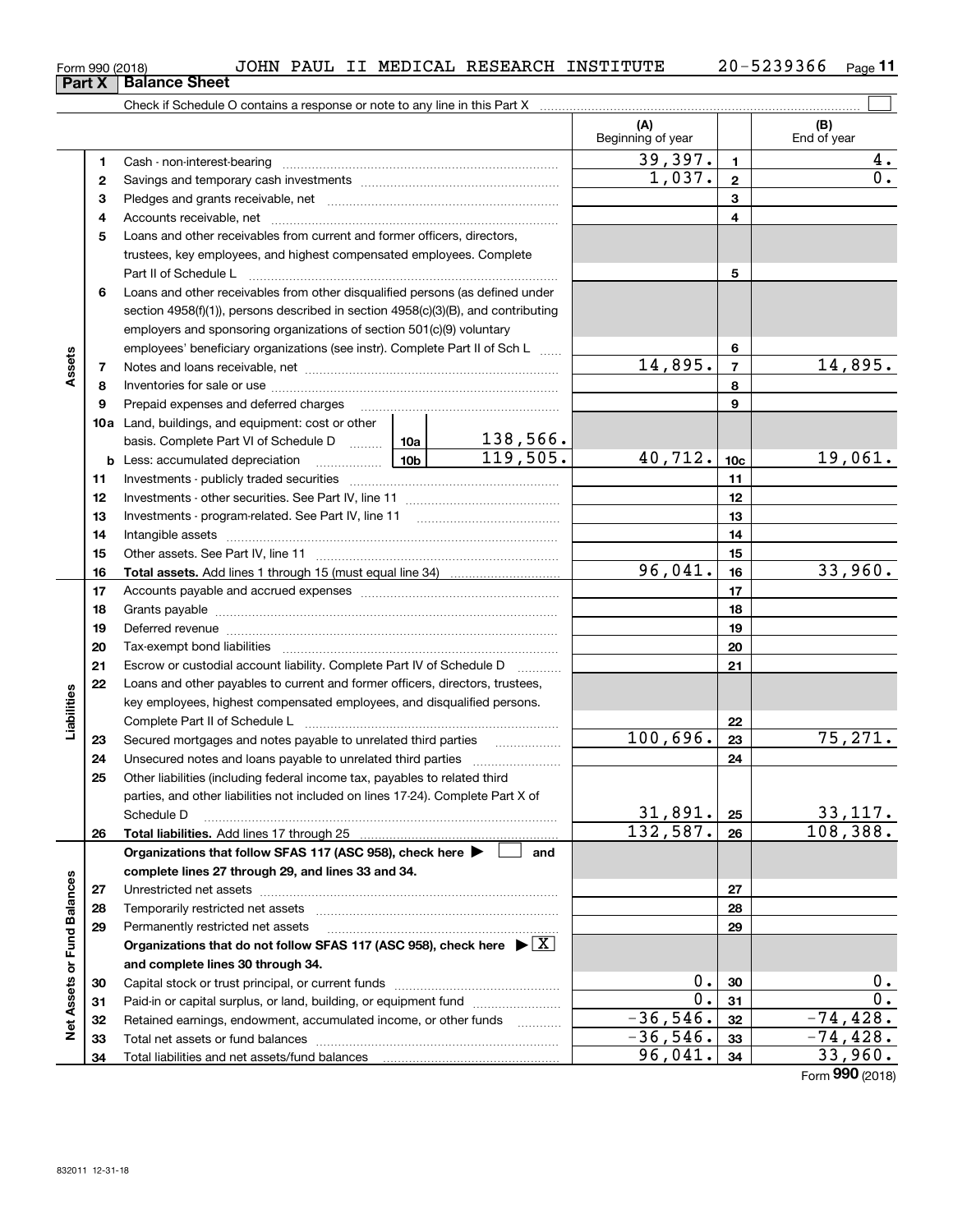|    | JOHN PAUL II MEDICAL RESEARCH INSTITUTE<br>Form 990 (2018)                                                                      |                         | 20-5239366 | Page 12                 |
|----|---------------------------------------------------------------------------------------------------------------------------------|-------------------------|------------|-------------------------|
|    | <b>Reconciliation of Net Assets</b><br>Part XI I                                                                                |                         |            |                         |
|    | Check if Schedule O contains a response or note to any line in this Part XI                                                     |                         |            |                         |
|    |                                                                                                                                 |                         |            |                         |
| 1  | Total revenue (must equal Part VIII, column (A), line 12)                                                                       | $\mathbf{1}$            |            | 132,424.                |
| 2  |                                                                                                                                 | $\mathbf{2}$            |            | 170, 306.               |
| з  | Revenue less expenses. Subtract line 2 from line 1                                                                              | 3                       |            | $-37,882.$              |
| 4  |                                                                                                                                 | $\overline{\mathbf{4}}$ |            | $-36,546.$              |
| 5  | Net unrealized gains (losses) on investments                                                                                    | 5                       |            |                         |
| 6  | Donated services and use of facilities                                                                                          | 6                       |            |                         |
| 7  | Investment expenses                                                                                                             | $\overline{7}$          |            |                         |
| 8  | Prior period adjustments                                                                                                        | 8                       |            |                         |
| 9  |                                                                                                                                 | 9                       |            | 0.                      |
| 10 | Net assets or fund balances at end of year. Combine lines 3 through 9 (must equal Part X, line 33,                              |                         |            |                         |
|    | column (B))                                                                                                                     | 10                      |            | $-74,428.$              |
|    | Part XII Financial Statements and Reporting                                                                                     |                         |            |                         |
|    |                                                                                                                                 |                         |            |                         |
|    |                                                                                                                                 |                         |            | <b>Yes</b><br><b>No</b> |
| 1  | Accounting method used to prepare the Form 990: $\boxed{X}$ Cash<br>$\vert$ Accrual<br>Other                                    |                         |            |                         |
|    | If the organization changed its method of accounting from a prior year or checked "Other," explain in Schedule O.               |                         |            |                         |
|    | 2a Were the organization's financial statements compiled or reviewed by an independent accountant?                              |                         | 2a         | x                       |
|    | If "Yes," check a box below to indicate whether the financial statements for the year were compiled or reviewed on a            |                         |            |                         |
|    | separate basis, consolidated basis, or both:                                                                                    |                         |            |                         |
|    | Separate basis<br><b>Consolidated basis</b><br>Both consolidated and separate basis                                             |                         |            |                         |
|    | <b>b</b> Were the organization's financial statements audited by an independent accountant?                                     |                         | 2b         | X                       |
|    | If "Yes," check a box below to indicate whether the financial statements for the year were audited on a separate basis,         |                         |            |                         |
|    | consolidated basis, or both:                                                                                                    |                         |            |                         |
|    | Consolidated basis<br>Separate basis<br>Both consolidated and separate basis                                                    |                         |            |                         |
| c  | If "Yes" to line 2a or 2b, does the organization have a committee that assumes responsibility for oversight of the audit,       |                         |            |                         |
|    |                                                                                                                                 |                         | 2c         |                         |
|    | If the organization changed either its oversight process or selection process during the tax year, explain in Schedule O.       |                         |            |                         |
|    | 3a As a result of a federal award, was the organization required to undergo an audit or audits as set forth in the Single Audit |                         |            |                         |
|    |                                                                                                                                 |                         | 3a         | x                       |
|    | b If "Yes," did the organization undergo the required audit or audits? If the organization did not undergo the required audit   |                         |            |                         |
|    | or audits, explain why in Schedule O and describe any steps taken to undergo such audits                                        |                         | 3b         |                         |

Form (2018) **990**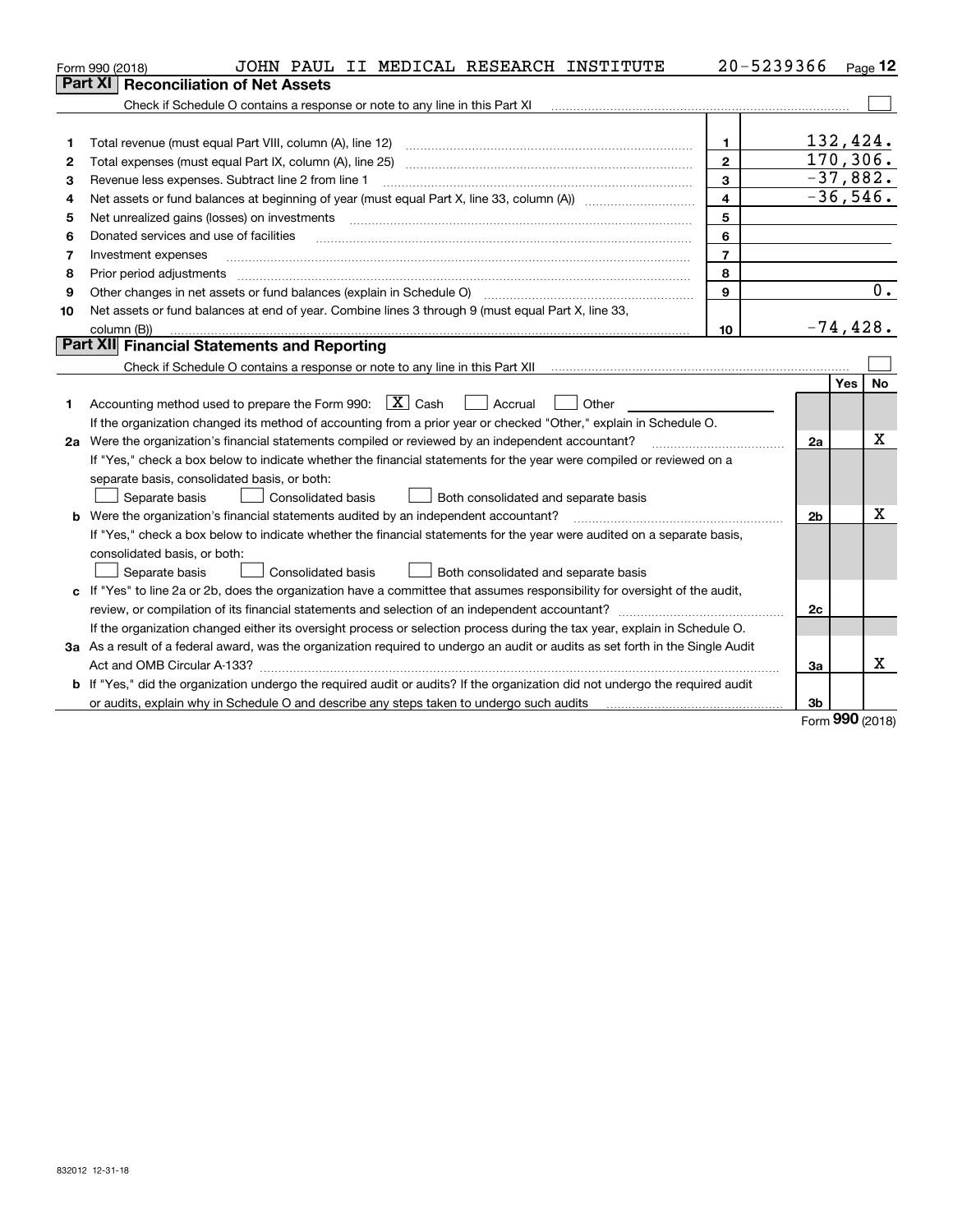| <b>SCHEDULE A</b> |  |
|-------------------|--|
|-------------------|--|

Department of the Treasury

|  |  |  | (Form 990 or 990-EZ) |
|--|--|--|----------------------|
|--|--|--|----------------------|

# **Public Charity Status and Public Support**

**Complete if the organization is a section 501(c)(3) organization or a section 4947(a)(1) nonexempt charitable trust. | Attach to Form 990 or Form 990-EZ.** 

| Go to www.irs.gov/Form990 for instructions and the latest information. |  |  |
|------------------------------------------------------------------------|--|--|

| OMB No. 1545-0047                   |
|-------------------------------------|
| 2018                                |
| <b>Open to Public</b><br>Inspection |

|                          | Internal Revenue Service<br>Inspection<br>Go to www.irs.gov/Form990 for instructions and the latest information. |                                                                                                 |                                             |                                                                        |                                                                                                                                                                                                                                 |                             |                                 |                            |                                       |
|--------------------------|------------------------------------------------------------------------------------------------------------------|-------------------------------------------------------------------------------------------------|---------------------------------------------|------------------------------------------------------------------------|---------------------------------------------------------------------------------------------------------------------------------------------------------------------------------------------------------------------------------|-----------------------------|---------------------------------|----------------------------|---------------------------------------|
| Name of the organization |                                                                                                                  |                                                                                                 |                                             |                                                                        |                                                                                                                                                                                                                                 |                             |                                 |                            | <b>Employer identification number</b> |
|                          |                                                                                                                  | 20-5239366<br>JOHN PAUL II MEDICAL RESEARCH INSTITUTE                                           |                                             |                                                                        |                                                                                                                                                                                                                                 |                             |                                 |                            |                                       |
|                          | Part I                                                                                                           | Reason for Public Charity Status (All organizations must complete this part.) See instructions. |                                             |                                                                        |                                                                                                                                                                                                                                 |                             |                                 |                            |                                       |
|                          |                                                                                                                  |                                                                                                 |                                             |                                                                        | The organization is not a private foundation because it is: (For lines 1 through 12, check only one box.)                                                                                                                       |                             |                                 |                            |                                       |
| 1                        |                                                                                                                  |                                                                                                 |                                             |                                                                        | A church, convention of churches, or association of churches described in section 170(b)(1)(A)(i).                                                                                                                              |                             |                                 |                            |                                       |
| 2                        |                                                                                                                  |                                                                                                 |                                             |                                                                        | A school described in section 170(b)(1)(A)(ii). (Attach Schedule E (Form 990 or 990-EZ).)                                                                                                                                       |                             |                                 |                            |                                       |
| з                        |                                                                                                                  |                                                                                                 |                                             |                                                                        | A hospital or a cooperative hospital service organization described in section 170(b)(1)(A)(iii).                                                                                                                               |                             |                                 |                            |                                       |
| 4                        |                                                                                                                  |                                                                                                 |                                             |                                                                        | A medical research organization operated in conjunction with a hospital described in section 170(b)(1)(A)(iii). Enter the hospital's name,                                                                                      |                             |                                 |                            |                                       |
|                          |                                                                                                                  | city, and state:                                                                                |                                             |                                                                        |                                                                                                                                                                                                                                 |                             |                                 |                            |                                       |
| 5                        |                                                                                                                  |                                                                                                 |                                             |                                                                        | An organization operated for the benefit of a college or university owned or operated by a governmental unit described in                                                                                                       |                             |                                 |                            |                                       |
|                          |                                                                                                                  |                                                                                                 |                                             | section 170(b)(1)(A)(iv). (Complete Part II.)                          |                                                                                                                                                                                                                                 |                             |                                 |                            |                                       |
| 6                        |                                                                                                                  |                                                                                                 |                                             |                                                                        | A federal, state, or local government or governmental unit described in section 170(b)(1)(A)(v).                                                                                                                                |                             |                                 |                            |                                       |
| 7                        | $\boxed{\text{X}}$                                                                                               |                                                                                                 |                                             |                                                                        | An organization that normally receives a substantial part of its support from a governmental unit or from the general public described in                                                                                       |                             |                                 |                            |                                       |
|                          |                                                                                                                  |                                                                                                 |                                             | section 170(b)(1)(A)(vi). (Complete Part II.)                          |                                                                                                                                                                                                                                 |                             |                                 |                            |                                       |
| 8                        |                                                                                                                  |                                                                                                 |                                             |                                                                        | A community trust described in section 170(b)(1)(A)(vi). (Complete Part II.)                                                                                                                                                    |                             |                                 |                            |                                       |
| 9                        |                                                                                                                  |                                                                                                 |                                             |                                                                        | An agricultural research organization described in section 170(b)(1)(A)(ix) operated in conjunction with a land-grant college                                                                                                   |                             |                                 |                            |                                       |
|                          |                                                                                                                  |                                                                                                 |                                             |                                                                        | or university or a non-land-grant college of agriculture (see instructions). Enter the name, city, and state of the college or                                                                                                  |                             |                                 |                            |                                       |
|                          |                                                                                                                  | university:                                                                                     |                                             |                                                                        |                                                                                                                                                                                                                                 |                             |                                 |                            |                                       |
| 10                       |                                                                                                                  |                                                                                                 |                                             |                                                                        | An organization that normally receives: (1) more than 33 1/3% of its support from contributions, membership fees, and gross receipts from                                                                                       |                             |                                 |                            |                                       |
|                          |                                                                                                                  |                                                                                                 |                                             |                                                                        | activities related to its exempt functions - subject to certain exceptions, and (2) no more than 33 1/3% of its support from gross investment                                                                                   |                             |                                 |                            |                                       |
|                          |                                                                                                                  |                                                                                                 |                                             |                                                                        | income and unrelated business taxable income (less section 511 tax) from businesses acquired by the organization after June 30, 1975.                                                                                           |                             |                                 |                            |                                       |
|                          |                                                                                                                  |                                                                                                 |                                             | See section 509(a)(2). (Complete Part III.)                            |                                                                                                                                                                                                                                 |                             |                                 |                            |                                       |
| 11                       |                                                                                                                  |                                                                                                 |                                             |                                                                        | An organization organized and operated exclusively to test for public safety. See section 509(a)(4).                                                                                                                            |                             |                                 |                            |                                       |
| 12                       |                                                                                                                  |                                                                                                 |                                             |                                                                        | An organization organized and operated exclusively for the benefit of, to perform the functions of, or to carry out the purposes of one or                                                                                      |                             |                                 |                            |                                       |
|                          |                                                                                                                  |                                                                                                 |                                             |                                                                        | more publicly supported organizations described in section 509(a)(1) or section 509(a)(2). See section 509(a)(3). Check the box in                                                                                              |                             |                                 |                            |                                       |
|                          |                                                                                                                  |                                                                                                 |                                             |                                                                        | lines 12a through 12d that describes the type of supporting organization and complete lines 12e, 12f, and 12g.                                                                                                                  |                             |                                 |                            |                                       |
| а                        |                                                                                                                  |                                                                                                 |                                             |                                                                        | Type I. A supporting organization operated, supervised, or controlled by its supported organization(s), typically by giving                                                                                                     |                             |                                 |                            |                                       |
|                          |                                                                                                                  |                                                                                                 |                                             |                                                                        | the supported organization(s) the power to regularly appoint or elect a majority of the directors or trustees of the supporting                                                                                                 |                             |                                 |                            |                                       |
|                          |                                                                                                                  |                                                                                                 |                                             | organization. You must complete Part IV, Sections A and B.             |                                                                                                                                                                                                                                 |                             |                                 |                            |                                       |
| b                        |                                                                                                                  |                                                                                                 |                                             |                                                                        | Type II. A supporting organization supervised or controlled in connection with its supported organization(s), by having                                                                                                         |                             |                                 |                            |                                       |
|                          |                                                                                                                  |                                                                                                 |                                             |                                                                        | control or management of the supporting organization vested in the same persons that control or manage the supported                                                                                                            |                             |                                 |                            |                                       |
|                          |                                                                                                                  |                                                                                                 |                                             | organization(s). You must complete Part IV, Sections A and C.          |                                                                                                                                                                                                                                 |                             |                                 |                            |                                       |
| c                        |                                                                                                                  |                                                                                                 |                                             |                                                                        | Type III functionally integrated. A supporting organization operated in connection with, and functionally integrated with,                                                                                                      |                             |                                 |                            |                                       |
| d                        |                                                                                                                  |                                                                                                 |                                             |                                                                        | its supported organization(s) (see instructions). You must complete Part IV, Sections A, D, and E.<br>Type III non-functionally integrated. A supporting organization operated in connection with its supported organization(s) |                             |                                 |                            |                                       |
|                          |                                                                                                                  |                                                                                                 |                                             |                                                                        | that is not functionally integrated. The organization generally must satisfy a distribution requirement and an attentiveness                                                                                                    |                             |                                 |                            |                                       |
|                          |                                                                                                                  |                                                                                                 |                                             |                                                                        | requirement (see instructions). <b>You must complete Part IV, Sections A and D, and Part V.</b>                                                                                                                                 |                             |                                 |                            |                                       |
| е                        |                                                                                                                  |                                                                                                 |                                             |                                                                        | Check this box if the organization received a written determination from the IRS that it is a Type I, Type II, Type III                                                                                                         |                             |                                 |                            |                                       |
|                          |                                                                                                                  |                                                                                                 |                                             |                                                                        | functionally integrated, or Type III non-functionally integrated supporting organization.                                                                                                                                       |                             |                                 |                            |                                       |
| f                        |                                                                                                                  |                                                                                                 | Enter the number of supported organizations |                                                                        |                                                                                                                                                                                                                                 |                             |                                 |                            |                                       |
|                          |                                                                                                                  |                                                                                                 |                                             | Provide the following information about the supported organization(s). |                                                                                                                                                                                                                                 |                             |                                 |                            |                                       |
|                          |                                                                                                                  | (i) Name of supported                                                                           |                                             | (ii) EIN                                                               | (iii) Type of organization                                                                                                                                                                                                      | in your governing document? | (iv) Is the organization listed | (v) Amount of monetary     | (vi) Amount of other                  |
|                          |                                                                                                                  | organization                                                                                    |                                             |                                                                        | (described on lines 1-10<br>above (see instructions))                                                                                                                                                                           | Yes                         | No                              | support (see instructions) | support (see instructions)            |
|                          |                                                                                                                  |                                                                                                 |                                             |                                                                        |                                                                                                                                                                                                                                 |                             |                                 |                            |                                       |
|                          |                                                                                                                  |                                                                                                 |                                             |                                                                        |                                                                                                                                                                                                                                 |                             |                                 |                            |                                       |
|                          |                                                                                                                  |                                                                                                 |                                             |                                                                        |                                                                                                                                                                                                                                 |                             |                                 |                            |                                       |
|                          |                                                                                                                  |                                                                                                 |                                             |                                                                        |                                                                                                                                                                                                                                 |                             |                                 |                            |                                       |
|                          |                                                                                                                  |                                                                                                 |                                             |                                                                        |                                                                                                                                                                                                                                 |                             |                                 |                            |                                       |
|                          |                                                                                                                  |                                                                                                 |                                             |                                                                        |                                                                                                                                                                                                                                 |                             |                                 |                            |                                       |
|                          |                                                                                                                  |                                                                                                 |                                             |                                                                        |                                                                                                                                                                                                                                 |                             |                                 |                            |                                       |
|                          |                                                                                                                  |                                                                                                 |                                             |                                                                        |                                                                                                                                                                                                                                 |                             |                                 |                            |                                       |
|                          |                                                                                                                  |                                                                                                 |                                             |                                                                        |                                                                                                                                                                                                                                 |                             |                                 |                            |                                       |
|                          |                                                                                                                  |                                                                                                 |                                             |                                                                        |                                                                                                                                                                                                                                 |                             |                                 |                            |                                       |
| Total                    |                                                                                                                  |                                                                                                 |                                             |                                                                        |                                                                                                                                                                                                                                 |                             |                                 |                            |                                       |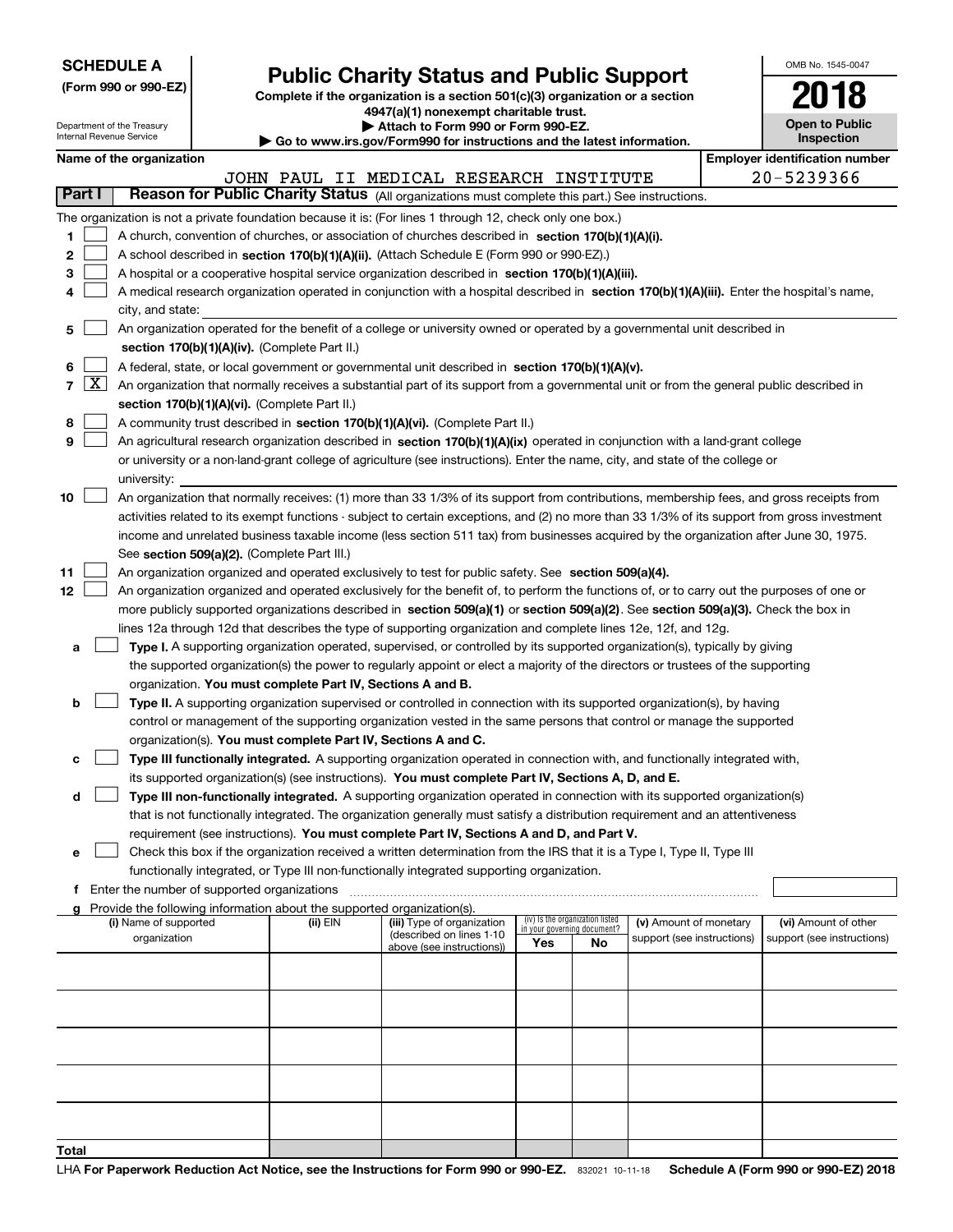### Schedule A (Form 990 or 990-EZ) 2018 JOHN PAUL II MEDICAL RESEARCH INSTITUTE 20-5239366 <sub>Page</sub> 2 **Part II Support Schedule for Organizations Described in Sections 170(b)(1)(A)(iv) and 170(b)(1)(A)(vi)**

(Complete only if you checked the box on line 5, 7, or 8 of Part I or if the organization failed to qualify under Part III. If the organization fails to qualify under the tests listed below, please complete Part III.)

| <b>Section A. Public Support</b>                                                                                                               |          |                        |                       |            |          |                                          |
|------------------------------------------------------------------------------------------------------------------------------------------------|----------|------------------------|-----------------------|------------|----------|------------------------------------------|
| Calendar year (or fiscal year beginning in) $\blacktriangleright$                                                                              | (a) 2014 | $(b)$ 2015             | $(c)$ 2016            | $(d)$ 2017 | (e) 2018 | (f) Total                                |
| 1 Gifts, grants, contributions, and                                                                                                            |          |                        |                       |            |          |                                          |
| membership fees received. (Do not                                                                                                              |          |                        |                       |            |          |                                          |
| include any "unusual grants.")                                                                                                                 | 847,016. | 253, 759.              | 243, 185.             | 161, 223.  | 128,957. | 1634140.                                 |
| 2 Tax revenues levied for the organ-                                                                                                           |          |                        |                       |            |          |                                          |
| ization's benefit and either paid to                                                                                                           |          |                        |                       |            |          |                                          |
| or expended on its behalf                                                                                                                      |          |                        |                       |            |          |                                          |
| 3 The value of services or facilities                                                                                                          |          |                        |                       |            |          |                                          |
| furnished by a governmental unit to                                                                                                            |          |                        |                       |            |          |                                          |
| the organization without charge                                                                                                                |          |                        |                       |            |          |                                          |
| 4 Total. Add lines 1 through 3                                                                                                                 | 847,016. | 253,759.               | 243, 185.             | 161, 223.  | 128,957. | 1634140.                                 |
| 5 The portion of total contributions                                                                                                           |          |                        |                       |            |          |                                          |
| by each person (other than a                                                                                                                   |          |                        |                       |            |          |                                          |
| governmental unit or publicly                                                                                                                  |          |                        |                       |            |          |                                          |
| supported organization) included                                                                                                               |          |                        |                       |            |          |                                          |
| on line 1 that exceeds 2% of the                                                                                                               |          |                        |                       |            |          |                                          |
| amount shown on line 11,                                                                                                                       |          |                        |                       |            |          |                                          |
| column (f)                                                                                                                                     |          |                        |                       |            |          |                                          |
| 6 Public support. Subtract line 5 from line 4.                                                                                                 |          |                        |                       |            |          | $\frac{2,162}{1631978}$ .                |
| <b>Section B. Total Support</b>                                                                                                                |          |                        |                       |            |          |                                          |
| Calendar year (or fiscal year beginning in) $\blacktriangleright$                                                                              | (a) 2014 | $(b)$ 2015             | $(c)$ 2016            | $(d)$ 2017 | (e) 2018 | (f) Total                                |
| <b>7</b> Amounts from line 4                                                                                                                   | 847,016. | $\overline{253,759}$ . | $\overline{243,}185.$ | 161, 223.  | 128,957. | 1634140.                                 |
| 8 Gross income from interest,                                                                                                                  |          |                        |                       |            |          |                                          |
| dividends, payments received on                                                                                                                |          |                        |                       |            |          |                                          |
| securities loans, rents, royalties,                                                                                                            |          |                        |                       |            |          |                                          |
| and income from similar sources                                                                                                                | 296.     | 14.                    | 48.                   | 53.        | 69.      | 480.                                     |
| 9 Net income from unrelated business                                                                                                           |          |                        |                       |            |          |                                          |
| activities, whether or not the                                                                                                                 |          |                        |                       |            |          |                                          |
| business is regularly carried on                                                                                                               |          |                        |                       |            |          |                                          |
| 10 Other income. Do not include gain                                                                                                           |          |                        |                       |            |          |                                          |
|                                                                                                                                                |          |                        |                       |            |          |                                          |
| or loss from the sale of capital                                                                                                               |          | 3,900.                 |                       |            | 3,398.   | 7,298.                                   |
| assets (Explain in Part VI.)                                                                                                                   |          |                        |                       |            |          | 1641918.                                 |
| 11 Total support. Add lines 7 through 10                                                                                                       |          |                        |                       |            |          |                                          |
| 12 Gross receipts from related activities, etc. (see instructions)                                                                             |          |                        |                       |            | 12       |                                          |
| 13 First five years. If the Form 990 is for the organization's first, second, third, fourth, or fifth tax year as a section 501(c)(3)          |          |                        |                       |            |          |                                          |
| organization, check this box and stop here<br>Section C. Computation of Public Support Percentage                                              |          |                        |                       |            |          |                                          |
|                                                                                                                                                |          |                        |                       |            | 14       | 99.39<br>%                               |
| 14 Public support percentage for 2018 (line 6, column (f) divided by line 11, column (f) <i>mummumumumum</i>                                   |          |                        |                       |            | 15       | 95.56                                    |
| 16a 33 1/3% support test - 2018. If the organization did not check the box on line 13, and line 14 is 33 1/3% or more, check this box and      |          |                        |                       |            |          | %                                        |
|                                                                                                                                                |          |                        |                       |            |          | $\blacktriangleright$ $\boxed{\text{X}}$ |
| stop here. The organization qualifies as a publicly supported organization                                                                     |          |                        |                       |            |          |                                          |
| b 33 1/3% support test - 2017. If the organization did not check a box on line 13 or 16a, and line 15 is 33 1/3% or more, check this box       |          |                        |                       |            |          |                                          |
| and stop here. The organization qualifies as a publicly supported organization                                                                 |          |                        |                       |            |          |                                          |
| 17a 10% -facts-and-circumstances test - 2018. If the organization did not check a box on line 13, 16a, or 16b, and line 14 is 10% or more,     |          |                        |                       |            |          |                                          |
| and if the organization meets the "facts-and-circumstances" test, check this box and stop here. Explain in Part VI how the organization        |          |                        |                       |            |          |                                          |
| meets the "facts-and-circumstances" test. The organization qualifies as a publicly supported organization                                      |          |                        |                       |            |          |                                          |
| <b>b 10% -facts-and-circumstances test - 2017.</b> If the organization did not check a box on line 13, 16a, 16b, or 17a, and line 15 is 10% or |          |                        |                       |            |          |                                          |
| more, and if the organization meets the "facts-and-circumstances" test, check this box and stop here. Explain in Part VI how the               |          |                        |                       |            |          |                                          |
| organization meets the "facts-and-circumstances" test. The organization qualifies as a publicly supported organization                         |          |                        |                       |            |          |                                          |
| 18 Private foundation. If the organization did not check a box on line 13, 16a, 16b, 17a, or 17b, check this box and see instructions          |          |                        |                       |            |          |                                          |

**Schedule A (Form 990 or 990-EZ) 2018**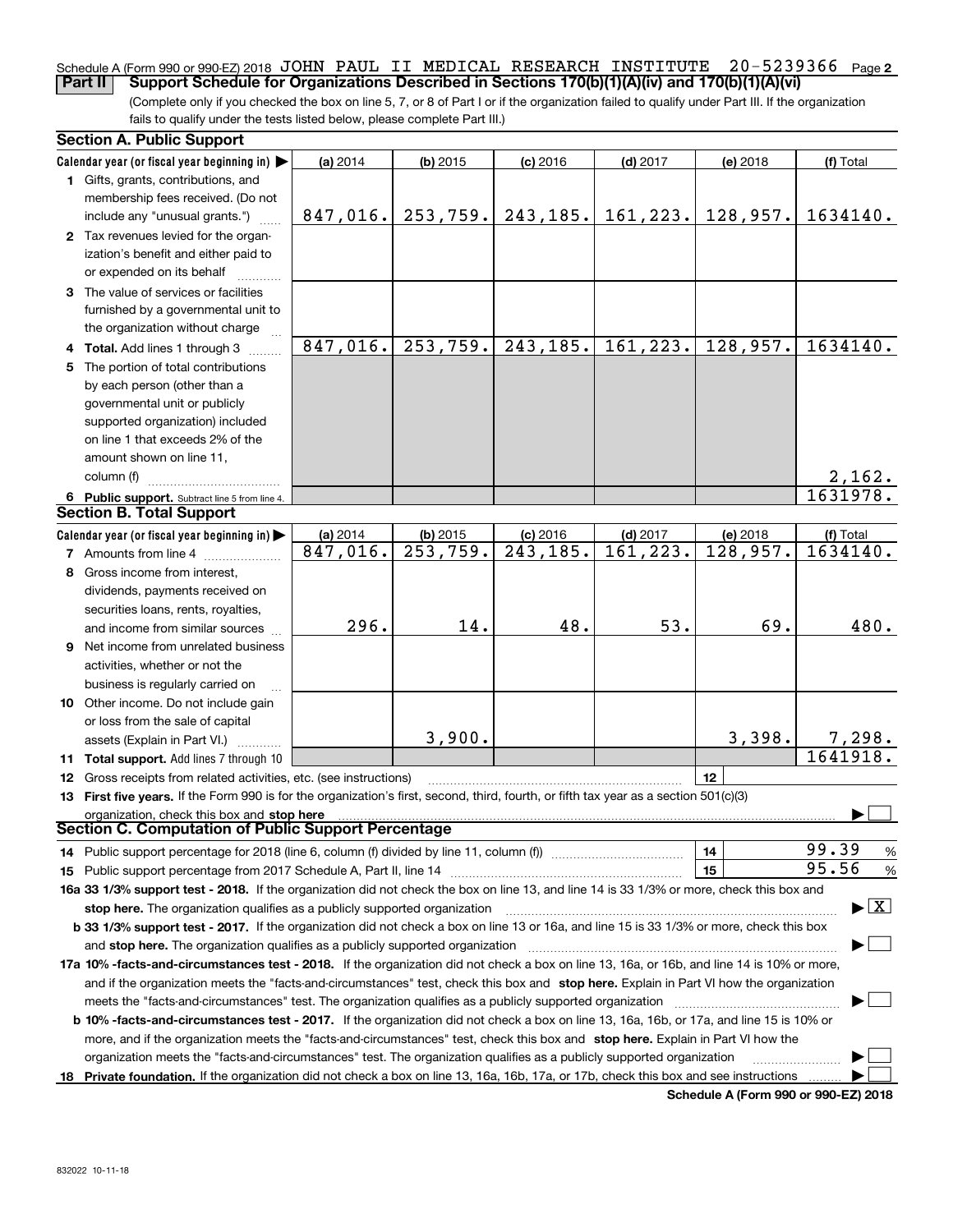### Schedule A (Form 990 or 990-EZ) 2018 JOHN PAUL II MEDICAL RESEARCH INSTITUTE 20-5239366 <sub>Page 3</sub> **Part III Support Schedule for Organizations Described in Section 509(a)(2)**

(Complete only if you checked the box on line 10 of Part I or if the organization failed to qualify under Part II. If the organization fails to qualify under the tests listed below, please complete Part II.)

|    | <b>Section A. Public Support</b>                                                                                                                                                                                               |          |            |            |            |          |           |
|----|--------------------------------------------------------------------------------------------------------------------------------------------------------------------------------------------------------------------------------|----------|------------|------------|------------|----------|-----------|
|    | Calendar year (or fiscal year beginning in) $\blacktriangleright$                                                                                                                                                              | (a) 2014 | (b) 2015   | $(c)$ 2016 | $(d)$ 2017 | (e) 2018 | (f) Total |
|    | 1 Gifts, grants, contributions, and                                                                                                                                                                                            |          |            |            |            |          |           |
|    | membership fees received. (Do not                                                                                                                                                                                              |          |            |            |            |          |           |
|    | include any "unusual grants.")                                                                                                                                                                                                 |          |            |            |            |          |           |
|    | <b>2</b> Gross receipts from admissions,                                                                                                                                                                                       |          |            |            |            |          |           |
|    | merchandise sold or services per-                                                                                                                                                                                              |          |            |            |            |          |           |
|    | formed, or facilities furnished in                                                                                                                                                                                             |          |            |            |            |          |           |
|    | any activity that is related to the<br>organization's tax-exempt purpose                                                                                                                                                       |          |            |            |            |          |           |
|    | 3 Gross receipts from activities that                                                                                                                                                                                          |          |            |            |            |          |           |
|    | are not an unrelated trade or bus-                                                                                                                                                                                             |          |            |            |            |          |           |
|    | iness under section 513                                                                                                                                                                                                        |          |            |            |            |          |           |
|    |                                                                                                                                                                                                                                |          |            |            |            |          |           |
|    | 4 Tax revenues levied for the organ-                                                                                                                                                                                           |          |            |            |            |          |           |
|    | ization's benefit and either paid to                                                                                                                                                                                           |          |            |            |            |          |           |
|    | or expended on its behalf<br>.                                                                                                                                                                                                 |          |            |            |            |          |           |
|    | 5 The value of services or facilities                                                                                                                                                                                          |          |            |            |            |          |           |
|    | furnished by a governmental unit to                                                                                                                                                                                            |          |            |            |            |          |           |
|    | the organization without charge                                                                                                                                                                                                |          |            |            |            |          |           |
|    | <b>6 Total.</b> Add lines 1 through 5                                                                                                                                                                                          |          |            |            |            |          |           |
|    | 7a Amounts included on lines 1, 2, and                                                                                                                                                                                         |          |            |            |            |          |           |
|    | 3 received from disqualified persons                                                                                                                                                                                           |          |            |            |            |          |           |
|    | <b>b</b> Amounts included on lines 2 and 3 received                                                                                                                                                                            |          |            |            |            |          |           |
|    | from other than disqualified persons that<br>exceed the greater of \$5,000 or 1% of the                                                                                                                                        |          |            |            |            |          |           |
|    | amount on line 13 for the year                                                                                                                                                                                                 |          |            |            |            |          |           |
|    | c Add lines 7a and 7b                                                                                                                                                                                                          |          |            |            |            |          |           |
|    | 8 Public support. (Subtract line 7c from line 6.)                                                                                                                                                                              |          |            |            |            |          |           |
|    | <b>Section B. Total Support</b>                                                                                                                                                                                                |          |            |            |            |          |           |
|    | Calendar year (or fiscal year beginning in)                                                                                                                                                                                    | (a) 2014 | $(b)$ 2015 | $(c)$ 2016 | $(d)$ 2017 | (e) 2018 | (f) Total |
|    | 9 Amounts from line 6                                                                                                                                                                                                          |          |            |            |            |          |           |
|    | <b>10a</b> Gross income from interest,                                                                                                                                                                                         |          |            |            |            |          |           |
|    | dividends, payments received on                                                                                                                                                                                                |          |            |            |            |          |           |
|    | securities loans, rents, royalties,<br>and income from similar sources                                                                                                                                                         |          |            |            |            |          |           |
|    | <b>b</b> Unrelated business taxable income                                                                                                                                                                                     |          |            |            |            |          |           |
|    | (less section 511 taxes) from businesses                                                                                                                                                                                       |          |            |            |            |          |           |
|    | acquired after June 30, 1975 [10001]                                                                                                                                                                                           |          |            |            |            |          |           |
|    |                                                                                                                                                                                                                                |          |            |            |            |          |           |
|    | c Add lines 10a and 10b<br>11 Net income from unrelated business                                                                                                                                                               |          |            |            |            |          |           |
|    | activities not included in line 10b,                                                                                                                                                                                           |          |            |            |            |          |           |
|    | whether or not the business is                                                                                                                                                                                                 |          |            |            |            |          |           |
|    | regularly carried on                                                                                                                                                                                                           |          |            |            |            |          |           |
|    | <b>12</b> Other income. Do not include gain<br>or loss from the sale of capital                                                                                                                                                |          |            |            |            |          |           |
|    | assets (Explain in Part VI.)                                                                                                                                                                                                   |          |            |            |            |          |           |
|    | <b>13</b> Total support. (Add lines 9, 10c, 11, and 12.)                                                                                                                                                                       |          |            |            |            |          |           |
|    | 14 First five years. If the Form 990 is for the organization's first, second, third, fourth, or fifth tax year as a section 501(c)(3) organization,                                                                            |          |            |            |            |          |           |
|    | check this box and stop here measurements are all the state of the state of the state of the state of the state of the state of the state of the state of the state of the state of the state of the state of the state of the |          |            |            |            |          |           |
|    | <b>Section C. Computation of Public Support Percentage</b>                                                                                                                                                                     |          |            |            |            |          |           |
|    | 15 Public support percentage for 2018 (line 8, column (f), divided by line 13, column (f))                                                                                                                                     |          |            |            |            | 15       | %         |
|    | 16 Public support percentage from 2017 Schedule A, Part III, line 15                                                                                                                                                           |          |            |            |            | 16       | %         |
|    | <b>Section D. Computation of Investment Income Percentage</b>                                                                                                                                                                  |          |            |            |            |          |           |
|    | 17 Investment income percentage for 2018 (line 10c, column (f), divided by line 13, column (f))                                                                                                                                |          |            |            |            | 17       | %         |
|    | <b>18</b> Investment income percentage from <b>2017</b> Schedule A, Part III, line 17                                                                                                                                          |          |            |            |            | 18       | %         |
|    | 19a 33 1/3% support tests - 2018. If the organization did not check the box on line 14, and line 15 is more than 33 1/3%, and line 17 is not                                                                                   |          |            |            |            |          |           |
|    | more than 33 1/3%, check this box and stop here. The organization qualifies as a publicly supported organization                                                                                                               |          |            |            |            |          | ▶         |
|    | b 33 1/3% support tests - 2017. If the organization did not check a box on line 14 or line 19a, and line 16 is more than 33 1/3%, and                                                                                          |          |            |            |            |          |           |
|    | line 18 is not more than 33 1/3%, check this box and stop here. The organization qualifies as a publicly supported organization                                                                                                |          |            |            |            |          |           |
| 20 |                                                                                                                                                                                                                                |          |            |            |            |          |           |
|    |                                                                                                                                                                                                                                |          |            |            |            |          |           |

**Schedule A (Form 990 or 990-EZ) 2018**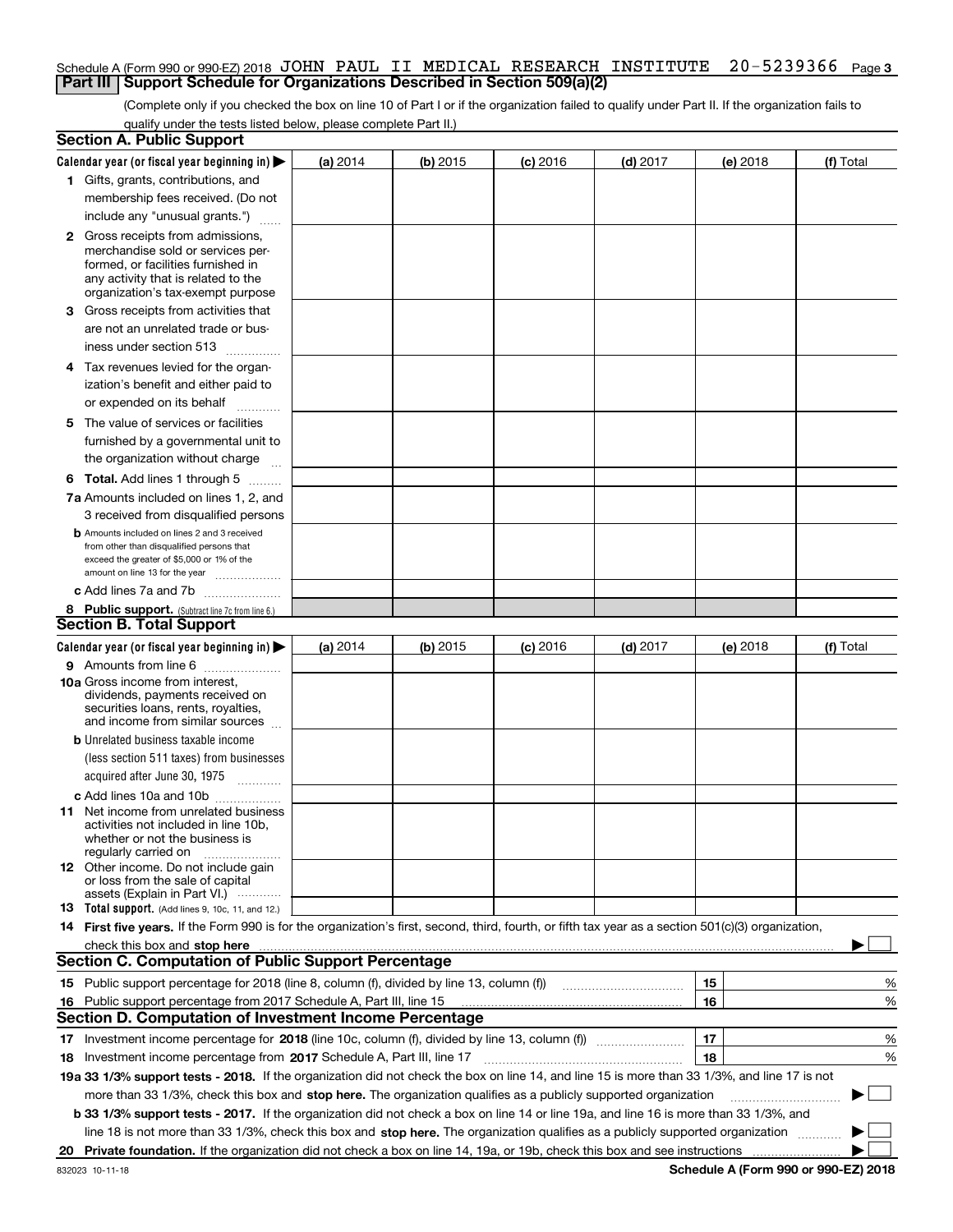## Schedule A (Form 990 or 990-EZ) 2018 JOHN PAUL II MEDICAL RESEARCH INSTITUTE 20-5239366 <sub>Page 4</sub>

# **Part IV Supporting Organizations**

(Complete only if you checked a box in line 12 on Part I. If you checked 12a of Part I, complete Sections A and B. If you checked 12b of Part I, complete Sections A and C. If you checked 12c of Part I, complete Sections A, D, and E. If you checked 12d of Part I, complete Sections A and D, and complete Part V.)

#### **Section A. All Supporting Organizations**

- **1** Are all of the organization's supported organizations listed by name in the organization's governing documents? If "No," describe in **Part VI** how the supported organizations are designated. If designated by *class or purpose, describe the designation. If historic and continuing relationship, explain.*
- **2** Did the organization have any supported organization that does not have an IRS determination of status under section 509(a)(1) or (2)? If "Yes," explain in Part VI how the organization determined that the supported *organization was described in section 509(a)(1) or (2).*
- **3a** Did the organization have a supported organization described in section 501(c)(4), (5), or (6)? If "Yes," answer *(b) and (c) below.*
- **b** Did the organization confirm that each supported organization qualified under section 501(c)(4), (5), or (6) and satisfied the public support tests under section 509(a)(2)? If "Yes," describe in **Part VI** when and how the *organization made the determination.*
- **c**Did the organization ensure that all support to such organizations was used exclusively for section 170(c)(2)(B) purposes? If "Yes," explain in **Part VI** what controls the organization put in place to ensure such use.
- **4a***If* Was any supported organization not organized in the United States ("foreign supported organization")? *"Yes," and if you checked 12a or 12b in Part I, answer (b) and (c) below.*
- **b** Did the organization have ultimate control and discretion in deciding whether to make grants to the foreign supported organization? If "Yes," describe in **Part VI** how the organization had such control and discretion *despite being controlled or supervised by or in connection with its supported organizations.*
- **c** Did the organization support any foreign supported organization that does not have an IRS determination under sections 501(c)(3) and 509(a)(1) or (2)? If "Yes," explain in **Part VI** what controls the organization used *to ensure that all support to the foreign supported organization was used exclusively for section 170(c)(2)(B) purposes.*
- **5a***If "Yes,"* Did the organization add, substitute, or remove any supported organizations during the tax year? answer (b) and (c) below (if applicable). Also, provide detail in **Part VI,** including (i) the names and EIN *numbers of the supported organizations added, substituted, or removed; (ii) the reasons for each such action; (iii) the authority under the organization's organizing document authorizing such action; and (iv) how the action was accomplished (such as by amendment to the organizing document).*
- **b** Type I or Type II only. Was any added or substituted supported organization part of a class already designated in the organization's organizing document?
- **cSubstitutions only.**  Was the substitution the result of an event beyond the organization's control?
- **6** Did the organization provide support (whether in the form of grants or the provision of services or facilities) to **Part VI.** *If "Yes," provide detail in* support or benefit one or more of the filing organization's supported organizations? anyone other than (i) its supported organizations, (ii) individuals that are part of the charitable class benefited by one or more of its supported organizations, or (iii) other supporting organizations that also
- **7**Did the organization provide a grant, loan, compensation, or other similar payment to a substantial contributor *If "Yes," complete Part I of Schedule L (Form 990 or 990-EZ).* regard to a substantial contributor? (as defined in section 4958(c)(3)(C)), a family member of a substantial contributor, or a 35% controlled entity with
- **8** Did the organization make a loan to a disqualified person (as defined in section 4958) not described in line 7? *If "Yes," complete Part I of Schedule L (Form 990 or 990-EZ).*
- **9a** Was the organization controlled directly or indirectly at any time during the tax year by one or more in section 509(a)(1) or (2))? If "Yes," *provide detail in* <code>Part VI.</code> disqualified persons as defined in section 4946 (other than foundation managers and organizations described
- **b** Did one or more disqualified persons (as defined in line 9a) hold a controlling interest in any entity in which the supporting organization had an interest? If "Yes," provide detail in P**art VI**.
- **c**Did a disqualified person (as defined in line 9a) have an ownership interest in, or derive any personal benefit from, assets in which the supporting organization also had an interest? If "Yes," provide detail in P**art VI.**
- **10a** Was the organization subject to the excess business holdings rules of section 4943 because of section supporting organizations)? If "Yes," answer 10b below. 4943(f) (regarding certain Type II supporting organizations, and all Type III non-functionally integrated
- **b** Did the organization have any excess business holdings in the tax year? (Use Schedule C, Form 4720, to *determine whether the organization had excess business holdings.)*

**YesNo**

**1**

**2**

**3a**

**3b**

**3c**

**4a**

**4b**

**4c**

**5a**

**5b5c**

**6**

**7**

**8**

**9a**

**9b**

**9c**

**10a**

**10b**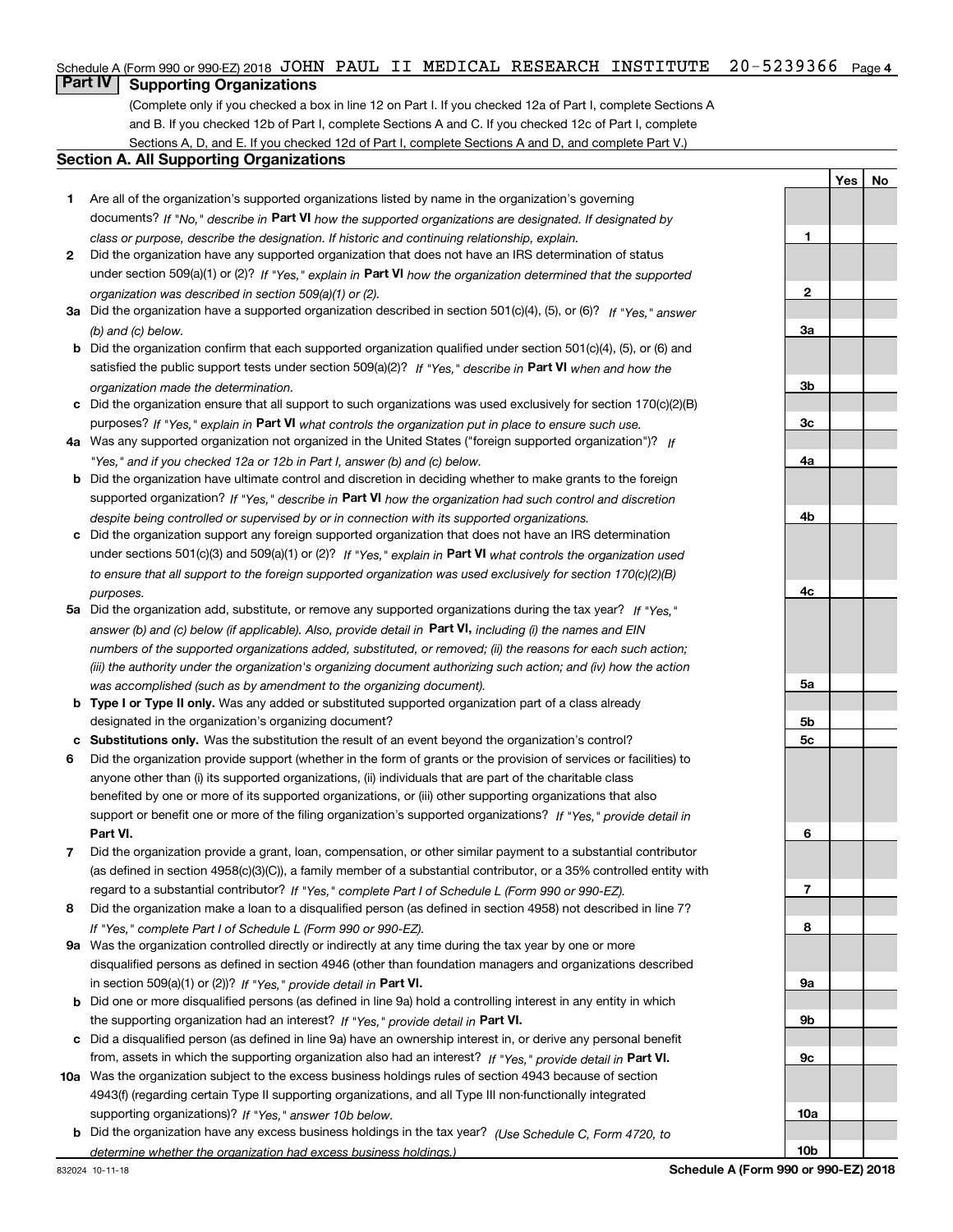# Schedule A (Form 990 or 990-EZ) 2018 JOHN PAUL II MEDICAL RESEARCH INSTITUTE 20-5239366 <sub>Page 5</sub> **Part IV | Supporting Organizations** *(continued)*

|    |                                                                                                                                   |                 | Yes        | No |
|----|-----------------------------------------------------------------------------------------------------------------------------------|-----------------|------------|----|
| 11 | Has the organization accepted a gift or contribution from any of the following persons?                                           |                 |            |    |
|    | a A person who directly or indirectly controls, either alone or together with persons described in (b) and (c)                    |                 |            |    |
|    | below, the governing body of a supported organization?                                                                            | 11a             |            |    |
|    | <b>b</b> A family member of a person described in (a) above?                                                                      | 11 <sub>b</sub> |            |    |
|    | c A 35% controlled entity of a person described in (a) or (b) above? If "Yes" to a, b, or c, provide detail in Part VI.           | 11c             |            |    |
|    | <b>Section B. Type I Supporting Organizations</b>                                                                                 |                 |            |    |
|    |                                                                                                                                   |                 | Yes        | No |
| 1  | Did the directors, trustees, or membership of one or more supported organizations have the power to                               |                 |            |    |
|    | regularly appoint or elect at least a majority of the organization's directors or trustees at all times during the                |                 |            |    |
|    | tax year? If "No," describe in Part VI how the supported organization(s) effectively operated, supervised, or                     |                 |            |    |
|    | controlled the organization's activities. If the organization had more than one supported organization,                           |                 |            |    |
|    | describe how the powers to appoint and/or remove directors or trustees were allocated among the supported                         |                 |            |    |
|    | organizations and what conditions or restrictions, if any, applied to such powers during the tax year.                            | 1               |            |    |
| 2  | Did the organization operate for the benefit of any supported organization other than the supported                               |                 |            |    |
|    |                                                                                                                                   |                 |            |    |
|    | organization(s) that operated, supervised, or controlled the supporting organization? If "Yes," explain in                        |                 |            |    |
|    | Part VI how providing such benefit carried out the purposes of the supported organization(s) that operated,                       |                 |            |    |
|    | supervised, or controlled the supporting organization.<br><b>Section C. Type II Supporting Organizations</b>                      | 2               |            |    |
|    |                                                                                                                                   |                 |            |    |
|    |                                                                                                                                   |                 | Yes        | No |
| 1  | Were a majority of the organization's directors or trustees during the tax year also a majority of the directors                  |                 |            |    |
|    | or trustees of each of the organization's supported organization(s)? If "No," describe in Part VI how control                     |                 |            |    |
|    | or management of the supporting organization was vested in the same persons that controlled or managed                            |                 |            |    |
|    | the supported organization(s).                                                                                                    | 1               |            |    |
|    | <b>Section D. All Type III Supporting Organizations</b>                                                                           |                 |            |    |
|    |                                                                                                                                   |                 | Yes        | No |
| 1  | Did the organization provide to each of its supported organizations, by the last day of the fifth month of the                    |                 |            |    |
|    | organization's tax year, (i) a written notice describing the type and amount of support provided during the prior tax             |                 |            |    |
|    | year, (ii) a copy of the Form 990 that was most recently filed as of the date of notification, and (iii) copies of the            |                 |            |    |
|    | organization's governing documents in effect on the date of notification, to the extent not previously provided?                  | 1               |            |    |
| 2  | Were any of the organization's officers, directors, or trustees either (i) appointed or elected by the supported                  |                 |            |    |
|    | organization(s) or (ii) serving on the governing body of a supported organization? If "No," explain in Part VI how                |                 |            |    |
|    | the organization maintained a close and continuous working relationship with the supported organization(s).                       | 2               |            |    |
| 3  | By reason of the relationship described in (2), did the organization's supported organizations have a                             |                 |            |    |
|    | significant voice in the organization's investment policies and in directing the use of the organization's                        |                 |            |    |
|    | income or assets at all times during the tax year? If "Yes," describe in Part VI the role the organization's                      |                 |            |    |
|    | supported organizations played in this regard.                                                                                    | 3               |            |    |
|    | Section E. Type III Functionally Integrated Supporting Organizations                                                              |                 |            |    |
| 1  | Check the box next to the method that the organization used to satisfy the Integral Part Test during the year (see instructions). |                 |            |    |
| a  | The organization satisfied the Activities Test. Complete line 2 below.                                                            |                 |            |    |
| b  | The organization is the parent of each of its supported organizations. Complete line 3 below.                                     |                 |            |    |
| с  | The organization supported a governmental entity. Describe in Part VI how you supported a government entity (see instructions),   |                 |            |    |
| 2  | Activities Test. Answer (a) and (b) below.                                                                                        |                 | <b>Yes</b> | No |
| а  | Did substantially all of the organization's activities during the tax year directly further the exempt purposes of                |                 |            |    |
|    | the supported organization(s) to which the organization was responsive? If "Yes," then in Part VI identify                        |                 |            |    |
|    | those supported organizations and explain how these activities directly furthered their exempt purposes,                          |                 |            |    |
|    |                                                                                                                                   |                 |            |    |
|    | how the organization was responsive to those supported organizations, and how the organization determined                         |                 |            |    |
|    | that these activities constituted substantially all of its activities.                                                            | 2a              |            |    |
|    | <b>b</b> Did the activities described in (a) constitute activities that, but for the organization's involvement, one or more      |                 |            |    |
|    | of the organization's supported organization(s) would have been engaged in? If "Yes," explain in Part VI the                      |                 |            |    |
|    | reasons for the organization's position that its supported organization(s) would have engaged in these                            |                 |            |    |
|    | activities but for the organization's involvement.                                                                                | 2b              |            |    |
| З  | Parent of Supported Organizations. Answer (a) and (b) below.                                                                      |                 |            |    |
| а  | Did the organization have the power to regularly appoint or elect a majority of the officers, directors, or                       |                 |            |    |
|    | trustees of each of the supported organizations? Provide details in Part VI.                                                      | За              |            |    |
|    | <b>b</b> Did the organization exercise a substantial degree of direction over the policies, programs, and activities of each      |                 |            |    |
|    | of its supported organizations? If "Yes," describe in Part VI the role played by the organization in this regard.                 | 3b              |            |    |
|    | Schodule A (Form 000 or 000 F7) 2019                                                                                              |                 |            |    |

**Schedule A (Form 990 or 990-EZ) 2018**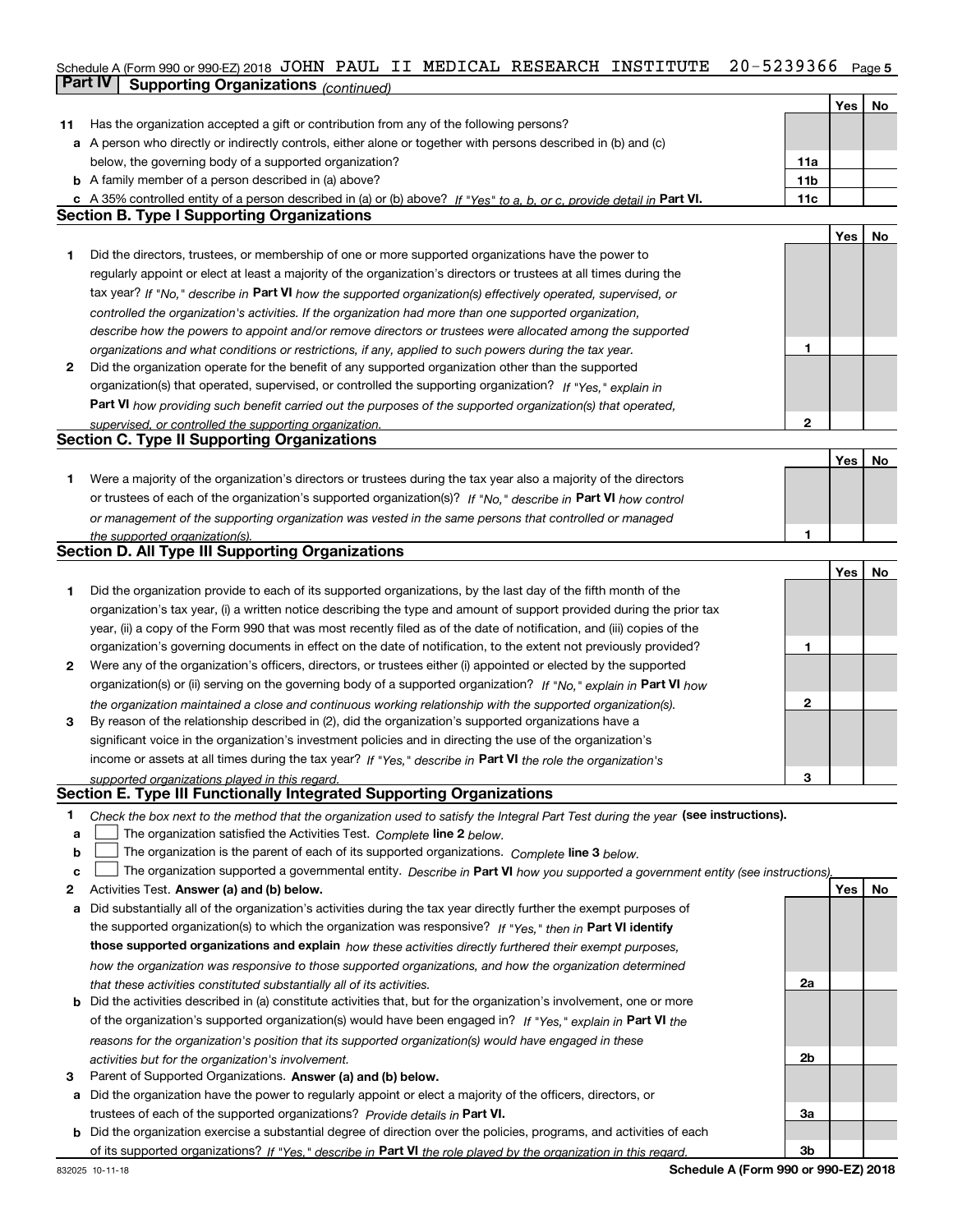|              | Schedule A (Form 990 or 990-EZ) 2018 JOHN PAUL II MEDICAL RESEARCH INSTITUTE                                                                      |                |                | $20 - 5239366$ Page 6          |
|--------------|---------------------------------------------------------------------------------------------------------------------------------------------------|----------------|----------------|--------------------------------|
|              | <b>Part V</b><br>Type III Non-Functionally Integrated 509(a)(3) Supporting Organizations                                                          |                |                |                                |
| 1            | Check here if the organization satisfied the Integral Part Test as a qualifying trust on Nov. 20, 1970 (explain in Part VI.) See instructions. Al |                |                |                                |
|              | other Type III non-functionally integrated supporting organizations must complete Sections A through E.                                           |                |                |                                |
|              | <b>Section A - Adjusted Net Income</b>                                                                                                            |                | (A) Prior Year | (B) Current Year<br>(optional) |
| 1            | Net short-term capital gain                                                                                                                       | 1              |                |                                |
| $\mathbf{2}$ | Recoveries of prior-year distributions                                                                                                            | $\mathbf 2$    |                |                                |
| 3            | Other gross income (see instructions)                                                                                                             | 3              |                |                                |
| 4            | Add lines 1 through 3                                                                                                                             | 4              |                |                                |
| 5            | Depreciation and depletion                                                                                                                        | 5              |                |                                |
| 6            | Portion of operating expenses paid or incurred for production or                                                                                  |                |                |                                |
|              | collection of gross income or for management, conservation, or                                                                                    |                |                |                                |
|              | maintenance of property held for production of income (see instructions)                                                                          | 6              |                |                                |
| 7            | Other expenses (see instructions)                                                                                                                 | 7              |                |                                |
| 8            | Adjusted Net Income (subtract lines 5, 6, and 7 from line 4)                                                                                      | 8              |                |                                |
|              | <b>Section B - Minimum Asset Amount</b>                                                                                                           |                | (A) Prior Year | (B) Current Year<br>(optional) |
| 1            | Aggregate fair market value of all non-exempt-use assets (see                                                                                     |                |                |                                |
|              | instructions for short tax year or assets held for part of year):                                                                                 |                |                |                                |
|              | <b>a</b> Average monthly value of securities                                                                                                      | 1a             |                |                                |
|              | <b>b</b> Average monthly cash balances                                                                                                            | 1b             |                |                                |
|              | c Fair market value of other non-exempt-use assets                                                                                                | 1 <sub>c</sub> |                |                                |
|              | <b>d</b> Total (add lines 1a, 1b, and 1c)                                                                                                         | 1d             |                |                                |
|              | e Discount claimed for blockage or other                                                                                                          |                |                |                                |
|              | factors (explain in detail in Part VI):                                                                                                           |                |                |                                |
| 2            | Acquisition indebtedness applicable to non-exempt-use assets                                                                                      | 2              |                |                                |
| 3            | Subtract line 2 from line 1d                                                                                                                      | 3              |                |                                |
| 4            | Cash deemed held for exempt use. Enter 1-1/2% of line 3 (for greater amount,                                                                      |                |                |                                |
|              | see instructions)                                                                                                                                 | 4              |                |                                |
| 5            | Net value of non-exempt-use assets (subtract line 4 from line 3)                                                                                  | 5              |                |                                |
| 6            | Multiply line 5 by .035                                                                                                                           | 6              |                |                                |
| 7            | Recoveries of prior-year distributions                                                                                                            | 7              |                |                                |
| 8            | Minimum Asset Amount (add line 7 to line 6)                                                                                                       | 8              |                |                                |
|              | <b>Section C - Distributable Amount</b>                                                                                                           |                |                | <b>Current Year</b>            |
| 1            | Adjusted net income for prior year (from Section A, line 8, Column A)                                                                             | 1              |                |                                |
| $\mathbf{2}$ | Enter 85% of line 1                                                                                                                               | $\mathbf{2}$   |                |                                |
| 3            | Minimum asset amount for prior year (from Section B, line 8, Column A)                                                                            | 3              |                |                                |
| 4            | Enter greater of line 2 or line 3                                                                                                                 | 4              |                |                                |
| 5            | Income tax imposed in prior year                                                                                                                  | 5              |                |                                |
| 6            | <b>Distributable Amount.</b> Subtract line 5 from line 4, unless subject to                                                                       |                |                |                                |
|              | emergency temporary reduction (see instructions)                                                                                                  | 6              |                |                                |
|              |                                                                                                                                                   |                |                |                                |

**7** Check here if the current year is the organization's first as a non-functionally integrated Type III supporting organization (see instructions).

**Schedule A (Form 990 or 990-EZ) 2018**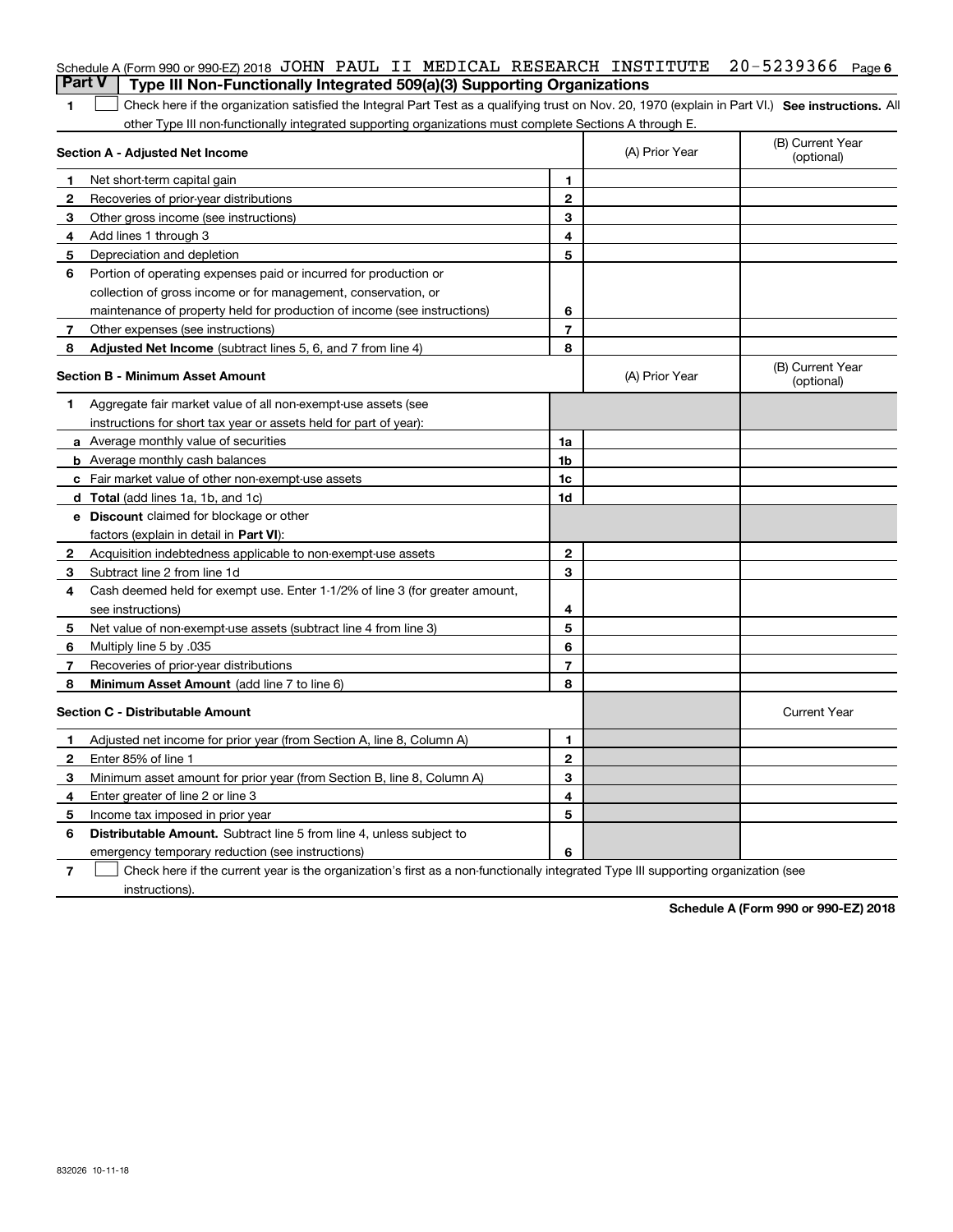## Schedule A (Form 990 or 990-EZ) 2018 JOHN PAUL II MEDICAL RESEARCH INSTITUTE 20-5239366 <sub>Page 7</sub>

| <b>Part V</b> | Type III Non-Functionally Integrated 509(a)(3) Supporting Organizations                    |                             | (continued)                           |                                         |  |  |
|---------------|--------------------------------------------------------------------------------------------|-----------------------------|---------------------------------------|-----------------------------------------|--|--|
|               | <b>Section D - Distributions</b>                                                           |                             |                                       | <b>Current Year</b>                     |  |  |
| 1             | Amounts paid to supported organizations to accomplish exempt purposes                      |                             |                                       |                                         |  |  |
| 2             | Amounts paid to perform activity that directly furthers exempt purposes of supported       |                             |                                       |                                         |  |  |
|               | organizations, in excess of income from activity                                           |                             |                                       |                                         |  |  |
| з             | Administrative expenses paid to accomplish exempt purposes of supported organizations      |                             |                                       |                                         |  |  |
| 4             | Amounts paid to acquire exempt-use assets                                                  |                             |                                       |                                         |  |  |
| 5             | Qualified set-aside amounts (prior IRS approval required)                                  |                             |                                       |                                         |  |  |
| 6             | Other distributions (describe in Part VI). See instructions.                               |                             |                                       |                                         |  |  |
| 7             | Total annual distributions. Add lines 1 through 6.                                         |                             |                                       |                                         |  |  |
| 8             | Distributions to attentive supported organizations to which the organization is responsive |                             |                                       |                                         |  |  |
|               | (provide details in Part VI). See instructions.                                            |                             |                                       |                                         |  |  |
| 9             | Distributable amount for 2018 from Section C, line 6                                       |                             |                                       |                                         |  |  |
| 10            | Line 8 amount divided by line 9 amount                                                     |                             |                                       |                                         |  |  |
|               |                                                                                            | (i)                         | (iii)                                 | (iii)                                   |  |  |
|               | <b>Section E - Distribution Allocations</b> (see instructions)                             | <b>Excess Distributions</b> | <b>Underdistributions</b><br>Pre-2018 | <b>Distributable</b><br>Amount for 2018 |  |  |
| 1             | Distributable amount for 2018 from Section C, line 6                                       |                             |                                       |                                         |  |  |
| 2             | Underdistributions, if any, for years prior to 2018 (reason-                               |                             |                                       |                                         |  |  |
|               | able cause required- explain in Part VI). See instructions.                                |                             |                                       |                                         |  |  |
| з             | Excess distributions carryover, if any, to 2018                                            |                             |                                       |                                         |  |  |
|               | <b>a</b> From 2013                                                                         |                             |                                       |                                         |  |  |
|               | <b>b</b> From 2014                                                                         |                             |                                       |                                         |  |  |
|               | $c$ From 2015                                                                              |                             |                                       |                                         |  |  |
|               | d From 2016                                                                                |                             |                                       |                                         |  |  |
|               | e From 2017                                                                                |                             |                                       |                                         |  |  |
|               | Total of lines 3a through e                                                                |                             |                                       |                                         |  |  |
|               | Applied to underdistributions of prior years                                               |                             |                                       |                                         |  |  |
|               | <b>h</b> Applied to 2018 distributable amount                                              |                             |                                       |                                         |  |  |
|               | Carryover from 2013 not applied (see instructions)                                         |                             |                                       |                                         |  |  |
|               | Remainder. Subtract lines 3g, 3h, and 3i from 3f.                                          |                             |                                       |                                         |  |  |
| 4             | Distributions for 2018 from Section D,                                                     |                             |                                       |                                         |  |  |
|               | line $7:$                                                                                  |                             |                                       |                                         |  |  |
|               | <b>a</b> Applied to underdistributions of prior years                                      |                             |                                       |                                         |  |  |
|               | <b>b</b> Applied to 2018 distributable amount                                              |                             |                                       |                                         |  |  |
| c             | Remainder. Subtract lines 4a and 4b from 4.                                                |                             |                                       |                                         |  |  |
| 5             | Remaining underdistributions for years prior to 2018, if                                   |                             |                                       |                                         |  |  |
|               | any. Subtract lines 3g and 4a from line 2. For result greater                              |                             |                                       |                                         |  |  |
|               | than zero, explain in Part VI. See instructions.                                           |                             |                                       |                                         |  |  |
| 6             | Remaining underdistributions for 2018. Subtract lines 3h                                   |                             |                                       |                                         |  |  |
|               | and 4b from line 1. For result greater than zero, explain in                               |                             |                                       |                                         |  |  |
|               | Part VI. See instructions.                                                                 |                             |                                       |                                         |  |  |
| 7             | Excess distributions carryover to 2019. Add lines 3j                                       |                             |                                       |                                         |  |  |
|               | and 4c.                                                                                    |                             |                                       |                                         |  |  |
| 8             | Breakdown of line 7:                                                                       |                             |                                       |                                         |  |  |
|               | a Excess from 2014                                                                         |                             |                                       |                                         |  |  |
|               | <b>b</b> Excess from 2015                                                                  |                             |                                       |                                         |  |  |
|               | c Excess from 2016                                                                         |                             |                                       |                                         |  |  |
|               | d Excess from 2017                                                                         |                             |                                       |                                         |  |  |
|               | e Excess from 2018                                                                         |                             |                                       |                                         |  |  |

**Schedule A (Form 990 or 990-EZ) 2018**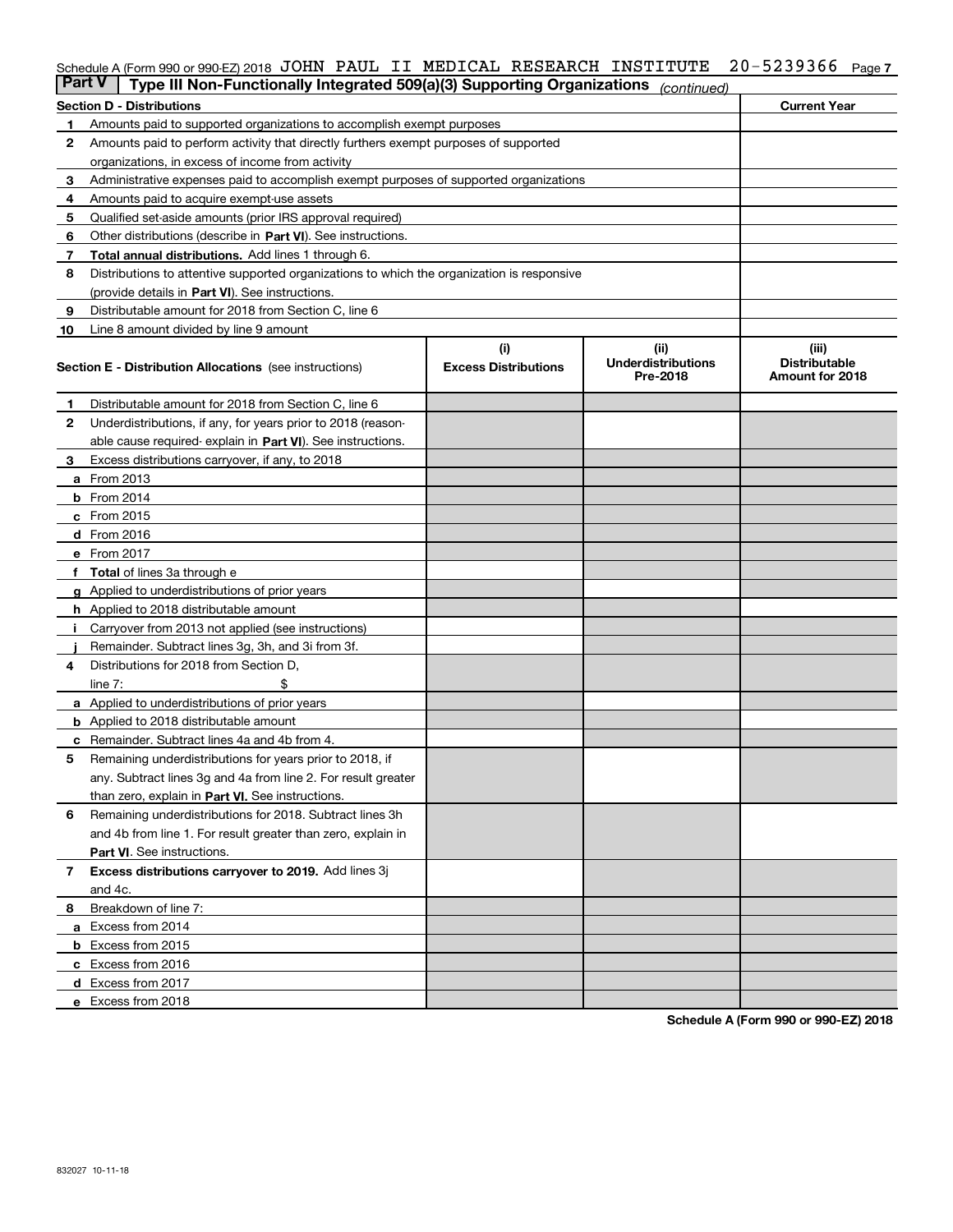|                | Schedule A (Form 990 or 990-EZ) 2018 JOHN PAUL II MEDICAL RESEARCH INSTITUTE                                                    |  |  | 20-5239366                                                                                                                                                                                                                                                                                       | Page 8 |
|----------------|---------------------------------------------------------------------------------------------------------------------------------|--|--|--------------------------------------------------------------------------------------------------------------------------------------------------------------------------------------------------------------------------------------------------------------------------------------------------|--------|
| <b>Part VI</b> | Supplemental Information. Provide the explanations required by Part II, line 10; Part II, line 17a or 17b; Part III, line 12;   |  |  |                                                                                                                                                                                                                                                                                                  |        |
|                |                                                                                                                                 |  |  | Part IV, Section A, lines 1, 2, 3b, 3c, 4b, 4c, 5a, 6, 9a, 9b, 9c, 11a, 11b, and 11c; Part IV, Section B, lines 1 and 2; Part IV, Section C,<br>line 1; Part IV, Section D, lines 2 and 3; Part IV, Section E, lines 1c, 2a, 2b, 3a, and 3b; Part V, line 1; Part V, Section B, line 1e; Part V, |        |
|                | Section D, lines 5, 6, and 8; and Part V, Section E, lines 2, 5, and 6. Also complete this part for any additional information. |  |  |                                                                                                                                                                                                                                                                                                  |        |
|                | (See instructions.)                                                                                                             |  |  |                                                                                                                                                                                                                                                                                                  |        |
|                |                                                                                                                                 |  |  |                                                                                                                                                                                                                                                                                                  |        |
|                |                                                                                                                                 |  |  |                                                                                                                                                                                                                                                                                                  |        |
|                |                                                                                                                                 |  |  |                                                                                                                                                                                                                                                                                                  |        |
|                |                                                                                                                                 |  |  |                                                                                                                                                                                                                                                                                                  |        |
|                |                                                                                                                                 |  |  |                                                                                                                                                                                                                                                                                                  |        |
|                |                                                                                                                                 |  |  |                                                                                                                                                                                                                                                                                                  |        |
|                |                                                                                                                                 |  |  |                                                                                                                                                                                                                                                                                                  |        |
|                |                                                                                                                                 |  |  |                                                                                                                                                                                                                                                                                                  |        |
|                |                                                                                                                                 |  |  |                                                                                                                                                                                                                                                                                                  |        |
|                |                                                                                                                                 |  |  |                                                                                                                                                                                                                                                                                                  |        |
|                |                                                                                                                                 |  |  |                                                                                                                                                                                                                                                                                                  |        |
|                |                                                                                                                                 |  |  |                                                                                                                                                                                                                                                                                                  |        |
|                |                                                                                                                                 |  |  |                                                                                                                                                                                                                                                                                                  |        |
|                |                                                                                                                                 |  |  |                                                                                                                                                                                                                                                                                                  |        |
|                |                                                                                                                                 |  |  |                                                                                                                                                                                                                                                                                                  |        |
|                |                                                                                                                                 |  |  |                                                                                                                                                                                                                                                                                                  |        |
|                |                                                                                                                                 |  |  |                                                                                                                                                                                                                                                                                                  |        |
|                |                                                                                                                                 |  |  |                                                                                                                                                                                                                                                                                                  |        |
|                |                                                                                                                                 |  |  |                                                                                                                                                                                                                                                                                                  |        |
|                |                                                                                                                                 |  |  |                                                                                                                                                                                                                                                                                                  |        |
|                |                                                                                                                                 |  |  |                                                                                                                                                                                                                                                                                                  |        |
|                |                                                                                                                                 |  |  |                                                                                                                                                                                                                                                                                                  |        |
|                |                                                                                                                                 |  |  |                                                                                                                                                                                                                                                                                                  |        |
|                |                                                                                                                                 |  |  |                                                                                                                                                                                                                                                                                                  |        |
|                |                                                                                                                                 |  |  |                                                                                                                                                                                                                                                                                                  |        |
|                |                                                                                                                                 |  |  |                                                                                                                                                                                                                                                                                                  |        |
|                |                                                                                                                                 |  |  |                                                                                                                                                                                                                                                                                                  |        |
|                |                                                                                                                                 |  |  |                                                                                                                                                                                                                                                                                                  |        |
|                |                                                                                                                                 |  |  |                                                                                                                                                                                                                                                                                                  |        |
|                |                                                                                                                                 |  |  |                                                                                                                                                                                                                                                                                                  |        |
|                |                                                                                                                                 |  |  |                                                                                                                                                                                                                                                                                                  |        |
|                |                                                                                                                                 |  |  |                                                                                                                                                                                                                                                                                                  |        |
|                |                                                                                                                                 |  |  |                                                                                                                                                                                                                                                                                                  |        |
|                |                                                                                                                                 |  |  |                                                                                                                                                                                                                                                                                                  |        |
|                |                                                                                                                                 |  |  |                                                                                                                                                                                                                                                                                                  |        |
|                |                                                                                                                                 |  |  |                                                                                                                                                                                                                                                                                                  |        |
|                |                                                                                                                                 |  |  |                                                                                                                                                                                                                                                                                                  |        |
|                |                                                                                                                                 |  |  |                                                                                                                                                                                                                                                                                                  |        |
|                |                                                                                                                                 |  |  |                                                                                                                                                                                                                                                                                                  |        |
|                |                                                                                                                                 |  |  |                                                                                                                                                                                                                                                                                                  |        |
|                |                                                                                                                                 |  |  |                                                                                                                                                                                                                                                                                                  |        |
|                |                                                                                                                                 |  |  |                                                                                                                                                                                                                                                                                                  |        |
|                |                                                                                                                                 |  |  |                                                                                                                                                                                                                                                                                                  |        |
|                |                                                                                                                                 |  |  |                                                                                                                                                                                                                                                                                                  |        |
|                |                                                                                                                                 |  |  |                                                                                                                                                                                                                                                                                                  |        |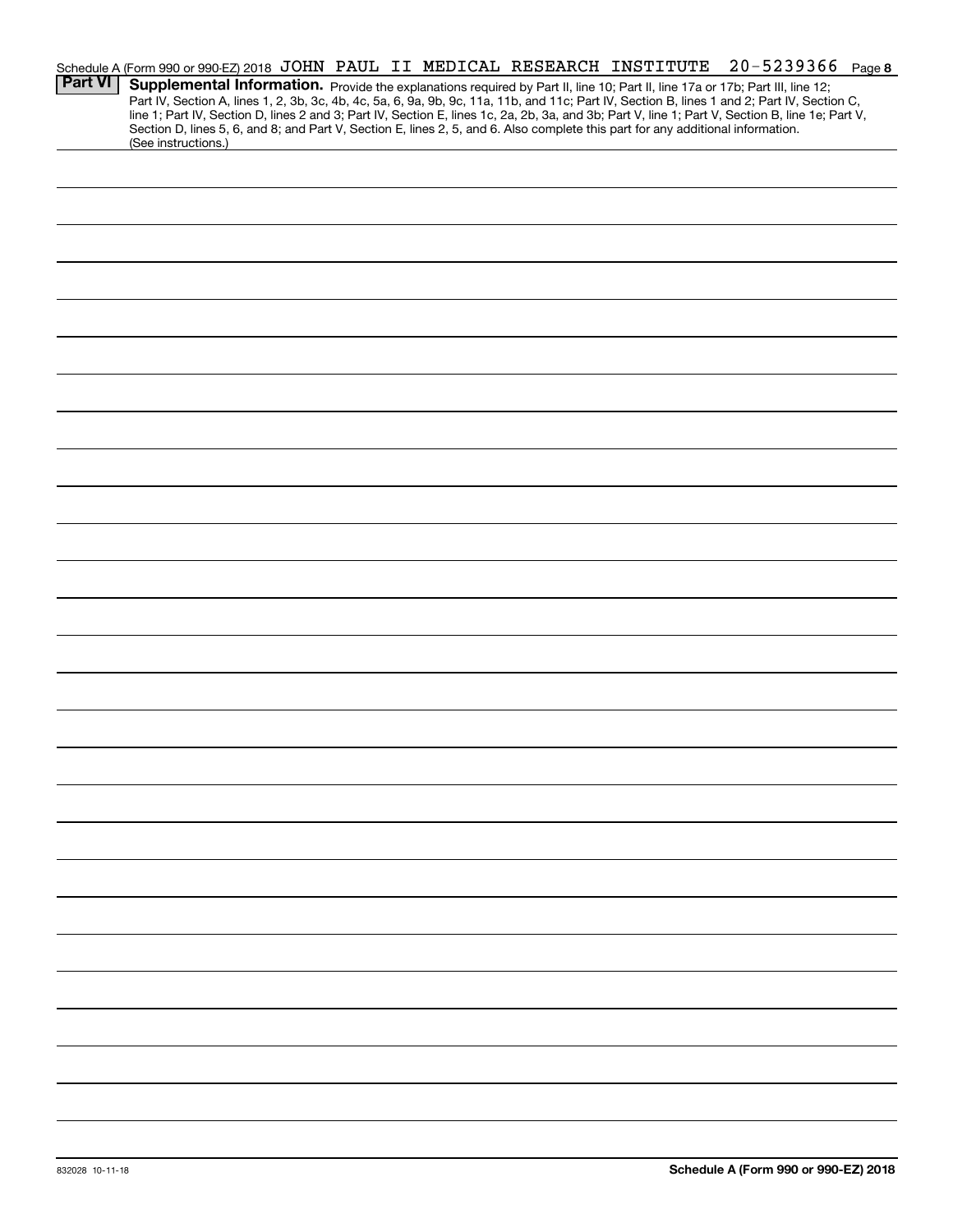Department of the Treasury Internal Revenue Service **(Form 990, 990-EZ, or 990-PF)** Name of the organization

**Organization type** (check one):

# **Schedule B Schedule of Contributors**

**| Attach to Form 990, Form 990-EZ, or Form 990-PF. | Go to www.irs.gov/Form990 for the latest information.** OMB No. 1545-0047

**2018**

**Employer identification number**

JOHN PAUL II MEDICAL RESEARCH INSTITUTE 20-5239366

| Filers of:         | Section:                                                                    |
|--------------------|-----------------------------------------------------------------------------|
| Form 990 or 990-EZ | $\lfloor x \rfloor$ 501(c)( 3) (enter number) organization                  |
|                    | $4947(a)(1)$ nonexempt charitable trust not treated as a private foundation |
|                    | 527 political organization                                                  |
| Form 990-PF        | 501(c)(3) exempt private foundation                                         |
|                    | 4947(a)(1) nonexempt charitable trust treated as a private foundation       |
|                    | 501(c)(3) taxable private foundation                                        |

Check if your organization is covered by the **General Rule** or a **Special Rule. Note:**  Only a section 501(c)(7), (8), or (10) organization can check boxes for both the General Rule and a Special Rule. See instructions.

### **General Rule**

 $\mathcal{L}^{\text{max}}$ 

For an organization filing Form 990, 990-EZ, or 990-PF that received, during the year, contributions totaling \$5,000 or more (in money or property) from any one contributor. Complete Parts I and II. See instructions for determining a contributor's total contributions.

#### **Special Rules**

any one contributor, during the year, total contributions of the greater of  $\,$  (1) \$5,000; or **(2)** 2% of the amount on (i) Form 990, Part VIII, line 1h;  $\boxed{\textbf{X}}$  For an organization described in section 501(c)(3) filing Form 990 or 990-EZ that met the 33 1/3% support test of the regulations under sections 509(a)(1) and 170(b)(1)(A)(vi), that checked Schedule A (Form 990 or 990-EZ), Part II, line 13, 16a, or 16b, and that received from or (ii) Form 990-EZ, line 1. Complete Parts I and II.

year, total contributions of more than \$1,000 *exclusively* for religious, charitable, scientific, literary, or educational purposes, or for the For an organization described in section 501(c)(7), (8), or (10) filing Form 990 or 990-EZ that received from any one contributor, during the prevention of cruelty to children or animals. Complete Parts I (entering "N/A" in column (b) instead of the contributor name and address), II, and III.  $\mathcal{L}^{\text{max}}$ 

purpose. Don't complete any of the parts unless the **General Rule** applies to this organization because it received *nonexclusively* year, contributions <sub>exclusively</sub> for religious, charitable, etc., purposes, but no such contributions totaled more than \$1,000. If this box is checked, enter here the total contributions that were received during the year for an  $\;$ exclusively religious, charitable, etc., For an organization described in section 501(c)(7), (8), or (10) filing Form 990 or 990-EZ that received from any one contributor, during the religious, charitable, etc., contributions totaling \$5,000 or more during the year  $\Box$ — $\Box$   $\Box$  $\mathcal{L}^{\text{max}}$ 

**Caution:**  An organization that isn't covered by the General Rule and/or the Special Rules doesn't file Schedule B (Form 990, 990-EZ, or 990-PF),  **must** but it answer "No" on Part IV, line 2, of its Form 990; or check the box on line H of its Form 990-EZ or on its Form 990-PF, Part I, line 2, to certify that it doesn't meet the filing requirements of Schedule B (Form 990, 990-EZ, or 990-PF).

**For Paperwork Reduction Act Notice, see the instructions for Form 990, 990-EZ, or 990-PF. Schedule B (Form 990, 990-EZ, or 990-PF) (2018)** LHA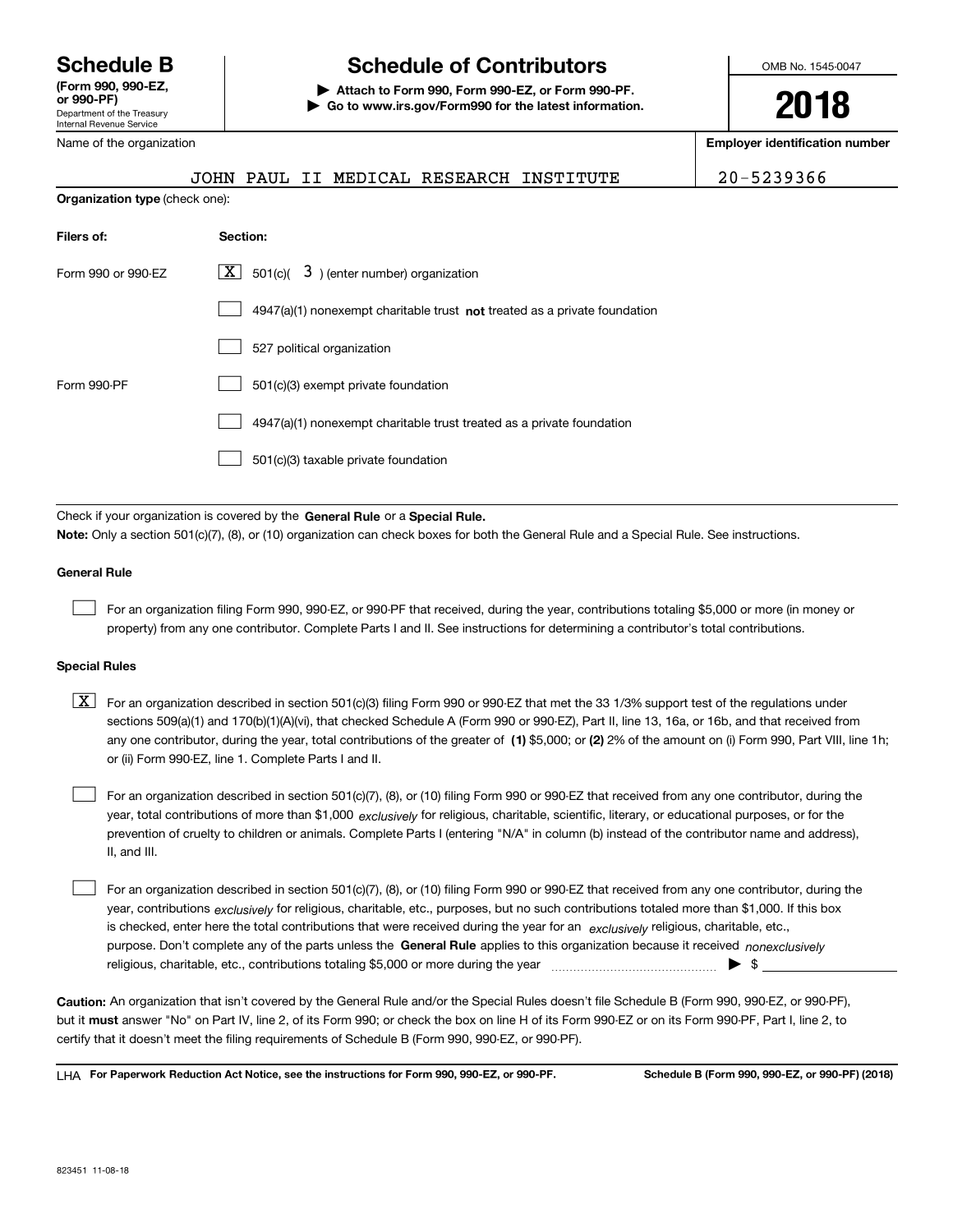**Employer identification number**

## JOHN PAUL II MEDICAL RESEARCH INSTITUTE | 20-5239366

(see instructions). Use duplicate copies of Part II if additional space is needed.<br> **20-5239366**<br> **120-5239366**<br> **120-5239366**<br> **120-5239366**<br> **120-5239366**<br> **120-5239366** 

| (a)<br>No.<br>from<br>Part I | (b)<br>Description of noncash property given | (c)<br>FMV (or estimate)<br>(See instructions.) | (d)<br>Date received |
|------------------------------|----------------------------------------------|-------------------------------------------------|----------------------|
|                              |                                              | $\frac{1}{2}$                                   |                      |
| (a)<br>No.<br>from<br>Part I | (b)<br>Description of noncash property given | (c)<br>FMV (or estimate)<br>(See instructions.) | (d)<br>Date received |
|                              |                                              | $\mathfrak{S}$                                  |                      |
| (a)<br>No.<br>from<br>Part I | (b)<br>Description of noncash property given | (c)<br>FMV (or estimate)<br>(See instructions.) | (d)<br>Date received |
|                              |                                              | $$\frown$                                       |                      |
| (a)<br>No.<br>from<br>Part I | (b)<br>Description of noncash property given | (c)<br>FMV (or estimate)<br>(See instructions.) | (d)<br>Date received |
|                              |                                              | $\mathfrak s$                                   |                      |
| (a)<br>No.<br>from<br>Part I | (b)<br>Description of noncash property given | (c)<br>FMV (or estimate)<br>(See instructions.) | (d)<br>Date received |
|                              |                                              | \$                                              |                      |
| (a)<br>No.<br>from<br>Part I | (b)<br>Description of noncash property given | (c)<br>FMV (or estimate)<br>(See instructions.) | (d)<br>Date received |
|                              |                                              | \$                                              |                      |

823453 11-08-18 **Schedule B (Form 990, 990-EZ, or 990-PF) (2018)**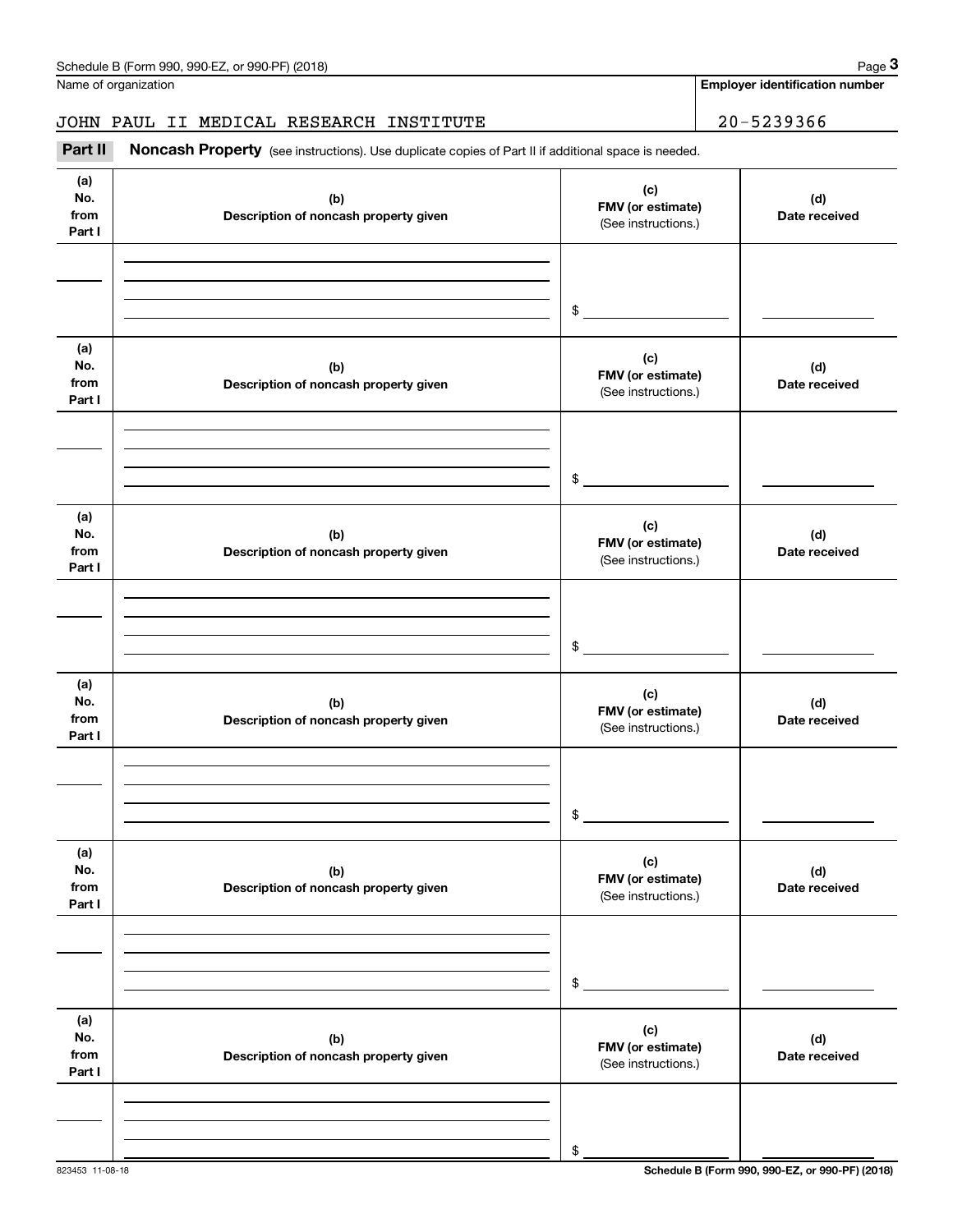|                           | Schedule B (Form 990, 990-EZ, or 990-PF) (2018)                                                                                                                                                                                                      |                      | Page 4                                                                                                                                                         |  |  |  |  |  |  |
|---------------------------|------------------------------------------------------------------------------------------------------------------------------------------------------------------------------------------------------------------------------------------------------|----------------------|----------------------------------------------------------------------------------------------------------------------------------------------------------------|--|--|--|--|--|--|
|                           | Name of organization                                                                                                                                                                                                                                 |                      | <b>Employer identification number</b>                                                                                                                          |  |  |  |  |  |  |
|                           | JOHN PAUL II MEDICAL RESEARCH INSTITUTE                                                                                                                                                                                                              |                      | 20-5239366                                                                                                                                                     |  |  |  |  |  |  |
| Part III                  | from any one contributor. Complete columns (a) through (e) and the following line entry. For organizations                                                                                                                                           |                      | Exclusively religious, charitable, etc., contributions to organizations described in section 501(c)(7), (8), or (10) that total more than \$1,000 for the year |  |  |  |  |  |  |
|                           | completing Part III, enter the total of exclusively religious, charitable, etc., contributions of \$1,000 or less for the year. (Enter this info. once.) $\blacktriangleright$ \$<br>Use duplicate copies of Part III if additional space is needed. |                      |                                                                                                                                                                |  |  |  |  |  |  |
| (a) No.                   |                                                                                                                                                                                                                                                      |                      |                                                                                                                                                                |  |  |  |  |  |  |
| from<br>Part I            | (b) Purpose of gift                                                                                                                                                                                                                                  | (c) Use of gift      | (d) Description of how gift is held                                                                                                                            |  |  |  |  |  |  |
|                           |                                                                                                                                                                                                                                                      |                      |                                                                                                                                                                |  |  |  |  |  |  |
|                           |                                                                                                                                                                                                                                                      |                      |                                                                                                                                                                |  |  |  |  |  |  |
|                           |                                                                                                                                                                                                                                                      |                      |                                                                                                                                                                |  |  |  |  |  |  |
|                           |                                                                                                                                                                                                                                                      | (e) Transfer of gift |                                                                                                                                                                |  |  |  |  |  |  |
|                           | Transferee's name, address, and $ZIP + 4$                                                                                                                                                                                                            |                      | Relationship of transferor to transferee                                                                                                                       |  |  |  |  |  |  |
|                           |                                                                                                                                                                                                                                                      |                      |                                                                                                                                                                |  |  |  |  |  |  |
|                           |                                                                                                                                                                                                                                                      |                      |                                                                                                                                                                |  |  |  |  |  |  |
| (a) No.<br>from<br>Part I | (b) Purpose of gift                                                                                                                                                                                                                                  | (c) Use of gift      | (d) Description of how gift is held                                                                                                                            |  |  |  |  |  |  |
|                           |                                                                                                                                                                                                                                                      |                      |                                                                                                                                                                |  |  |  |  |  |  |
|                           |                                                                                                                                                                                                                                                      |                      |                                                                                                                                                                |  |  |  |  |  |  |
|                           |                                                                                                                                                                                                                                                      | (e) Transfer of gift |                                                                                                                                                                |  |  |  |  |  |  |
|                           |                                                                                                                                                                                                                                                      |                      |                                                                                                                                                                |  |  |  |  |  |  |
|                           | Transferee's name, address, and $ZIP + 4$                                                                                                                                                                                                            |                      | Relationship of transferor to transferee                                                                                                                       |  |  |  |  |  |  |
|                           |                                                                                                                                                                                                                                                      |                      |                                                                                                                                                                |  |  |  |  |  |  |
|                           |                                                                                                                                                                                                                                                      |                      |                                                                                                                                                                |  |  |  |  |  |  |
|                           |                                                                                                                                                                                                                                                      |                      |                                                                                                                                                                |  |  |  |  |  |  |
| (a) No.<br>from<br>Part I | (b) Purpose of gift                                                                                                                                                                                                                                  | (c) Use of gift      | (d) Description of how gift is held                                                                                                                            |  |  |  |  |  |  |
|                           |                                                                                                                                                                                                                                                      |                      |                                                                                                                                                                |  |  |  |  |  |  |
|                           |                                                                                                                                                                                                                                                      |                      |                                                                                                                                                                |  |  |  |  |  |  |
|                           |                                                                                                                                                                                                                                                      |                      |                                                                                                                                                                |  |  |  |  |  |  |
|                           |                                                                                                                                                                                                                                                      | (e) Transfer of gift |                                                                                                                                                                |  |  |  |  |  |  |
|                           | Transferee's name, address, and ZIP + 4                                                                                                                                                                                                              |                      | Relationship of transferor to transferee                                                                                                                       |  |  |  |  |  |  |
|                           |                                                                                                                                                                                                                                                      |                      |                                                                                                                                                                |  |  |  |  |  |  |
|                           |                                                                                                                                                                                                                                                      |                      |                                                                                                                                                                |  |  |  |  |  |  |
|                           |                                                                                                                                                                                                                                                      |                      |                                                                                                                                                                |  |  |  |  |  |  |
| (a) No.<br>from<br>Part I | (b) Purpose of gift                                                                                                                                                                                                                                  | (c) Use of gift      | (d) Description of how gift is held                                                                                                                            |  |  |  |  |  |  |
|                           |                                                                                                                                                                                                                                                      |                      |                                                                                                                                                                |  |  |  |  |  |  |
|                           |                                                                                                                                                                                                                                                      |                      |                                                                                                                                                                |  |  |  |  |  |  |
|                           |                                                                                                                                                                                                                                                      | (e) Transfer of gift |                                                                                                                                                                |  |  |  |  |  |  |
|                           | Transferee's name, address, and $ZIP + 4$                                                                                                                                                                                                            |                      | Relationship of transferor to transferee                                                                                                                       |  |  |  |  |  |  |
|                           |                                                                                                                                                                                                                                                      |                      |                                                                                                                                                                |  |  |  |  |  |  |
|                           |                                                                                                                                                                                                                                                      |                      |                                                                                                                                                                |  |  |  |  |  |  |
|                           |                                                                                                                                                                                                                                                      |                      |                                                                                                                                                                |  |  |  |  |  |  |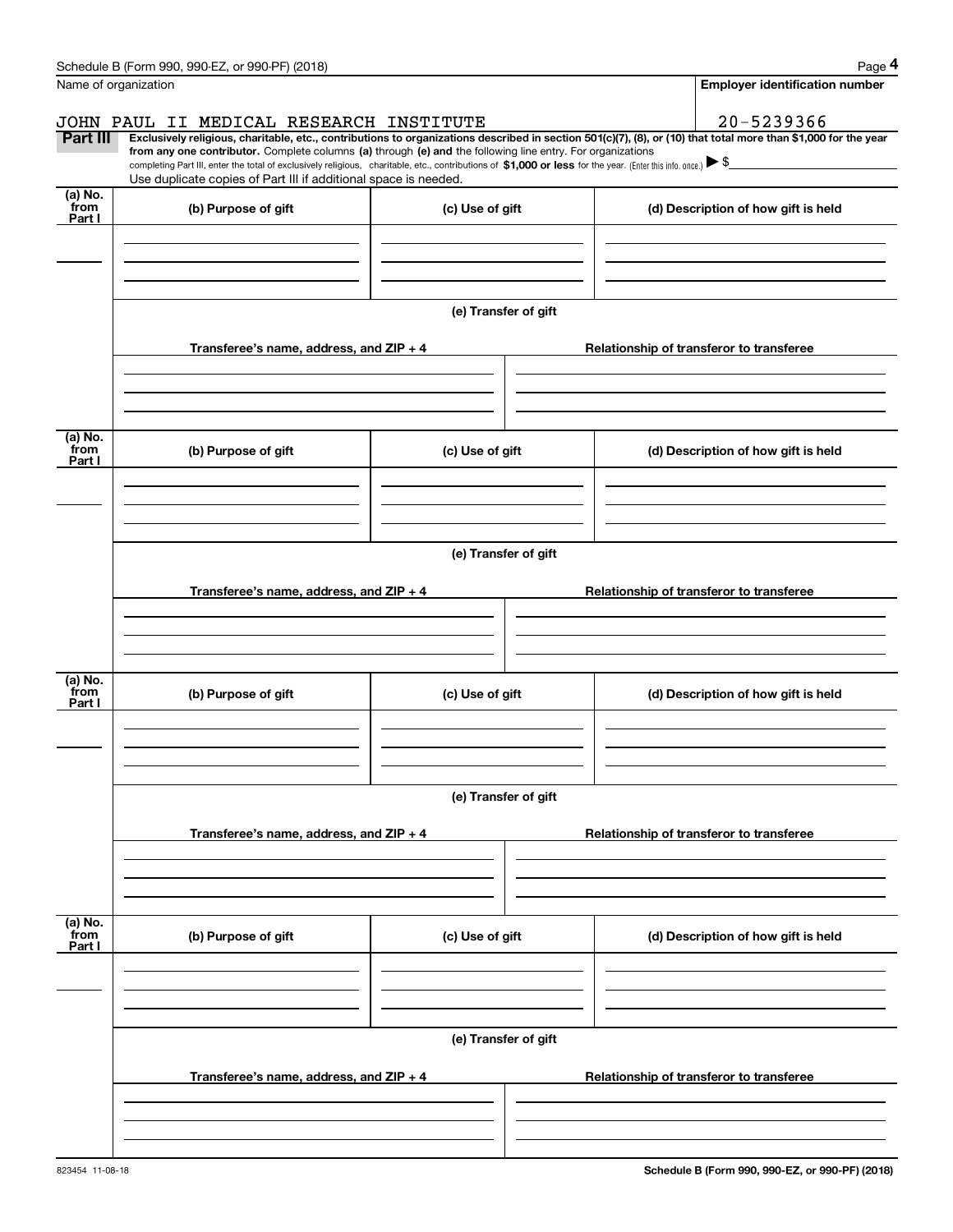| <b>SCHEDULE D</b> |  |
|-------------------|--|
|-------------------|--|

Department of the Treasury

# **SCHEDULE D Supplemental Financial Statements**

(Form 990)<br>
Pepartment of the Treasury<br>
Department of the Treasury<br>
Department of the Treasury<br>
Department of the Treasury<br> **Co to www.irs.gov/Form990 for instructions and the latest information.**<br> **Co to www.irs.gov/Form9** 

| to to www.irs.gov/Form990 for instructions and the latest informatio |  |
|----------------------------------------------------------------------|--|
|                                                                      |  |



|         | Internal Revenue Service                                            |                                                                                                        | $\blacktriangleright$ Go to www.irs.gov/Form990 for instructions and the latest information.                                                              |                          | <b>Inspection</b>                                   |    |
|---------|---------------------------------------------------------------------|--------------------------------------------------------------------------------------------------------|-----------------------------------------------------------------------------------------------------------------------------------------------------------|--------------------------|-----------------------------------------------------|----|
|         | Name of the organization<br>JOHN PAUL II MEDICAL RESEARCH INSTITUTE |                                                                                                        |                                                                                                                                                           |                          | <b>Employer identification number</b><br>20-5239366 |    |
|         | Part I                                                              |                                                                                                        | Organizations Maintaining Donor Advised Funds or Other Similar Funds or Accounts. Complete if the                                                         |                          |                                                     |    |
|         |                                                                     | organization answered "Yes" on Form 990, Part IV, line 6.                                              |                                                                                                                                                           |                          |                                                     |    |
|         |                                                                     |                                                                                                        | (a) Donor advised funds                                                                                                                                   |                          | (b) Funds and other accounts                        |    |
| 1       |                                                                     |                                                                                                        |                                                                                                                                                           |                          |                                                     |    |
| 2       |                                                                     | Aggregate value of contributions to (during year)                                                      |                                                                                                                                                           |                          |                                                     |    |
| 3       |                                                                     | Aggregate value of grants from (during year)                                                           |                                                                                                                                                           |                          |                                                     |    |
| 4       |                                                                     |                                                                                                        |                                                                                                                                                           |                          |                                                     |    |
| 5       |                                                                     |                                                                                                        | Did the organization inform all donors and donor advisors in writing that the assets held in donor advised funds                                          |                          |                                                     |    |
|         |                                                                     |                                                                                                        |                                                                                                                                                           |                          | Yes                                                 | No |
| 6       |                                                                     |                                                                                                        | Did the organization inform all grantees, donors, and donor advisors in writing that grant funds can be used only                                         |                          |                                                     |    |
|         |                                                                     |                                                                                                        | for charitable purposes and not for the benefit of the donor or donor advisor, or for any other purpose conferring                                        |                          |                                                     |    |
|         |                                                                     |                                                                                                        |                                                                                                                                                           |                          | Yes                                                 | No |
| Part II |                                                                     |                                                                                                        | Conservation Easements. Complete if the organization answered "Yes" on Form 990, Part IV, line 7.                                                         |                          |                                                     |    |
| 1       |                                                                     | Purpose(s) of conservation easements held by the organization (check all that apply).                  |                                                                                                                                                           |                          |                                                     |    |
|         |                                                                     | Preservation of land for public use (e.g., recreation or education)                                    | Preservation of a historically important land area                                                                                                        |                          |                                                     |    |
|         |                                                                     | Protection of natural habitat                                                                          | Preservation of a certified historic structure                                                                                                            |                          |                                                     |    |
|         |                                                                     | Preservation of open space                                                                             |                                                                                                                                                           |                          |                                                     |    |
| 2       |                                                                     |                                                                                                        | Complete lines 2a through 2d if the organization held a qualified conservation contribution in the form of a conservation easement on the last            |                          |                                                     |    |
|         | day of the tax year.                                                |                                                                                                        |                                                                                                                                                           |                          | Held at the End of the Tax Year                     |    |
| а       |                                                                     | Total number of conservation easements                                                                 |                                                                                                                                                           | 2a                       |                                                     |    |
| b       |                                                                     | Total acreage restricted by conservation easements                                                     |                                                                                                                                                           | 2b                       |                                                     |    |
| с       |                                                                     |                                                                                                        |                                                                                                                                                           | 2c                       |                                                     |    |
| d       |                                                                     |                                                                                                        | Number of conservation easements included in (c) acquired after 7/25/06, and not on a historic structure                                                  |                          |                                                     |    |
|         |                                                                     |                                                                                                        |                                                                                                                                                           | 2d                       |                                                     |    |
| з       |                                                                     |                                                                                                        | Number of conservation easements modified, transferred, released, extinguished, or terminated by the organization during the tax                          |                          |                                                     |    |
|         | $year \rightarrow$                                                  |                                                                                                        |                                                                                                                                                           |                          |                                                     |    |
| 4       |                                                                     | Number of states where property subject to conservation easement is located >                          |                                                                                                                                                           |                          |                                                     |    |
| 5       |                                                                     | Does the organization have a written policy regarding the periodic monitoring, inspection, handling of |                                                                                                                                                           |                          |                                                     |    |
|         |                                                                     | violations, and enforcement of the conservation easements it holds?                                    |                                                                                                                                                           |                          | ∣ Yes                                               | No |
| 6       |                                                                     |                                                                                                        | Staff and volunteer hours devoted to monitoring, inspecting, handling of violations, and enforcing conservation easements during the year                 |                          |                                                     |    |
|         |                                                                     |                                                                                                        |                                                                                                                                                           |                          |                                                     |    |
| 7       |                                                                     |                                                                                                        | Amount of expenses incurred in monitoring, inspecting, handling of violations, and enforcing conservation easements during the year                       |                          |                                                     |    |
|         | $\blacktriangleright$ \$                                            |                                                                                                        |                                                                                                                                                           |                          |                                                     |    |
| 8       |                                                                     |                                                                                                        | Does each conservation easement reported on line 2(d) above satisfy the requirements of section 170(h)(4)(B)(i)                                           |                          |                                                     |    |
|         |                                                                     |                                                                                                        |                                                                                                                                                           |                          | Yes                                                 | No |
| 9       |                                                                     |                                                                                                        | In Part XIII, describe how the organization reports conservation easements in its revenue and expense statement, and balance sheet, and                   |                          |                                                     |    |
|         |                                                                     |                                                                                                        | include, if applicable, the text of the footnote to the organization's financial statements that describes the organization's accounting for              |                          |                                                     |    |
|         | conservation easements.<br>Part III                                 |                                                                                                        | Organizations Maintaining Collections of Art, Historical Treasures, or Other Similar Assets.                                                              |                          |                                                     |    |
|         |                                                                     | Complete if the organization answered "Yes" on Form 990, Part IV, line 8.                              |                                                                                                                                                           |                          |                                                     |    |
|         |                                                                     |                                                                                                        | 1a If the organization elected, as permitted under SFAS 116 (ASC 958), not to report in its revenue statement and balance sheet works of art,             |                          |                                                     |    |
|         |                                                                     |                                                                                                        | historical treasures, or other similar assets held for public exhibition, education, or research in furtherance of public service, provide, in Part XIII, |                          |                                                     |    |
|         |                                                                     | the text of the footnote to its financial statements that describes these items.                       |                                                                                                                                                           |                          |                                                     |    |
| b       |                                                                     |                                                                                                        | If the organization elected, as permitted under SFAS 116 (ASC 958), to report in its revenue statement and balance sheet works of art, historical         |                          |                                                     |    |
|         |                                                                     |                                                                                                        | treasures, or other similar assets held for public exhibition, education, or research in furtherance of public service, provide the following amounts     |                          |                                                     |    |
|         |                                                                     |                                                                                                        |                                                                                                                                                           |                          |                                                     |    |
|         | relating to these items:                                            |                                                                                                        |                                                                                                                                                           |                          |                                                     |    |
|         |                                                                     | (ii) Assets included in Form 990, Part X                                                               |                                                                                                                                                           |                          | $\blacktriangleright$ \$                            |    |
| 2       |                                                                     |                                                                                                        | If the organization received or held works of art, historical treasures, or other similar assets for financial gain, provide                              |                          |                                                     |    |
|         |                                                                     | the following amounts required to be reported under SFAS 116 (ASC 958) relating to these items:        |                                                                                                                                                           |                          |                                                     |    |
| а       |                                                                     | Revenue included on Form 990, Part VIII, line 1                                                        |                                                                                                                                                           | $\blacktriangleright$ \$ |                                                     |    |
|         |                                                                     |                                                                                                        |                                                                                                                                                           |                          |                                                     |    |

**b** Assets included in Form 990, Part X

**For Paperwork Reduction Act Notice, see the Instructions for Form 990. Schedule D (Form 990) 2018** LHA

 $\blacktriangleright$  \$

832051 10-29-18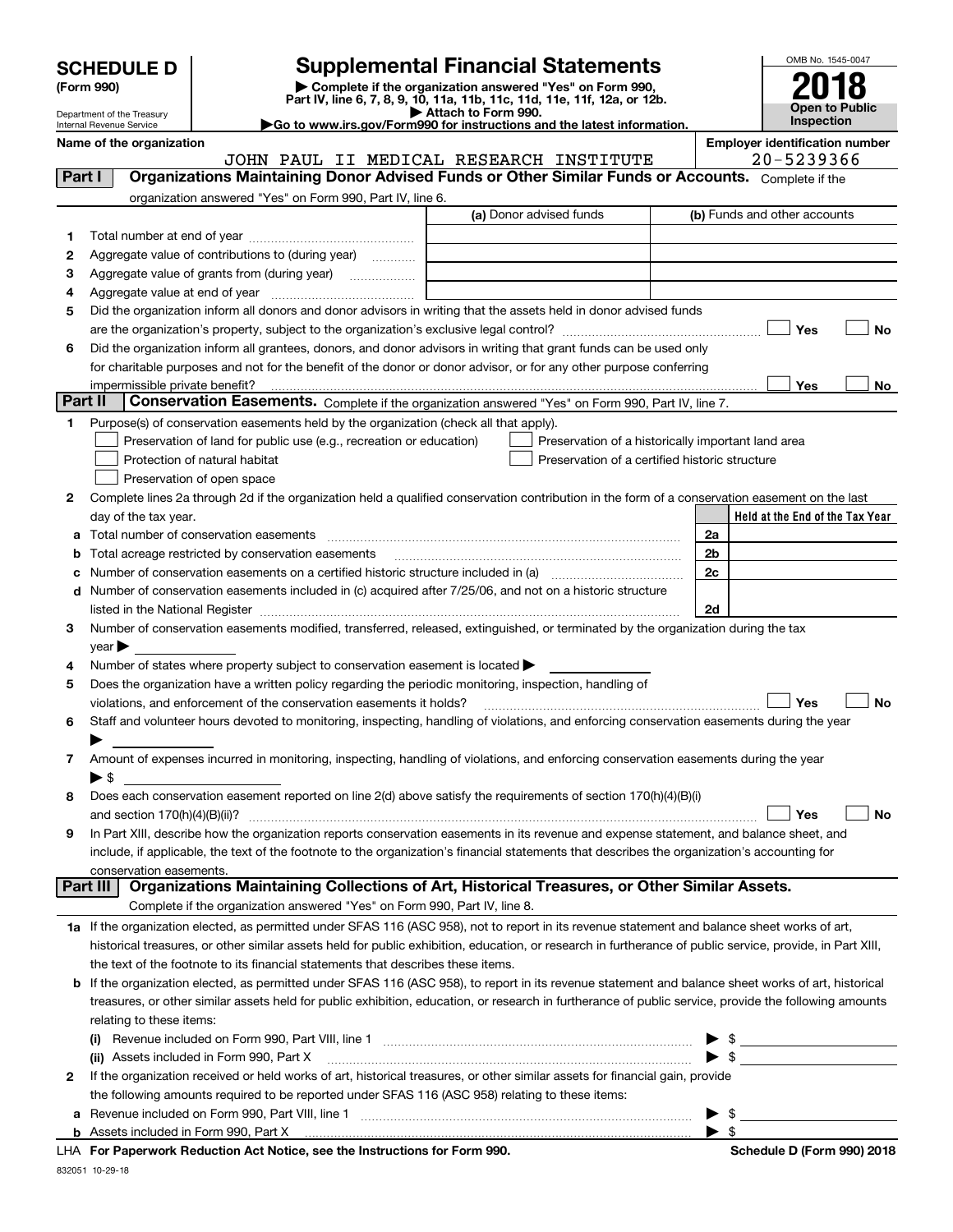|               | Schedule D (Form 990) 2018<br>Part III<br>Organizations Maintaining Collections of Art, Historical Treasures, or Other Similar Assets (continued)                                                                              | JOHN PAUL II MEDICAL RESEARCH INSTITUTE |                                                                                                                                                                                                                               |                                                                             |                                 | 20-5239366 |                |         | Page 2 |
|---------------|--------------------------------------------------------------------------------------------------------------------------------------------------------------------------------------------------------------------------------|-----------------------------------------|-------------------------------------------------------------------------------------------------------------------------------------------------------------------------------------------------------------------------------|-----------------------------------------------------------------------------|---------------------------------|------------|----------------|---------|--------|
|               |                                                                                                                                                                                                                                |                                         |                                                                                                                                                                                                                               |                                                                             |                                 |            |                |         |        |
| з             | Using the organization's acquisition, accession, and other records, check any of the following that are a significant use of its collection items                                                                              |                                         |                                                                                                                                                                                                                               |                                                                             |                                 |            |                |         |        |
|               | (check all that apply):                                                                                                                                                                                                        |                                         |                                                                                                                                                                                                                               |                                                                             |                                 |            |                |         |        |
| a             | Public exhibition                                                                                                                                                                                                              | d                                       | Loan or exchange programs                                                                                                                                                                                                     |                                                                             |                                 |            |                |         |        |
| b             | Scholarly research                                                                                                                                                                                                             | е                                       | Other and the contract of the contract of the contract of the contract of the contract of the contract of the contract of the contract of the contract of the contract of the contract of the contract of the contract of the |                                                                             |                                 |            |                |         |        |
| c             | Preservation for future generations                                                                                                                                                                                            |                                         |                                                                                                                                                                                                                               |                                                                             |                                 |            |                |         |        |
| 4             | Provide a description of the organization's collections and explain how they further the organization's exempt purpose in Part XIII.                                                                                           |                                         |                                                                                                                                                                                                                               |                                                                             |                                 |            |                |         |        |
| 5             | During the year, did the organization solicit or receive donations of art, historical treasures, or other similar assets                                                                                                       |                                         |                                                                                                                                                                                                                               |                                                                             |                                 |            |                |         |        |
|               |                                                                                                                                                                                                                                |                                         |                                                                                                                                                                                                                               |                                                                             |                                 |            | Yes            |         | No     |
|               | Part IV<br>Escrow and Custodial Arrangements. Complete if the organization answered "Yes" on Form 990, Part IV, line 9, or<br>reported an amount on Form 990, Part X, line 21.                                                 |                                         |                                                                                                                                                                                                                               |                                                                             |                                 |            |                |         |        |
|               | 1a Is the organization an agent, trustee, custodian or other intermediary for contributions or other assets not included                                                                                                       |                                         |                                                                                                                                                                                                                               |                                                                             |                                 |            |                |         |        |
|               | on Form 990, Part X? [11] matter contracts and contracts and contracts are contracted as a function of the set of the set of the set of the set of the set of the set of the set of the set of the set of the set of the set o |                                         |                                                                                                                                                                                                                               |                                                                             |                                 |            | Yes            |         | No     |
|               | <b>b</b> If "Yes," explain the arrangement in Part XIII and complete the following table:                                                                                                                                      |                                         |                                                                                                                                                                                                                               |                                                                             |                                 |            |                |         |        |
|               |                                                                                                                                                                                                                                |                                         |                                                                                                                                                                                                                               |                                                                             |                                 |            | Amount         |         |        |
|               |                                                                                                                                                                                                                                |                                         |                                                                                                                                                                                                                               |                                                                             | 1c                              |            |                |         |        |
| c             | Beginning balance <b>contract to the contract of the contract of the contract of the contract of the contract of t</b>                                                                                                         |                                         |                                                                                                                                                                                                                               |                                                                             | 1d                              |            |                |         |        |
|               | d Additions during the year measurement contains and a statement of a distribution of the statement of the statement of the statement of the statement of the statement of the statement of the statement of the statement of  |                                         |                                                                                                                                                                                                                               |                                                                             |                                 |            |                |         |        |
| е             | Distributions during the year manufactured and continuum control of the year manufactured and the year manufactured and the year manufactured and the year manufactured and the year manufactured and the year manufactured an |                                         |                                                                                                                                                                                                                               |                                                                             | 1e                              |            |                |         |        |
|               |                                                                                                                                                                                                                                |                                         |                                                                                                                                                                                                                               |                                                                             | 1f                              |            | <b>Yes</b>     |         |        |
|               | 2a Did the organization include an amount on Form 990, Part X, line 21, for escrow or custodial account liability?                                                                                                             |                                         |                                                                                                                                                                                                                               |                                                                             |                                 |            |                |         | No     |
| <b>Part V</b> | <b>b</b> If "Yes," explain the arrangement in Part XIII. Check here if the explanation has been provided on Part XIII<br>Endowment Funds. Complete if the organization answered "Yes" on Form 990, Part IV, line 10.           |                                         |                                                                                                                                                                                                                               |                                                                             |                                 |            |                |         |        |
|               |                                                                                                                                                                                                                                |                                         |                                                                                                                                                                                                                               |                                                                             |                                 |            |                |         |        |
|               |                                                                                                                                                                                                                                | (a) Current year                        | (b) Prior year                                                                                                                                                                                                                | (c) Two years back $\vert$ (d) Three years back $\vert$ (e) Four years back |                                 |            |                |         |        |
| 1a            | Beginning of year balance                                                                                                                                                                                                      |                                         |                                                                                                                                                                                                                               |                                                                             |                                 |            |                |         |        |
| b             |                                                                                                                                                                                                                                |                                         |                                                                                                                                                                                                                               |                                                                             |                                 |            |                |         |        |
|               | Net investment earnings, gains, and losses                                                                                                                                                                                     |                                         |                                                                                                                                                                                                                               |                                                                             |                                 |            |                |         |        |
| d             |                                                                                                                                                                                                                                |                                         |                                                                                                                                                                                                                               |                                                                             |                                 |            |                |         |        |
|               | <b>e</b> Other expenditures for facilities                                                                                                                                                                                     |                                         |                                                                                                                                                                                                                               |                                                                             |                                 |            |                |         |        |
|               | and programs                                                                                                                                                                                                                   |                                         |                                                                                                                                                                                                                               |                                                                             |                                 |            |                |         |        |
| Ť.            |                                                                                                                                                                                                                                |                                         |                                                                                                                                                                                                                               |                                                                             |                                 |            |                |         |        |
| g             | End of year balance                                                                                                                                                                                                            |                                         |                                                                                                                                                                                                                               |                                                                             |                                 |            |                |         |        |
| 2             | Provide the estimated percentage of the current year end balance (line 1g, column (a)) held as:                                                                                                                                |                                         |                                                                                                                                                                                                                               |                                                                             |                                 |            |                |         |        |
| а             | Board designated or quasi-endowment > _____                                                                                                                                                                                    |                                         |                                                                                                                                                                                                                               |                                                                             |                                 |            |                |         |        |
| b             | Permanent endowment                                                                                                                                                                                                            | %                                       |                                                                                                                                                                                                                               |                                                                             |                                 |            |                |         |        |
|               | Temporarily restricted endowment                                                                                                                                                                                               | %                                       |                                                                                                                                                                                                                               |                                                                             |                                 |            |                |         |        |
|               | The percentages on lines 2a, 2b, and 2c should equal 100%.                                                                                                                                                                     |                                         |                                                                                                                                                                                                                               |                                                                             |                                 |            |                |         |        |
|               | 3a Are there endowment funds not in the possession of the organization that are held and administered for the organization                                                                                                     |                                         |                                                                                                                                                                                                                               |                                                                             |                                 |            |                |         |        |
|               | by:                                                                                                                                                                                                                            |                                         |                                                                                                                                                                                                                               |                                                                             |                                 |            |                | Yes     | No     |
|               | (i)                                                                                                                                                                                                                            |                                         |                                                                                                                                                                                                                               |                                                                             |                                 |            | 3a(i)          |         |        |
|               | (ii)                                                                                                                                                                                                                           |                                         |                                                                                                                                                                                                                               |                                                                             |                                 |            | 3a(ii)         |         |        |
|               |                                                                                                                                                                                                                                |                                         |                                                                                                                                                                                                                               |                                                                             |                                 |            | 3b             |         |        |
| 4             | Describe in Part XIII the intended uses of the organization's endowment funds.                                                                                                                                                 |                                         |                                                                                                                                                                                                                               |                                                                             |                                 |            |                |         |        |
|               | Land, Buildings, and Equipment.<br><b>Part VI</b>                                                                                                                                                                              |                                         |                                                                                                                                                                                                                               |                                                                             |                                 |            |                |         |        |
|               | Complete if the organization answered "Yes" on Form 990, Part IV, line 11a. See Form 990, Part X, line 10.                                                                                                                     |                                         |                                                                                                                                                                                                                               |                                                                             |                                 |            |                |         |        |
|               | Description of property                                                                                                                                                                                                        | (a) Cost or other<br>basis (investment) | (b) Cost or other<br>basis (other)                                                                                                                                                                                            |                                                                             | (c) Accumulated<br>depreciation |            | (d) Book value |         |        |
|               |                                                                                                                                                                                                                                |                                         |                                                                                                                                                                                                                               |                                                                             |                                 |            |                |         |        |
|               |                                                                                                                                                                                                                                |                                         |                                                                                                                                                                                                                               |                                                                             |                                 |            |                |         |        |
|               |                                                                                                                                                                                                                                |                                         |                                                                                                                                                                                                                               |                                                                             |                                 |            |                |         |        |
|               |                                                                                                                                                                                                                                |                                         |                                                                                                                                                                                                                               | 138,566.                                                                    | 119,505.                        |            |                | 19,061. |        |
|               |                                                                                                                                                                                                                                |                                         |                                                                                                                                                                                                                               |                                                                             |                                 |            |                |         |        |
|               |                                                                                                                                                                                                                                |                                         |                                                                                                                                                                                                                               |                                                                             |                                 |            |                | 19,061. |        |
|               |                                                                                                                                                                                                                                |                                         |                                                                                                                                                                                                                               |                                                                             |                                 |            |                |         |        |

**Schedule D (Form 990) 2018**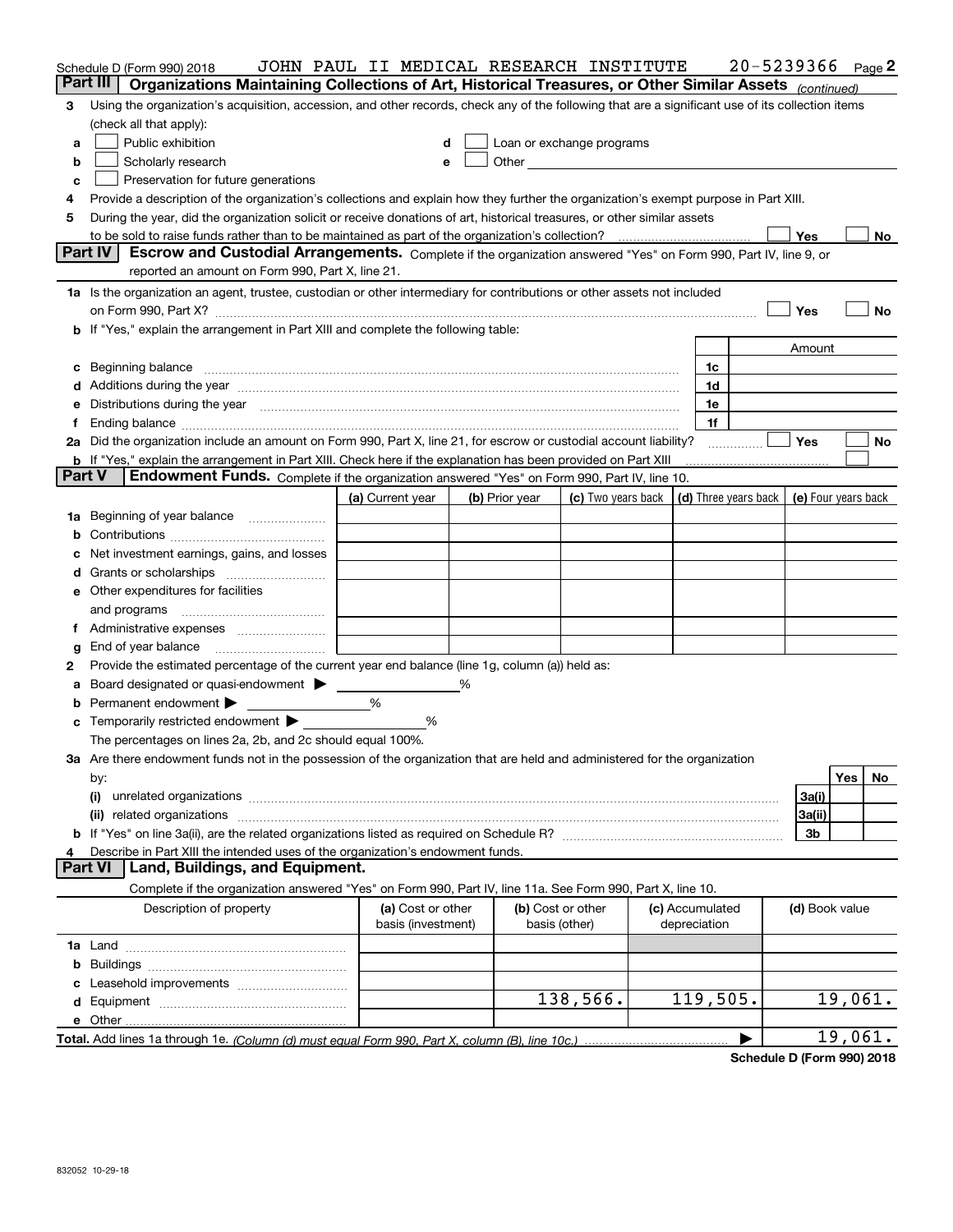| Schedule D (Form 990) 2018               |  |  | JOHN PAUL II MEDICAL RESEARCH INSTITUTE | $20 - 5239366$ Page 3 |  |
|------------------------------------------|--|--|-----------------------------------------|-----------------------|--|
| Part VII Investments - Other Securities. |  |  |                                         |                       |  |

Complete if the organization answered "Yes" on Form 990, Part IV, line 11b. See Form 990, Part X, line 12.

| (a) Description of security or category (including name of security)                          | (b) Book value | (c) Method of valuation: Cost or end-of-year market value |
|-----------------------------------------------------------------------------------------------|----------------|-----------------------------------------------------------|
| (1) Financial derivatives                                                                     |                |                                                           |
| (2) Closely-held equity interests                                                             |                |                                                           |
| $(3)$ Other                                                                                   |                |                                                           |
| (A)                                                                                           |                |                                                           |
| (B)                                                                                           |                |                                                           |
| (C)                                                                                           |                |                                                           |
| (D)                                                                                           |                |                                                           |
| (E)                                                                                           |                |                                                           |
|                                                                                               |                |                                                           |
| (G)                                                                                           |                |                                                           |
| (H)                                                                                           |                |                                                           |
| <b>Total.</b> (Col. (b) must equal Form 990, Part X, col. (B) line 12.) $\blacktriangleright$ |                |                                                           |

## **Part VIII Investments - Program Related.**

Complete if the organization answered "Yes" on Form 990, Part IV, line 11c. See Form 990, Part X, line 13.

| (a) Description of investment                                    | (b) Book value | (c) Method of valuation: Cost or end-of-year market value |
|------------------------------------------------------------------|----------------|-----------------------------------------------------------|
| (1)                                                              |                |                                                           |
| (2)                                                              |                |                                                           |
| $\frac{1}{2}$                                                    |                |                                                           |
| (4)                                                              |                |                                                           |
| $\frac{1}{2}$                                                    |                |                                                           |
| (6)                                                              |                |                                                           |
| (7)                                                              |                |                                                           |
| (8)                                                              |                |                                                           |
| (9)                                                              |                |                                                           |
| Total. (Col. (b) must equal Form 990, Part X, col. (B) line 13.) |                |                                                           |

## **Part IX Other Assets.**

Complete if the organization answered "Yes" on Form 990, Part IV, line 11d. See Form 990, Part X, line 15.

| (a) Description   | (b) Book value |
|-------------------|----------------|
| (1)               |                |
| (2)               |                |
| $\frac{1}{2}$     |                |
| (4)               |                |
| $\frac{1}{2}$ (5) |                |
| (6)               |                |
| (7)               |                |
| (8)               |                |
| (9)               |                |
|                   |                |

**Part X Other Liabilities.**

Complete if the organization answered "Yes" on Form 990, Part IV, line 11e or 11f. See Form 990, Part X, line 25.

| 1.  | (a) Description of liability                                            | (b) Book value |
|-----|-------------------------------------------------------------------------|----------------|
|     | Federal income taxes                                                    |                |
| (2) | CREDIT CARD                                                             | 4,603.         |
| (3) | PAYROLL LIABILITIES                                                     | 2, 299.        |
| (4) | CURRENT<br>LIABILITY<br>OTHER                                           | 8,065.         |
| (5) | CREDIT CARD                                                             | 14,539.        |
| (6) | CREDIT CARD                                                             | 3,611.         |
|     |                                                                         |                |
| (8) |                                                                         |                |
| (9) |                                                                         |                |
|     | Total. (Column (b) must equal Form 990, Part X, col. (B) line 25.)<br>. | 33,117.        |

**2.**Liability for uncertain tax positions. In Part XIII, provide the text of the footnote to the organization's financial statements that reports the organization's liability for uncertain tax positions under FIN 48 (ASC 740). Check here if the text of the footnote has been provided in Part XIII

 $\mathcal{L}^{\text{max}}$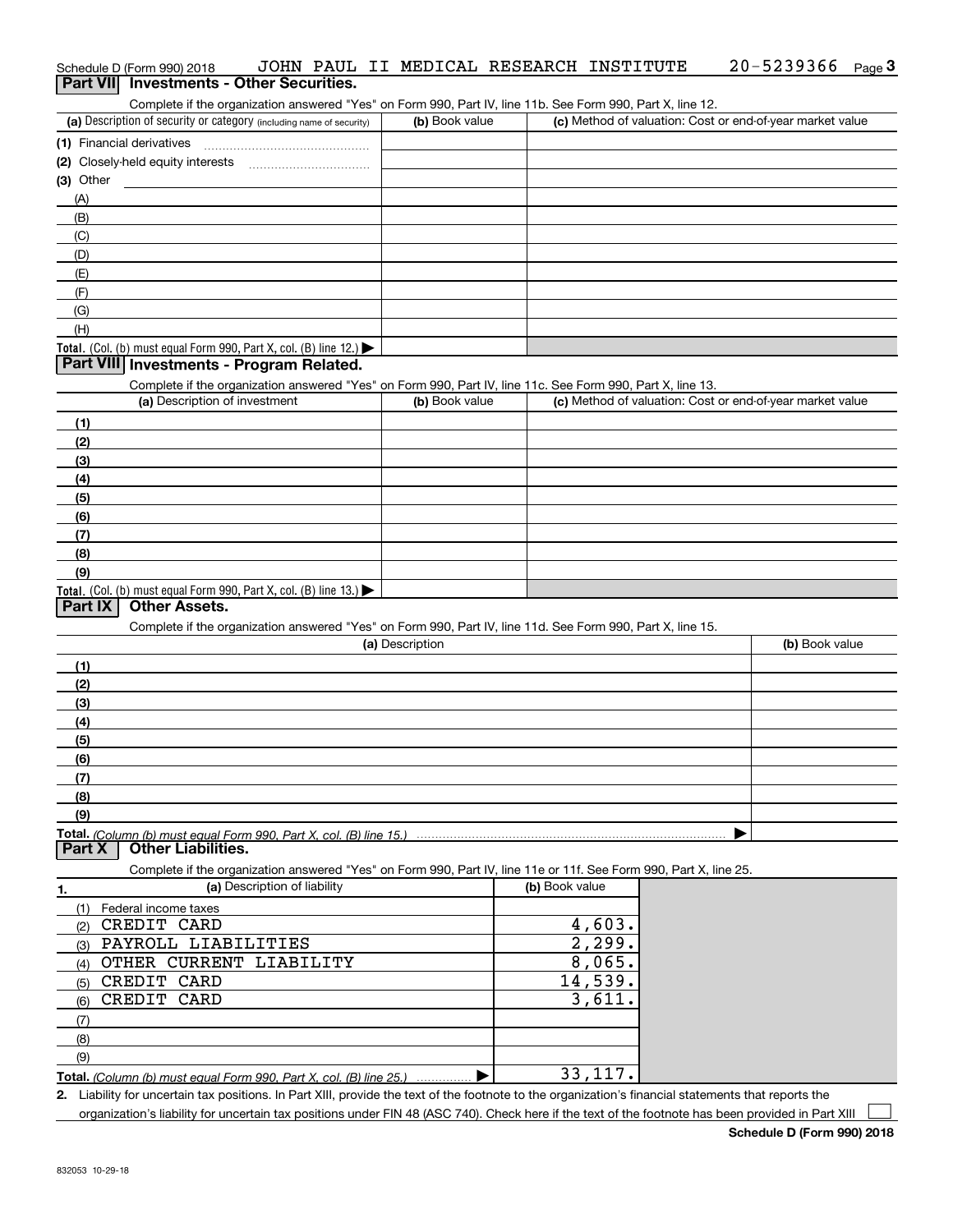|    | JOHN PAUL II MEDICAL RESEARCH INSTITUTE<br>Schedule D (Form 990) 2018                                                                                                                                                               |                | 20-5239366<br>Page 4 |
|----|-------------------------------------------------------------------------------------------------------------------------------------------------------------------------------------------------------------------------------------|----------------|----------------------|
|    | <b>Part XI</b><br>Reconciliation of Revenue per Audited Financial Statements With Revenue per Return.                                                                                                                               |                |                      |
|    | Complete if the organization answered "Yes" on Form 990, Part IV, line 12a.                                                                                                                                                         |                |                      |
| 1  | Total revenue, gains, and other support per audited financial statements                                                                                                                                                            |                | $\blacksquare$       |
| 2  | Amounts included on line 1 but not on Form 990, Part VIII, line 12:                                                                                                                                                                 |                |                      |
| a  | Net unrealized gains (losses) on investments [11] matter contracts and all the unrealized gains (losses) on investments [11] matter contracts and the unrealized gains (losses) on investments [11] matter contracts and the u      | 2a             |                      |
|    |                                                                                                                                                                                                                                     | 2 <sub>b</sub> |                      |
| с  | Recoveries of prior year grants [111] matter contracts and prior year grants [11] matter contracts and prior year grants and an interval matter contracts and prior year grants and an interval matter contracts and prior yea      | 2c             |                      |
| d  |                                                                                                                                                                                                                                     | 2d             |                      |
| е  | Add lines 2a through 2d                                                                                                                                                                                                             |                | 2e                   |
| 3  |                                                                                                                                                                                                                                     |                | 3                    |
| 4  | Amounts included on Form 990, Part VIII, line 12, but not on line 1:                                                                                                                                                                |                |                      |
|    | Investment expenses not included on Form 990, Part VIII, line 7b [111] [11] [12]                                                                                                                                                    | - 4а           |                      |
| b  |                                                                                                                                                                                                                                     | 4 <sub>b</sub> |                      |
| c. | Add lines 4a and 4b                                                                                                                                                                                                                 |                | 4c                   |
| 5  |                                                                                                                                                                                                                                     |                | 5                    |
|    | Part XII   Reconciliation of Expenses per Audited Financial Statements With Expenses per Return.                                                                                                                                    |                |                      |
|    | Complete if the organization answered "Yes" on Form 990, Part IV, line 12a.                                                                                                                                                         |                |                      |
| 1  |                                                                                                                                                                                                                                     |                | $\mathbf{1}$         |
| 2  | Amounts included on line 1 but not on Form 990, Part IX, line 25:                                                                                                                                                                   |                |                      |
| a  |                                                                                                                                                                                                                                     | 2a             |                      |
| b  |                                                                                                                                                                                                                                     | 2 <sub>b</sub> |                      |
| c  |                                                                                                                                                                                                                                     | 2 <sub>c</sub> |                      |
| d  |                                                                                                                                                                                                                                     | 2d             |                      |
|    |                                                                                                                                                                                                                                     |                |                      |
| е  | Add lines 2a through 2d <b>must be a constructed as the constant of the S2a</b> through 2d must be a constructed as a construction of the set of the set of the set of the set of the set of the set of the set of the set of the s |                | 2e                   |
| 3  |                                                                                                                                                                                                                                     |                | 3                    |
| 4  | Amounts included on Form 990, Part IX, line 25, but not on line 1:                                                                                                                                                                  |                |                      |
| a  | Investment expenses not included on Form 990, Part VIII, line 7b [111] [11] [12]                                                                                                                                                    | 4a l           |                      |
| b  |                                                                                                                                                                                                                                     | 4b             |                      |
|    | Add lines 4a and 4b                                                                                                                                                                                                                 |                | 4с                   |
|    | Part XIII Supplemental Information.                                                                                                                                                                                                 |                | 5                    |

Provide the descriptions required for Part II, lines 3, 5, and 9; Part III, lines 1a and 4; Part IV, lines 1b and 2b; Part V, line 4; Part X, line 2; Part XI, lines 2d and 4b; and Part XII, lines 2d and 4b. Also complete this part to provide any additional information.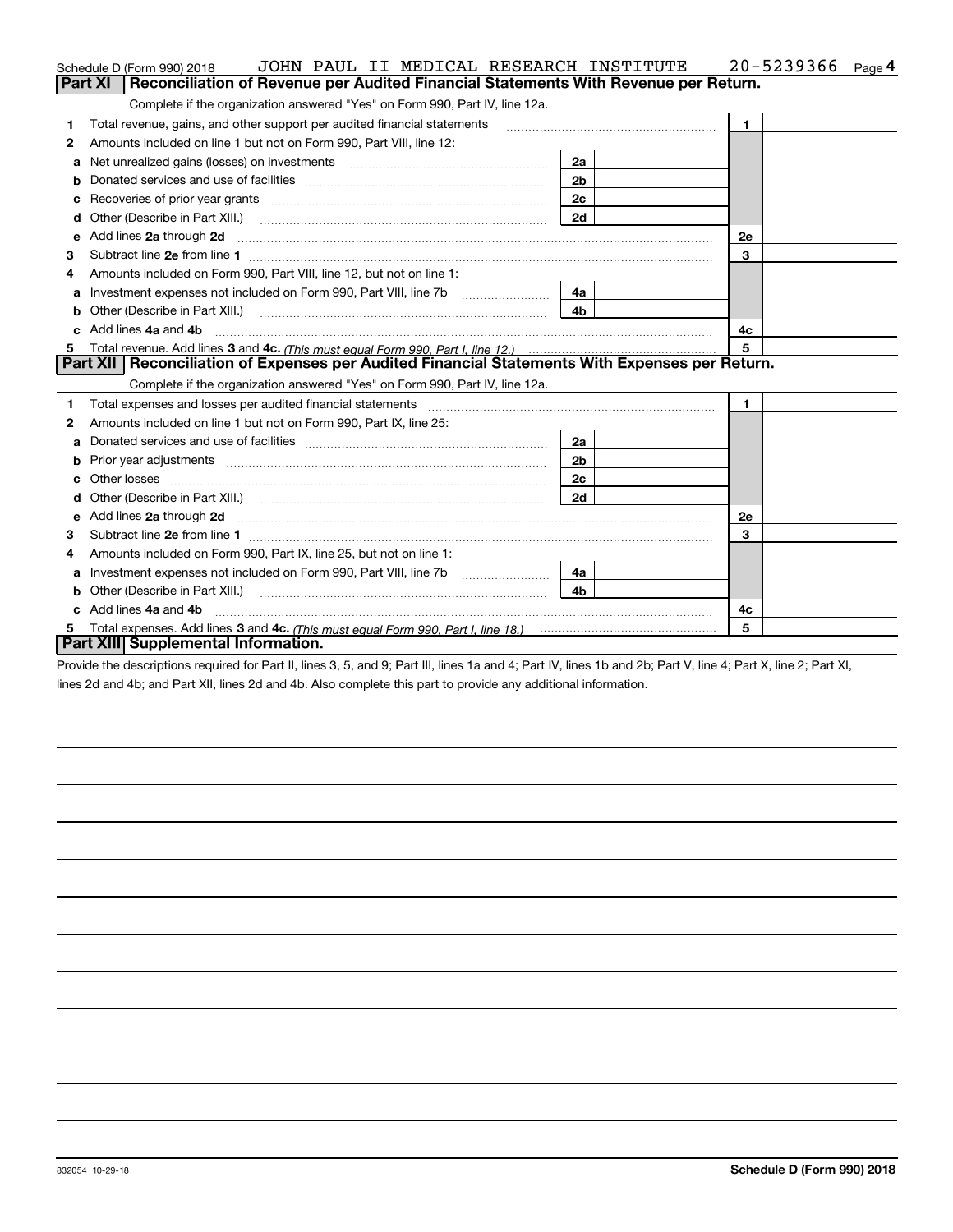| <b>SCHEDULE O</b><br>(Form 990 or 990-EZ)<br>Department of the Treasury<br>Internal Revenue Service | <b>Supplemental Information to Form 990 or 990-EZ</b><br>Complete to provide information for responses to specific questions on<br>Form 990 or 990-EZ or to provide any additional information.<br>Attach to Form 990 or 990-EZ.<br>Go to www.irs.gov/Form990 for the latest information. |                       | OMB No. 1545-0047<br><b>Open to Public</b><br><b>Inspection</b> |  |  |  |  |  |  |
|-----------------------------------------------------------------------------------------------------|-------------------------------------------------------------------------------------------------------------------------------------------------------------------------------------------------------------------------------------------------------------------------------------------|-----------------------|-----------------------------------------------------------------|--|--|--|--|--|--|
| Name of the organization                                                                            | JOHN PAUL II MEDICAL RESEARCH INSTITUTE                                                                                                                                                                                                                                                   | 20-5239366            | <b>Employer identification number</b>                           |  |  |  |  |  |  |
| FORM 990, PART I, LINE 1, DESCRIPTION OF ORGANIZATION MISSION:                                      |                                                                                                                                                                                                                                                                                           |                       |                                                                 |  |  |  |  |  |  |
|                                                                                                     | WILL ADVANCE DRUG DISCOVERY AND REGENERATIVE MEDICINE.<br>AND                                                                                                                                                                                                                             | TО                    | EDUCATE                                                         |  |  |  |  |  |  |
| SCIENTISTS AND                                                                                      | THE NEXT GENERATION OF SCIENTISTS IN PRO-LIFE BIOETHICS.                                                                                                                                                                                                                                  |                       |                                                                 |  |  |  |  |  |  |
| FORM 990, PART III, LINE                                                                            | 4A                                                                                                                                                                                                                                                                                        |                       |                                                                 |  |  |  |  |  |  |
| UTILIZATION OF                                                                                      | FUNDS FOR<br>2018:                                                                                                                                                                                                                                                                        |                       |                                                                 |  |  |  |  |  |  |
| RESEARCH & DEVELOPMENT                                                                              | $-- 53%$                                                                                                                                                                                                                                                                                  |                       |                                                                 |  |  |  |  |  |  |
| ADMINISTRATIVE                                                                                      | 41%                                                                                                                                                                                                                                                                                       |                       |                                                                 |  |  |  |  |  |  |
| FUNDRAISING                                                                                         | 6%                                                                                                                                                                                                                                                                                        |                       |                                                                 |  |  |  |  |  |  |
|                                                                                                     |                                                                                                                                                                                                                                                                                           |                       |                                                                 |  |  |  |  |  |  |
|                                                                                                     | FORM 990, PART VI, SECTION B, LINE 11B:                                                                                                                                                                                                                                                   |                       |                                                                 |  |  |  |  |  |  |
| A COPY OF                                                                                           | THE 990 WAS DISTRIBUTED<br>THE<br>TO MEMBERS OF                                                                                                                                                                                                                                           | GOVERNING BODY BEFORE |                                                                 |  |  |  |  |  |  |
| FILING, AND MEMBERS WERE                                                                            | INSTRUCTED<br>THE FORM AND PROVIDE<br>TO REVIEW                                                                                                                                                                                                                                           |                       |                                                                 |  |  |  |  |  |  |
| FEEDBACK,                                                                                           | IF ANY.                                                                                                                                                                                                                                                                                   |                       |                                                                 |  |  |  |  |  |  |
|                                                                                                     |                                                                                                                                                                                                                                                                                           |                       |                                                                 |  |  |  |  |  |  |
|                                                                                                     | FORM 990, PART VI, SECTION B, LINE 12C:                                                                                                                                                                                                                                                   |                       |                                                                 |  |  |  |  |  |  |
|                                                                                                     | BOARD MEMBERS ARE REQUIRED TO SUBMIT ANNUAL SURVEYS DISCLOSING ANY                                                                                                                                                                                                                        |                       |                                                                 |  |  |  |  |  |  |
| CONFLICTS OF INTEREST.                                                                              |                                                                                                                                                                                                                                                                                           |                       |                                                                 |  |  |  |  |  |  |
|                                                                                                     | FORM 990, PART VI, SECTION C, LINE 19:                                                                                                                                                                                                                                                    |                       |                                                                 |  |  |  |  |  |  |
|                                                                                                     | GOVERNING DOCUMENTS, CONFLICT OF INTEREST POLICY, AND FINANCIAL STATEMENTS                                                                                                                                                                                                                |                       |                                                                 |  |  |  |  |  |  |
|                                                                                                     | ARE AVAILABLE TO THE PUBLIC UPON REQUEST.                                                                                                                                                                                                                                                 |                       |                                                                 |  |  |  |  |  |  |
|                                                                                                     |                                                                                                                                                                                                                                                                                           |                       |                                                                 |  |  |  |  |  |  |